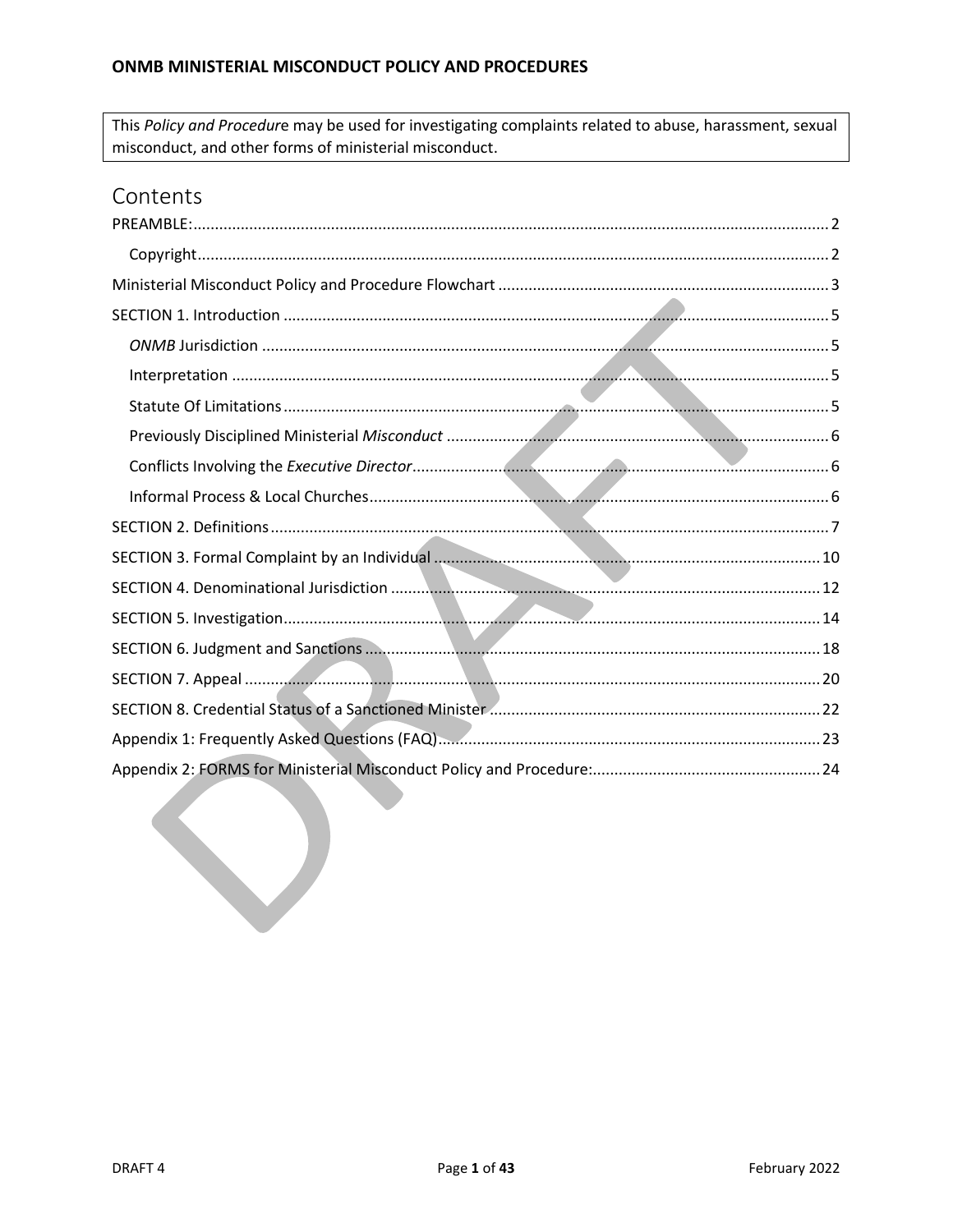### <span id="page-1-0"></span>**PREAMBLE:**

#### **Why was this document created?**

The *ONMB* has created this policy and procedure to describe the steps to be followed to investigate a formal complaint of misconduct against a minister who is or was under the authority of the *ONMB*. No policy or procedure will ever be perfect. It is impossible to anticipate every situation. Please understand that this document was created to provide clarity for all parties who are working together to resolve the conflict.

We take misconduct seriously and want to support those who experience it within our churches and conference. We value a culture of goodness and safety and the responsibility that pastors have to represent Christ to those they are called to minister to. Therefore we seek to provide healthy accountability by providing a safe and just investigative process

#### **The Power of Prayer**

Scripture affords us wisdom and understanding. Let us avail ourselves of His Word to glean truth. The Bible reminds us to pray continually, to pray in all things. (See 1 Th 5:16-24) Before each step in this procedure, the words "Pray and …" could be inserted. Prayer is powerful because God is powerful. Prayer changes things. Everyone mentioned in this document should be praying. The complainant, contact persons, support person, all committee members, the credentialed minister, investigators and provincial conference leaders should all be in prayer throughout this process. It is understood that this process shall be bathed in prayer as we ask for wisdom and guidance through the Holy Spirit.

#### <span id="page-1-1"></span>**Copyright**

This document has been created, with permission, using a copy of the "Mennonite Church Canada/Mennonite Church USA Ministerial Sexual Misconduct Policy and Procedure 2016" as well as including information from the "ABMB Conflict Policy Final 2017-04" to develop a procedure for the *ONMB*.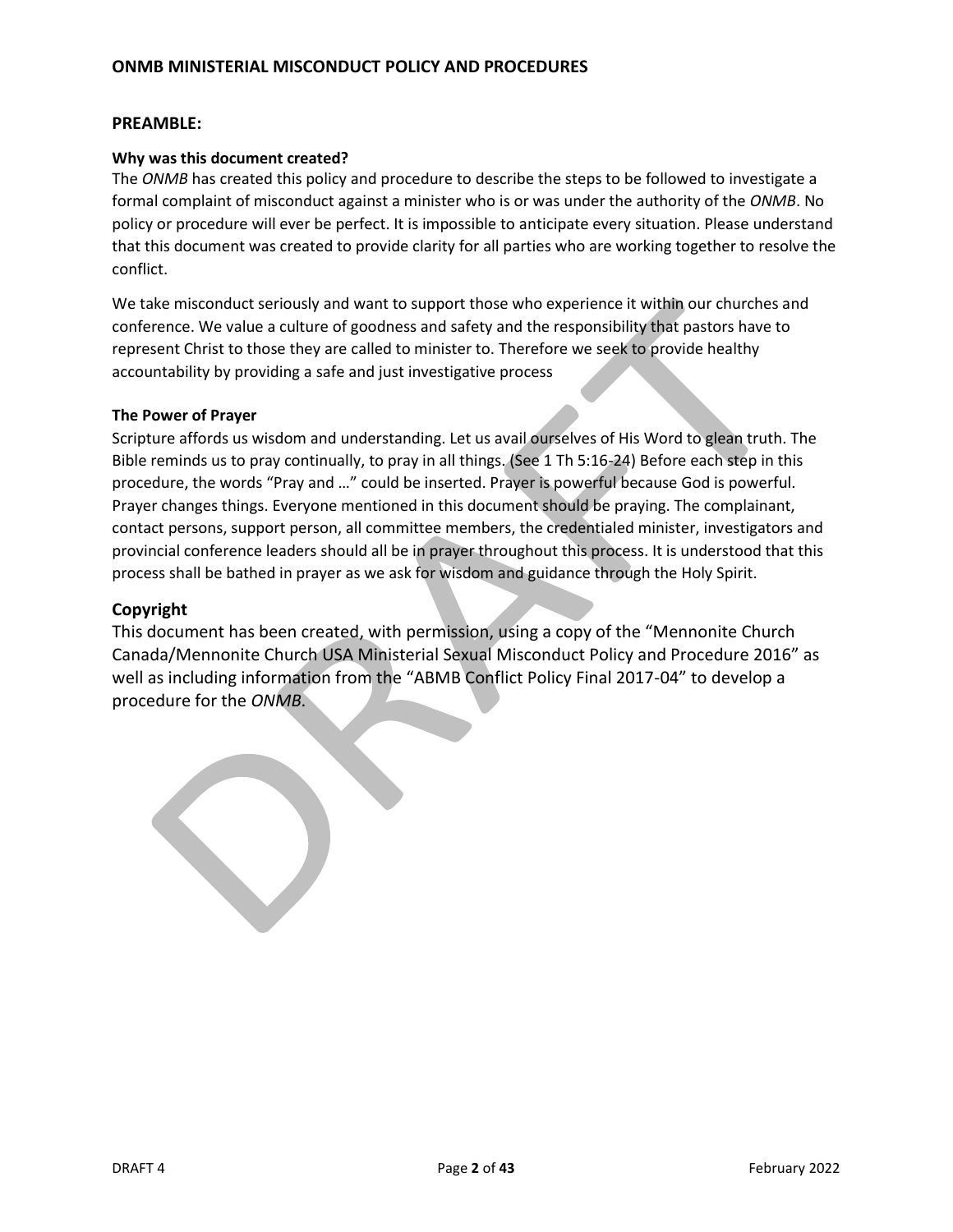### <span id="page-2-0"></span>**Ministerial Misconduct Policy and Procedure Flowchart**

#### **The complainant contacts the** *ONMB***.** (Section 3A, pg. 10)

#### **Executive Director will ...** (Section 3B, pg. 10)

- □ contact National Office (3B1)
- $\Box$  report any child abuse/other violation according to law (3B2)
- $\Box$  give the complainant copy of Policy and Procedure (3B3)
- $\Box$  assign a contact person to complainant (3B4)
- □ contact legal counsel (3B5)

#### **Contact person will meet with complainant to** (Section 3C, pg. 10)

- $\Box$  review the Ministerial Misconduct Policy and Procedure (3C1)
- $\Box$  help person put complaint into writing (3C2)
- $\Box$  serve as connector between complainant and process (3C3)
- □ deliver written complaint to Executive Director (3C4)
- $\Box$  encourage selection of a Personal Supporter (3D) Role (3E)

#### **Executive Director determines jurisdiction within 7 days of receiving written complaint.**

#### (Section 4, pg. 12-13)

#### **Within 7 days of receiving the written complaint, the Executive Director will (**Section 5A, pg. 14-15)

- □ contact National Office (5A1)
- $\Box$  determine if Executive Director has a conflict of interest with complainant (5A2)
- $\Box$  take steps to prevent any interaction between accused and complainant (5A3)
- $\Box$  ensure confidentiality of the identity of complainant (5A4)
- $\Box$  determine if immediate suspension of the minister's credential is needed (5A5)
- $\Box$  notify accused, assign contact person and give Policy and Procedure (5A6-8)
- □ notify congregational leaders (5A9)
- $\Box$  consider non-disciplinary leave (5A10)
- $\Box$  appoint three investigators (5A11)
- $\Box$  announce appointment of investigators to complainant and minister (5A12)
- $\Box$  notify complainant and accused via contact persons that investigation will begin (5A13)
- $\Box$  locate all personnel files including any ministerial misconduct files (5A14)
- $\Box$  notify insurance carrier of area conference (5A15)

#### **21 days after** *ONMB* **receives written complaint investigators will** (Section 5B, pg. 15-16)

- $\Box$  review written complaint (5B1)
- $\Box$  interview complainant (5B2)
- $\Box$  interview minister (5B3)
- $\Box$  advise minister and give 5 days for minister's response (5B4)
- $\Box$  review relevant evidence (5B5)
- $\Box$  interview other persons (5B6)
- $\Box$  keep accurate records of interviews (5B7)
- $\Box$  if necessary ask for extension to conclude (5B8)
- $\Box$  prepare written report (5B9)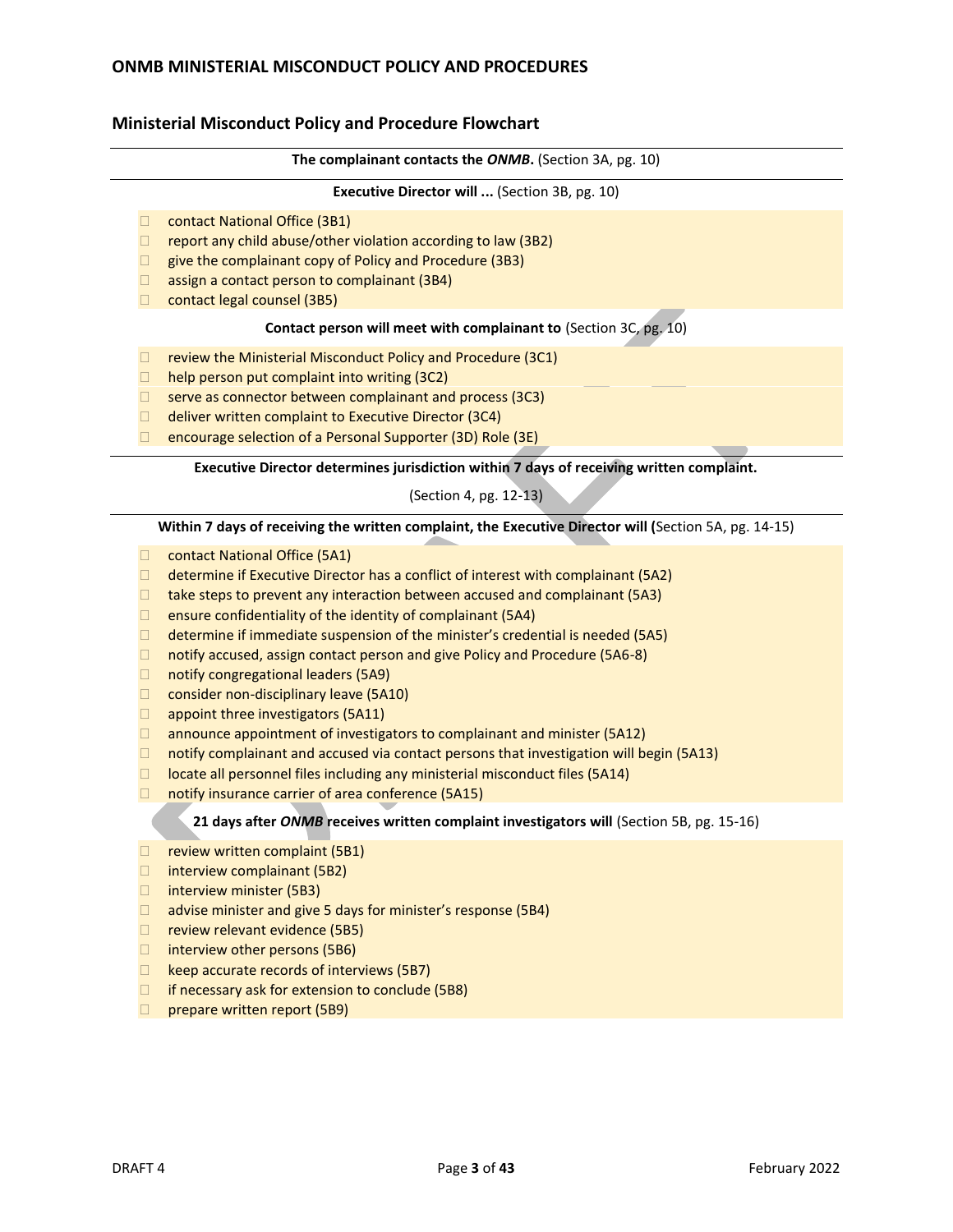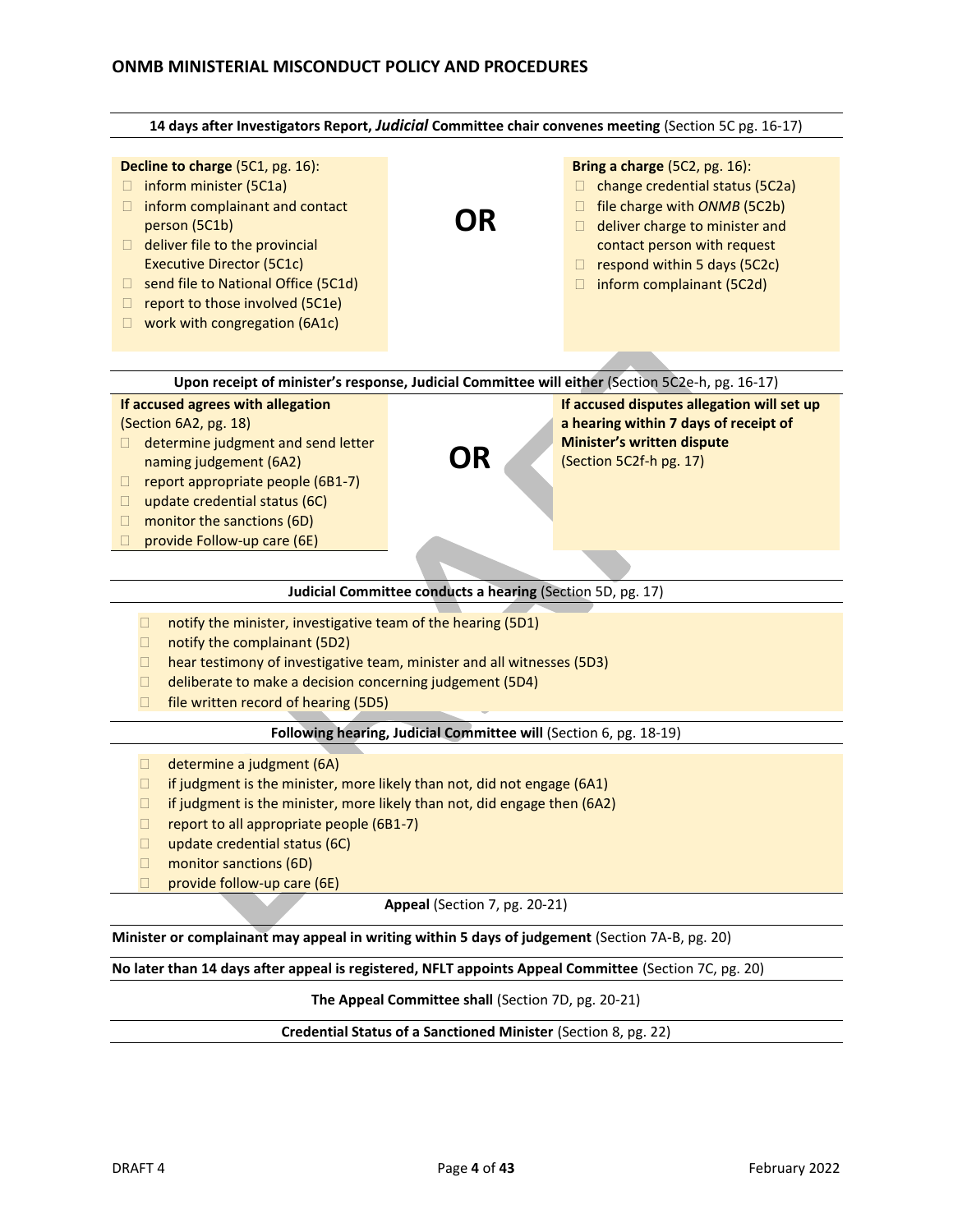# <span id="page-4-0"></span>**SECTION 1. Introduction**

1.1 This document sets out the formal procedures to be followed by the Ontario Conference of Mennonite Brethren Churches (*ONMB*) when there is a need to address a concern regarding the conduct of a *credentialed minister* or other *minister* in a Member Church or MB affiliated organization.

1.2 Any error or omission to the implementation of the process, as outlined, does not invalidate the process. Corrective action will be taken where possible and may be grounds for an appeal. In addition, if any aspect of this procedure is found to violate the law in the legal jurisdiction in which the *investigation*  is being implemented, that illegal action will not invalidate the rest of the protocol nor the determination/outcome of the *investigation*. This *Policy and Procedure* should not be considered the sole source of redress for anyone who believes they are the victim of sexual harassment or abuse.

1.3 While our biblical objective is reconciliation and restoration (Matthew 18), the focus of this document is disciplinary as it relates to the issue of ministerial conflicts under *ONMB*'s authority. Specifically, the *ONMB* is responsible for granting and terminating *credentials*.

1.4 This *Policy and Procedure* is a means for the *ONMB* to make factual determinations about *complaints*  of *ministerial misconduct* and to discipline when warranted. The *ONMB* may address several *complaints*  against a *minister* in one proceeding or may conduct a separate proceeding for each *complaint*.

### <span id="page-4-1"></span>*ONMB* **Jurisdiction**

1.5 This document applies to a care, concern, or conflict, that arises and has been formally brought forward to the *ONMB*, with regard to a *credentialed minister* in relationship to the Code of Christian Conduct and other ministerial policies.

1.6 The *ONMB* has jurisdiction over the conduct of a *credentialed minister* during the time they were a *credentialed minister* of the *ONMB* and during any period of suspension.

1.7 The jurisdiction over a *credentialed minister* continues even though the person is no longer a *credentialed minister* as it pertains to matters of the *ONMB*.

1.8 No *credentialed minister* shall resign or otherwise voluntarily terminate his or her membership in the *ONMB* once the *ONMB* receives a formal complaint, or initiates an investigation of a concern, until the matter is finally disposed of. Should a minister resign, this investigation will continue. (See Section 4.5 and  $5.$ ).

## <span id="page-4-2"></span>**Interpretation**

1.9 The *ONMB* may provide clarification to a *minister* about the interpretation of the Family Covenant Of the Ontario Conference of MB Churches, *ONMB*'s Code of Christian Conduct, or the MB Confession of Faith if requested to do so. Any such request shall be in writing and shall specify all material facts. The advice is not binding on the *ONMB* if any material fact was omitted or inaccurately stated in the request.

## <span id="page-4-3"></span>**Statute Of Limitations**

1.10 There is no statute of limitations, and therefore a *charge* of *ministerial misconduct* may be brought for acts that allegedly occurred many years before. Reliability of memory and availability of witnesses and *evidence* should be taken into account when deciding whether to *charge*. In some such cases, the *ONMB* through its *Judicial Committee* may decide in consultation with the *National Office* that an adapted process of this procedure is appropriate to address the alleged *misconduct*.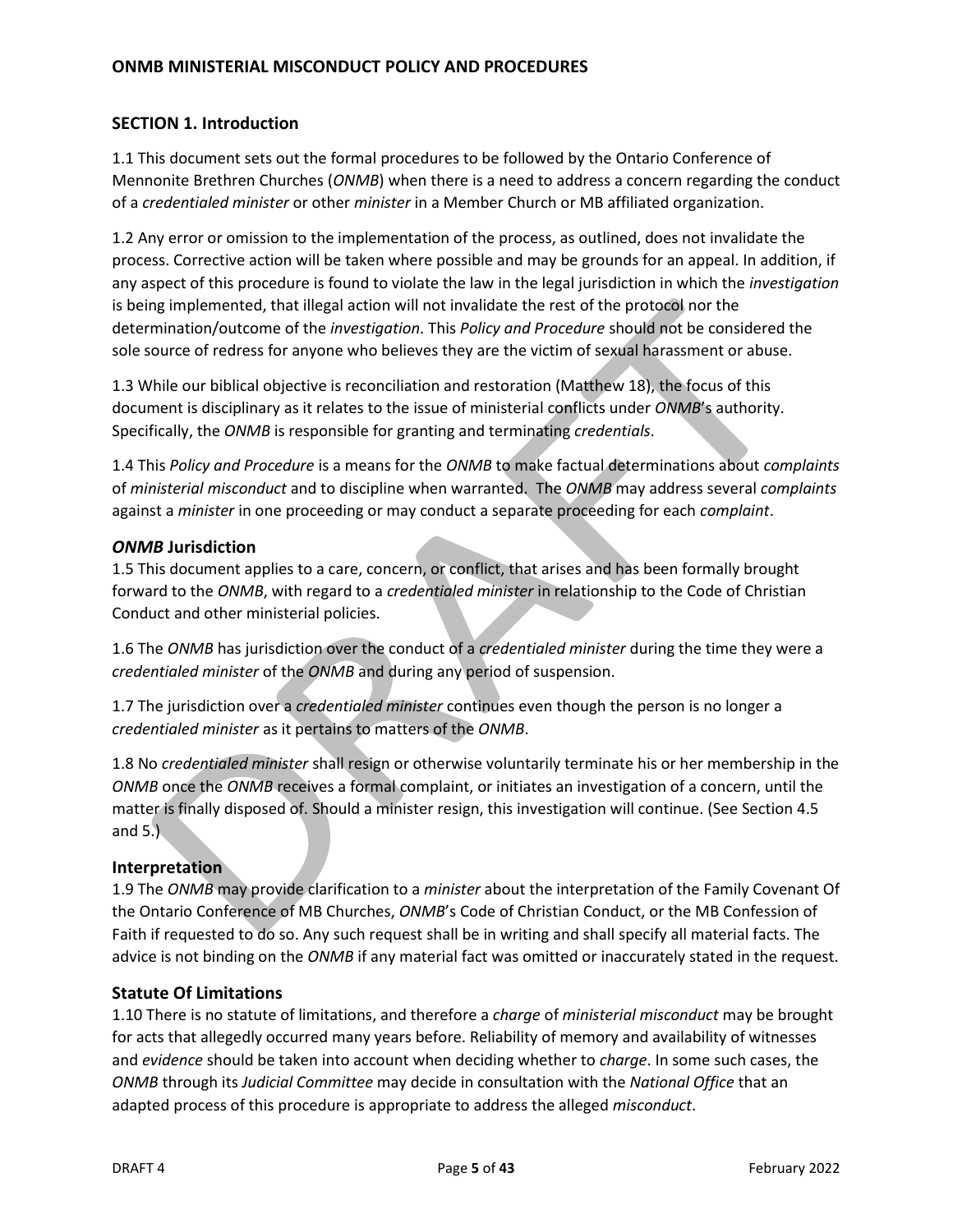### <span id="page-5-0"></span>**Previously Disciplined Ministerial** *Misconduct*

1.11 A *credentialed minister* who was previously charged with *misconduct* shall not be charged again for that situation, provided that the *ONMB* confirms at the time of the new *complaint* that the *credentialed minister* has followed through with any requirements that arose from that previous *charge.* However, the *investigation* and the *judgment* in an earlier disciplinary proceeding will be considered when relevant to a current *charge* by the *ONMB*. Relevancy may include prior *misconduct* of the type described in a current *complaint*. Following a disciplinary process, if *complaints* from additional *complainants* come forward, the *ONMB* will engage in another investigation.

## <span id="page-5-1"></span>**Conflicts Involving the** *Executive Director*

1.12 When there is a *complaint* against the *Executive Director*, or other individuals in the *ONMB* leadership such that a conflict of interest might be perceived, the *National Office* will be consulted to determine who should facilitate this process*.*

### <span id="page-5-2"></span>**Informal Process & Local Churches**

1.13 As conflicts arise, they are to be processed in the natural relationships in which they are situated. An informal process seeks to limit those outside of the natural relationships to resolve the matter. Such processes typically involve the local church. As part of an informal process, a member of the *ONMB Provincial Faith & Life Team* may be assigned by the *Executive Director* to assist in this matter and it is still considered to be "informal". If a satisfactory resolution is not reached, a formal *complaint* may be filed as described in [SECTION 3. Formal Complaint by an Individual.](#page-9-0)

1.14 Local churches are required by law to have developed appropriate workplace policies and procedures related to sexual harassment, workplace abuse, protection of vulnerable individuals, and other matters. A complaint might begin at the local church level, and depending upon jurisdiction, may also involve the *ONMB*.

### **Application to Member Churches**

1.15 While written specifically for *ministers*, the principles in this procedure may also be applied to a Member Church of the *ONMB* and/or affiliated organization that may experience a matter of significant care, concern, or conflict.

### **Other Documents**

1.16 The *ONMB* will also maintain specific policies related to sexual harassment (under the Ontario Humans Rights Code) and workplace harassment policies (under the Occupational Health and Safety Act). These policies are to be applied in conjunction with this Policy and Procedure. Please see the *ONMB* website for additional documents.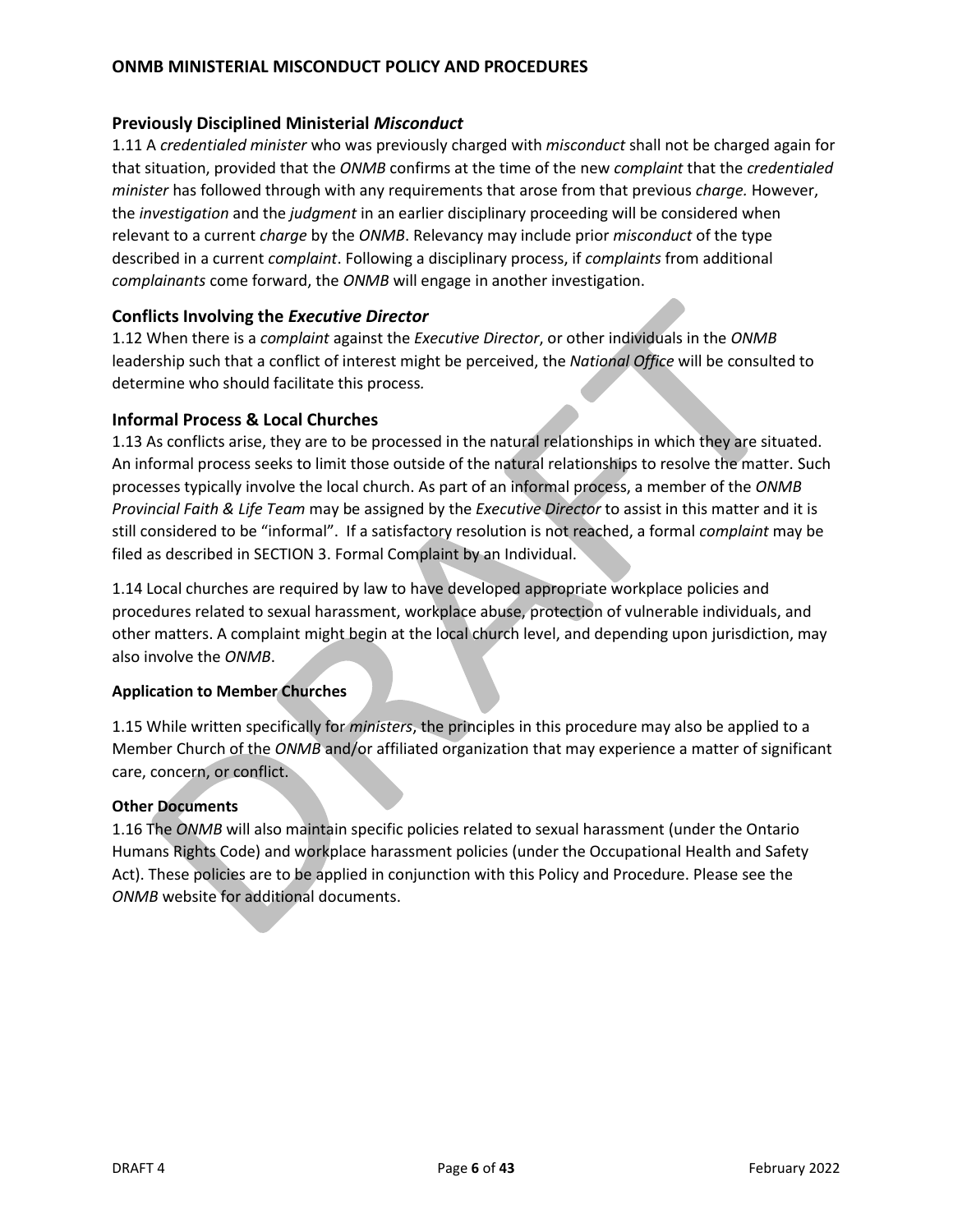# <span id="page-6-0"></span>**SECTION 2. Definitions**

All words defined in this section are italicized throughout the document.

Words importing the singular include the plural and vice versa; words importing a male person include a female person and may include non-human entities such as corporations.

Definitions of terms used in this *Policy and Procedure*:

- 2.1 *Appeal Committee*: Three persons appointed by the *National Faith & Life Team (NFLT)* to hear an *appellant's* appeal following a *judgment*. (See Section 7C.)
- 2.2 *Appellant*: The *minister* or the *complainant* who registers an appeal to the *ONMB*.
- 2.3 *CCMBC:* The Canadian Conference of Mennonite Brethren Churches (*CCMBC*) represents the Mennonite Brethren denomination in Canada. All MB churches in Canada are members of the *CCMBC*.
- 2.4 *Charge*: Verb: Action by the *ONMB* to formally accuse a *minister* of *misconduct*, based on a written *complaint*. Noun: A formal accusation of *misconduct*, brought by the *ONMB*, based on a written *complaint*.
- 2.5 *Commissioner:* A person assigned by the *ONMB* Board to provide oversight to the proceedings of a formal complaint, concern, or conflict in place of the *Executive Director*. (See Section 3 and Section 5)
- 2.6 *Complainant*: One who alleges that a *minister* engaged in *misconduct*.
- 2.7 *Complaint*: A written allegation of *misconduct*, signed by a *complainant*, including the name of the accused and, as much as possible, the date, time, location, circumstances, names of any witnesses and other relevant information.
- 2.8 *Contact Person*: A *contact person* is appointed by the *Executive Director/Commissioner* for the *complainant* to assist the individual in reviewing this *Policy and Procedure*, assist the person in putting the *complaint* into writing, assure that the written *complaint* is received by the *ONMB,* and remain the *contact person* for the *complainant* if a *charge* is brought. The *minister* will also be offered a *contact person.*
- 2.9 *Credential*: Verb: To license a *minister* by the *provincial conference* and/or to accept responsibility for the continued authorization of a licensed *minister* to act as a *minister*. Noun: The recognition of ministerial authority that is granted to a *minister* by a credentialing *provincial conference*.
- 2.10 *Credentialed Minister*: A *minister* who has been *credentialed* by a *provincial conference* and is accountable under the Code of Christian Conduct used by the *ONMB* and *CCMBC*.
- 2.11 *Evidence*: Witness testimony, documents, objects, or other information that make a claim or defense more likely or less likely to be true.
- 2.12 *Executive Director*: The *ONMB Executive Director* serves as pastor to *ministers*, and/or pastors, including the oversight of those with *credentials*. In other provinces, this role is described as *provincial conference minister*.
- 2.13 *Investigation*: Upon receipt of a written *complaint*, *investigators* conduct an *investigation* to gather more information about the *complaint* in order to issue a report to the *Judicial Committee*.
- 2.14 *Investigators*: Qualified and independent persons appointed to participate in a panel investigating a *complaint*. (See Section 5)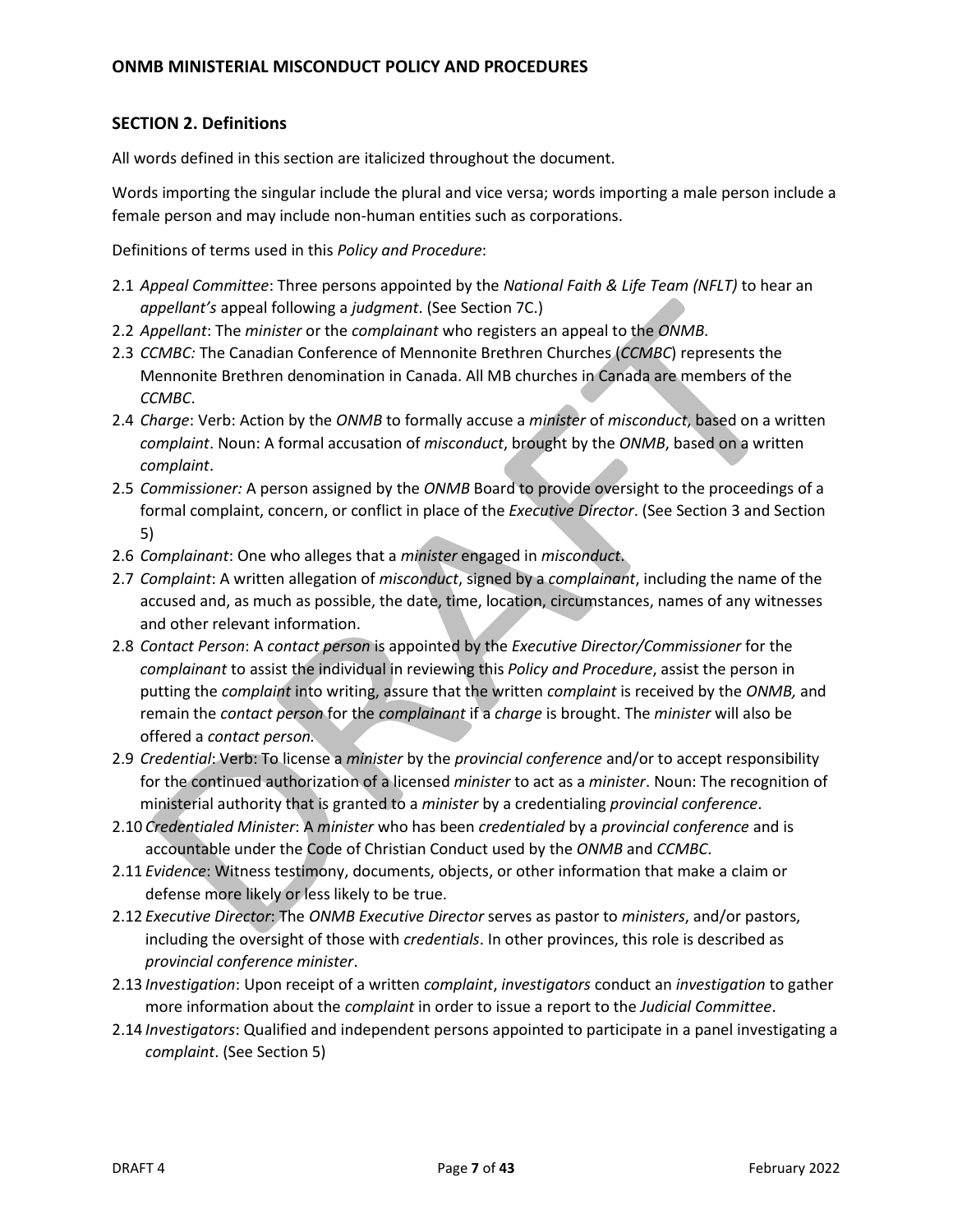- 2.15 *Judicial Committee:* Three or more individuals appointed by the *ONMB* Board to serve as the *Judicial Committee* that provides judgment and administers the discipline process according to this *Policy and Procedure.* (See Sections 3G, 5C, 5D, 6, 7.)
- 2.16 *Judgment*: Determination by the *Judicial Committee* of whether a minister engaged in misconduct or did not engage in misconduct, based on the investigation.
- 2.17 *Jurisdiction*: The appropriate *provincial conference* to have disciplinary authority over the *minister*  for whom a *complaint* has been filed. (See Section 4)
- 2.18 *Minister:* Noun. A *minister* may be:
	- one who has been credentialed to act as a *minister* in a *provincial conference, or*
	- one who serves as a non-credentialed pastor in a congregation, or
	- one who is an employee of an organization that a *provincial conference* acknowledges is affiliated and requires credentialing.
- 2.19 *Ministerial Misconduct File*: The *provincial conference*'s personnel file regarding a *minister's misconduct* or alleged *misconduct*, maintained by the *provincial conference*. The *National Office* will receive a duplicate file from the *provincial conference*.
- 2.20 *Misconduct*: An act or omission by a *minister* that is contrary to the policies or principles of the *provincial conference* or MB denomination as defined in the MB Confession of Faith, Code of Christian Conduct and other approved policy documents related to *ministers*.
- 2.21*National Office:* The *CCMBC* is *the National Office* of the MB denomination.
- 2.22*NFLT:* The *National Faith and Life Team* (*NFLT*) is a committee of the *CCMBC* that oversees the doctrinal and spiritual aspects of the Canadian MB denomination.
- 2.23*Non-disciplinary Leave of Absence*: A leave with pay, granted to a *minister* for non-disciplinary reasons, by a congregation or other employer at its discretion.
- 2.24 *Personal Supporter*: A person selected by the *complainant,* or a person selected by the accused *minister* to provide pastoral care and practical support. (See Section 3D)
- 2.25*ONMB*: Noun or Adjective: The *ONMB* is the Ontario Conference of Mennonite Brethren Churches, incorporated in the province of Ontario, whose membership includes Mennonite Brethren Churches in Ontario and whose authority is defined in the General Operating Bylaw.
- 2.26 *Policy and Procedure*: This *ONMB* Ministerial Misconduct Policy and Procedure.
- 2.27 *Preponderance of Evidence*: The greater weight of the evidence required for the *Judicial Committee*  to decide in favor of one side or the other.
- 2.28 *Probable Grounds*: Facts and circumstances that reasonably justify a determination that an alleged event has, more likely than not, occurred.
- 2.29 *Probation of Credentials*: The *credential* status given when the *minister* has been placed under close supervision for a specified period of time in order to determine whether the *credential* will be continued. At the conclusion of the probationary period, it is determined whether the *credential*  becomes active, suspended, or terminated.
- 2.30 *Professional Relationship*: The relationship between a *minister* and one who relates or has related to the *minister* as congregant, student, counselee, employee or in a comparable role, or a relationship in which the religious role gives the *minister* privilege and power. A *professional relationship* does not include:
	- A married *minister's* relationship with the *minister's* spouse; or
	- An unmarried *minister's* dating relationship with an unmarried person with whom the *minister*  has had a *professional relationship*, if the *minister* has clearly communicated to the person that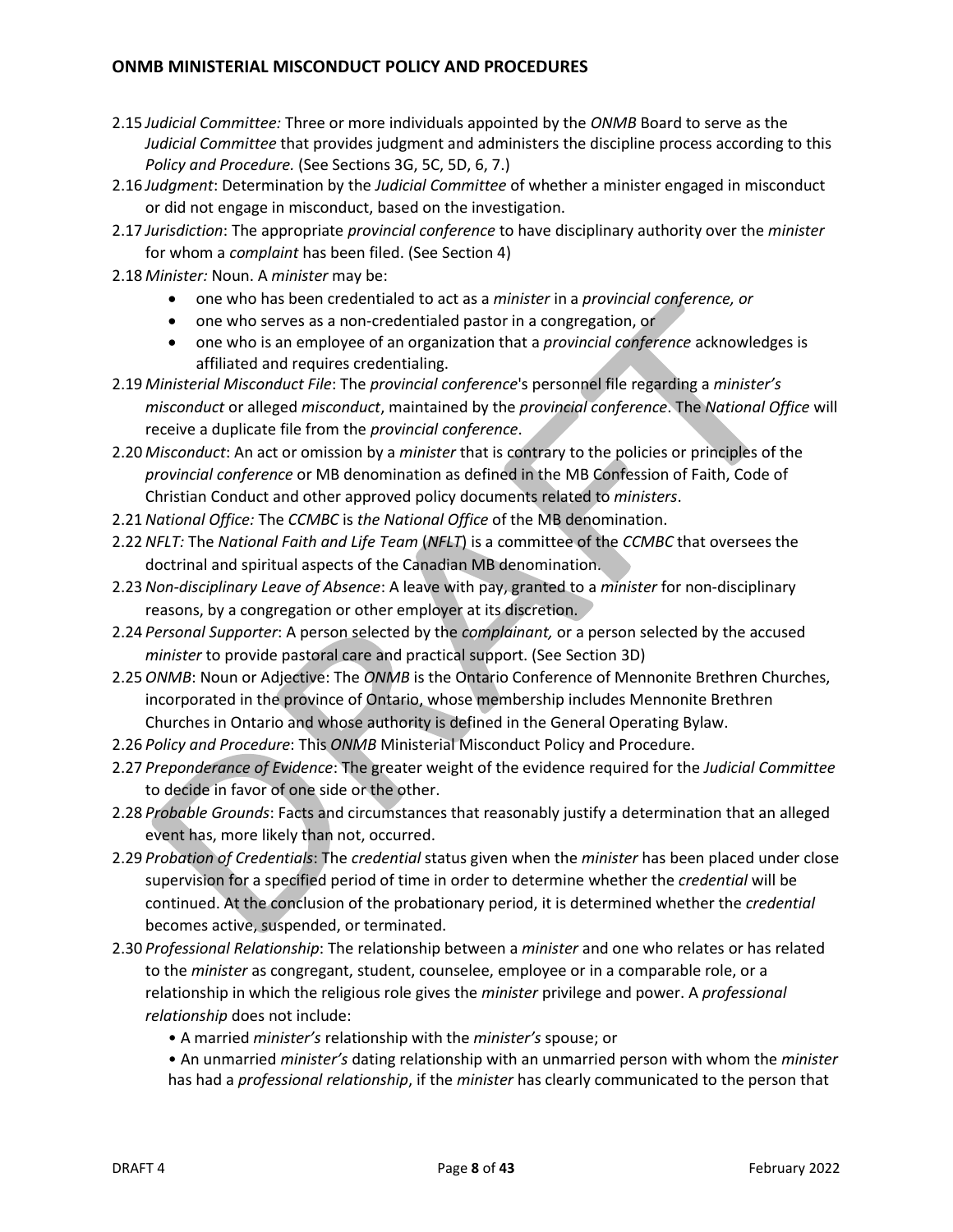the *minister* will not provide for any one-to-one professional ministry care and there is acknowledgement and accountability with the *Executive Director.*

- 2.31 *Provincial Conference:* A provincial Mennonite Brethren conference of churches in Canada that is member of the *CCMBC*. This includes BCMB, ABMB, SKMB, MBCM, *ONMB* and AEFMQ.
- 2.32 *Provincial Conference Minister:* The *provincial conference minister* serves as pastor to *ministers*, and/or pastors, including the oversight of those with *credentials*. The *ONMB Executive Director* typically serves as the *conference minister* in Ontario*.* Note: The *ONMB Executive Director* may also serve on the *PFLT* and *NFLT*.
- 2.33 *Provincial Conference Moderator:* The *ONMB* Moderator or person designated by the *ONMB* Board shall serve in the provincial conference leadership role for the purpose of this *Policy and Procedure*. (See *ONMB* General Operating Bylaw.)
- 2.34 *PFLT*: The Provincial Faith and Life Team (*PFLT*) is a standing committee of the *ONMB* that grants credentials to ministers. The duties and authorities of the *PFLT* are defined in the *ONMB* General Operating Bylaw.
- 2.35 *Sanction:* Verb: To discipline a *minister*. Noun: A reprimand, the probation, suspension or termination of *credentials*.
- 2.36 *Suspension of Credentials*: The status given when the ministry *credential* is laid aside for a specific period of time for disciplinary reasons. Suspended *credentials* are not valid for performing ministerial functions.
- 2.37 *Termination of Credentials*: The status given when the *provincial conference* has removed the *credential* because of a disciplinary action. The individual will no longer have any *credential* and the credential cannot be reinstated within the MB denomination. (See 8.1)
- 2.38 *Withdrawn Credential*: The status given when the *provincial conference* has removed a *minister's credential* for cause as determined by *provincial conference*. The individual will no longer have any *credential*. The expiry or non-renewal of a *credential* is not withdrawal. When a minister joins another denomination, their credential is withdrawn.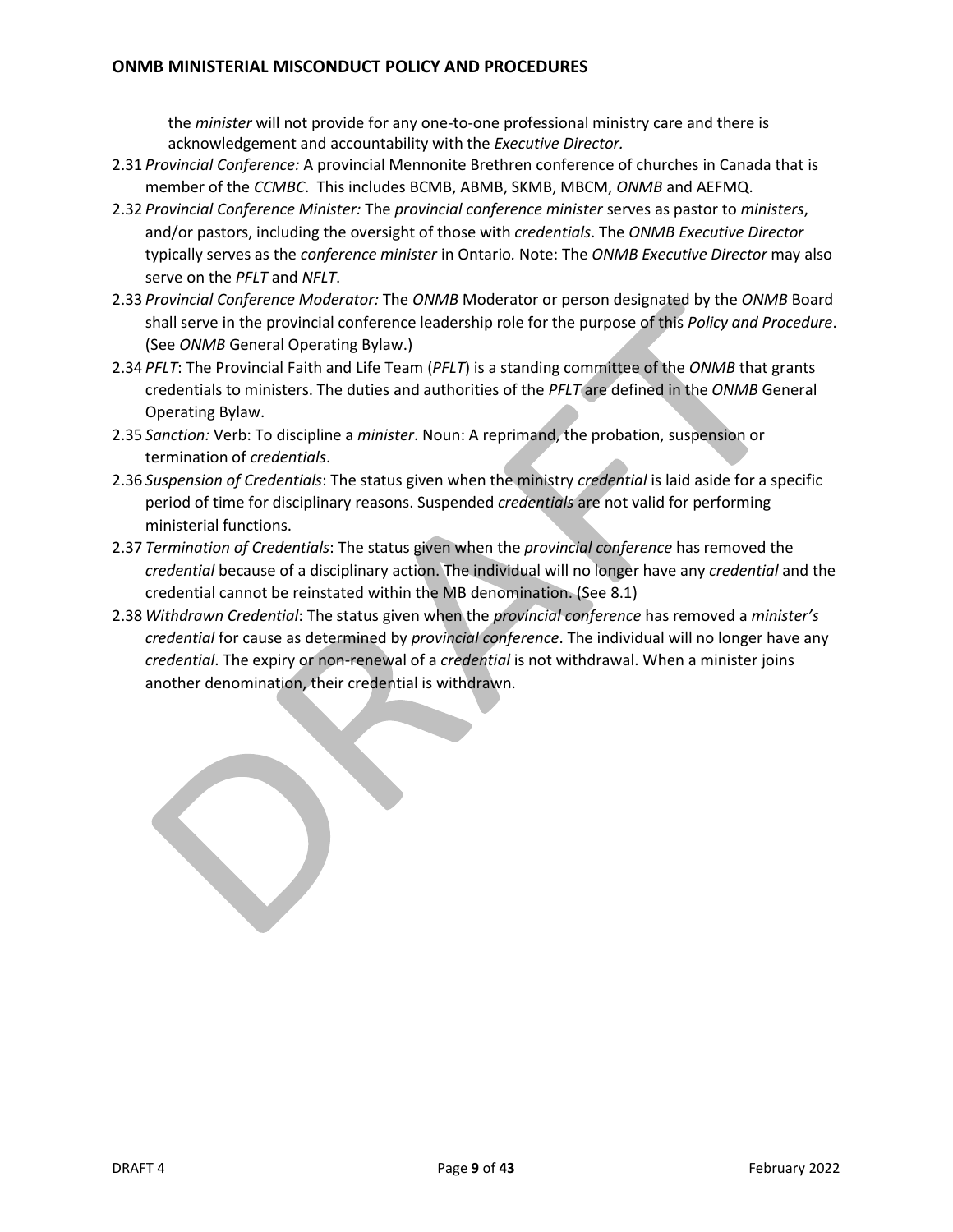### <span id="page-9-0"></span>**SECTION 3. Formal Complaint by an Individual**

This section applies to a formal and written complaint filed by an individual with the *ONMB*. If an informal process is desired, see 1.13 Informal Process.

### **STEP 3A. Report of Potential** *Misconduct***.**

A person who believes that a *minister* has engaged in *misconduct* should contact the *ONMB* office (usually through either the *Executive Director* or the *Provincial Conference Moderator*) with a report of *misconduct*. If the *complaint* is against the *Executive Director,* or if the *ONMB* Board discerns that there is a significant conflict of interest related to the complaint, then the report is filed directly with the *National Office* who shall work with the *ONMB* Board. (See 1.12). In the absence of their own policy, the *CCMBC* will execute this *Policy and Procedure*, or *CCMBC* will designate a third party to handle the dispute resolution.

### **STEP 3B. Responsibility of** *Executive Director/Commissioner***.**

The *Executive Director or Commissioner* will:

- 3B1.Consult with the *National Office* to determine whether the *Executive Director* has a conflict of interest with the *complainant* or the accused *minister*. When a conflict of interest exists, the *ONMB* Board will appoint an alternative facilitator, a *Commissioner,* of this *Policy and Procedure*.
- 3B2.Report to governmental authorities any child abuse or other violation that requires reporting according to the laws of the country or province.
- 3B3.Give the *complainant* this *Policy and Procedure*. The *Executive Director/Commissioner* should also, depending on the circumstance, encourage the *complainant* to seek medical (including mental health) and/or legal assistance. If there is a concern that the *complainant* is in physical danger or that a crime has been committed, the *Executive Director/Commissioner* will immediately contact the police as noted in 3B2. This *Policy and Procedure* is not the *complainant's* only source of redress.
- 3B4.In the case of a formal complaint, assign *a contact person* to assist the person reporting *misconduct*  in preparing a written *complaint*, and to walk with the individual through the process. Refer to STEP 3F below regarding the content of the *complaint*. The *contact person* will not have supervisory responsibilities for the *complainant* or the accused *minister* nor have any other shared responsibilities related to the accused *minister* or the *complainant*.
- 3B5.In the case of abuse or sexual misconduct, contact legal counsel to assure that the *ONMB* is following regional laws.

### **STEP 3C. Responsibilities of** *Contact Person***.**

The *contact person* will meet with the *complainant* to:

- 3C1.Review this *Policy and Procedure*.
- 3C2.Help the person put their *complaint* into writing.
- 3C3. Serve as the connector between *complainant* and the process.
- 3C4.Deliver the written *complaint* directly to the *ONMB* office, or the *National Office* when it is against the *Executive Director* whereby the *National Office* will oversee this *Policy and Procedure.*
- 3C5. Encourage the selection of a *personal supporter*.

#### **STEP 3D. Selecting a** *Personal Supporter***.**

The *complainant* may select a *personal supporter*. A *personal supporter* shall not have supervisory responsibilities for the *complainant* or *minister* nor have any other responsibilities related to the *complainant* or *minister*.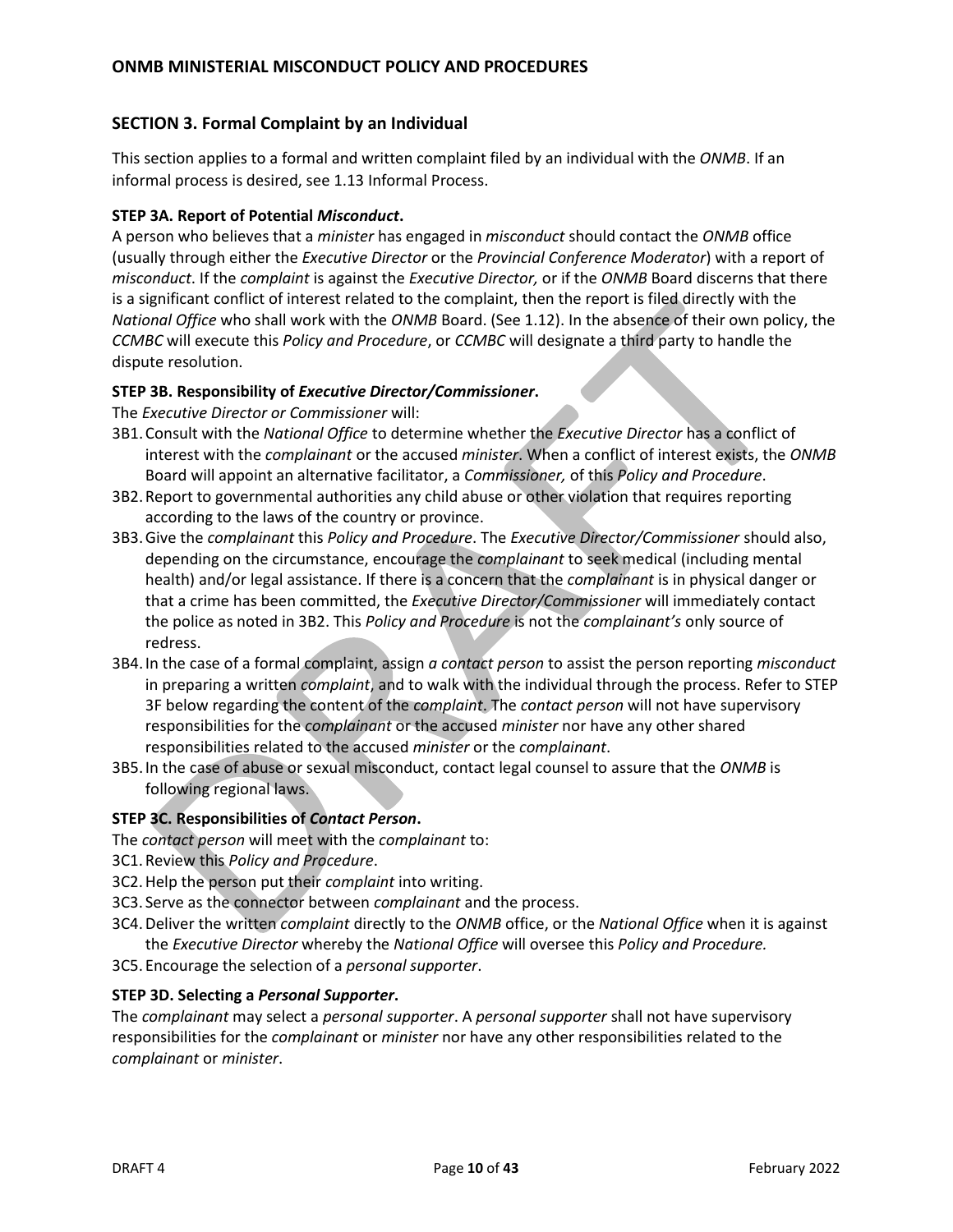#### **STEP 3E. Responsibilities of** *Personal Supporter***.**

The *personal supporter* will:

- 3E1. Provide pastoral care, practical support and assure the *complainant* has structures around them to help them be safe.
- 3E2. When requested, accompany *complainant* as an observer to meetings required by this *Policy and Procedure*.
- 3E3. Not advocate to the *provincial conference*, the *Judicial Committee*, the *Executive Director/Commissioner*, the *investigators* or the *Appeal Committee.*
- 3E4. Make timely objection on behalf of the *complainant* to the *investigators* or the chair of the *Judicial Committee* if the *personal supporter* believes the *Policy and Procedure* is not being fairly administered.

### **STEP 3F. Writing the** *Complaint***.**

- The *complaint* should include:
- 3F1. The name of the *minister*.
- 3F2. The name of the *complainant*.
- 3F3. The nature of the alleged *misconduct*.
- 3F4. Sufficient information about date, time, place, and circumstance to specifically inform each incident of complaint. (Describe multiple incidents of alleged *misconduct* in separately numbered paragraphs.)

### **STEP 3G. Judicial Committee.**

The *ONMB* Board will create a *Judicial Committee* of at least three members, where a majority of members are from the *ONMB* Board so that the *ONMB* ministry context is being understood. External appointments may be necessary if special skills, such as experience in dealing with sexual or workplace misconduct, are required. The committee chair will be appointed by the *ONMB* Board.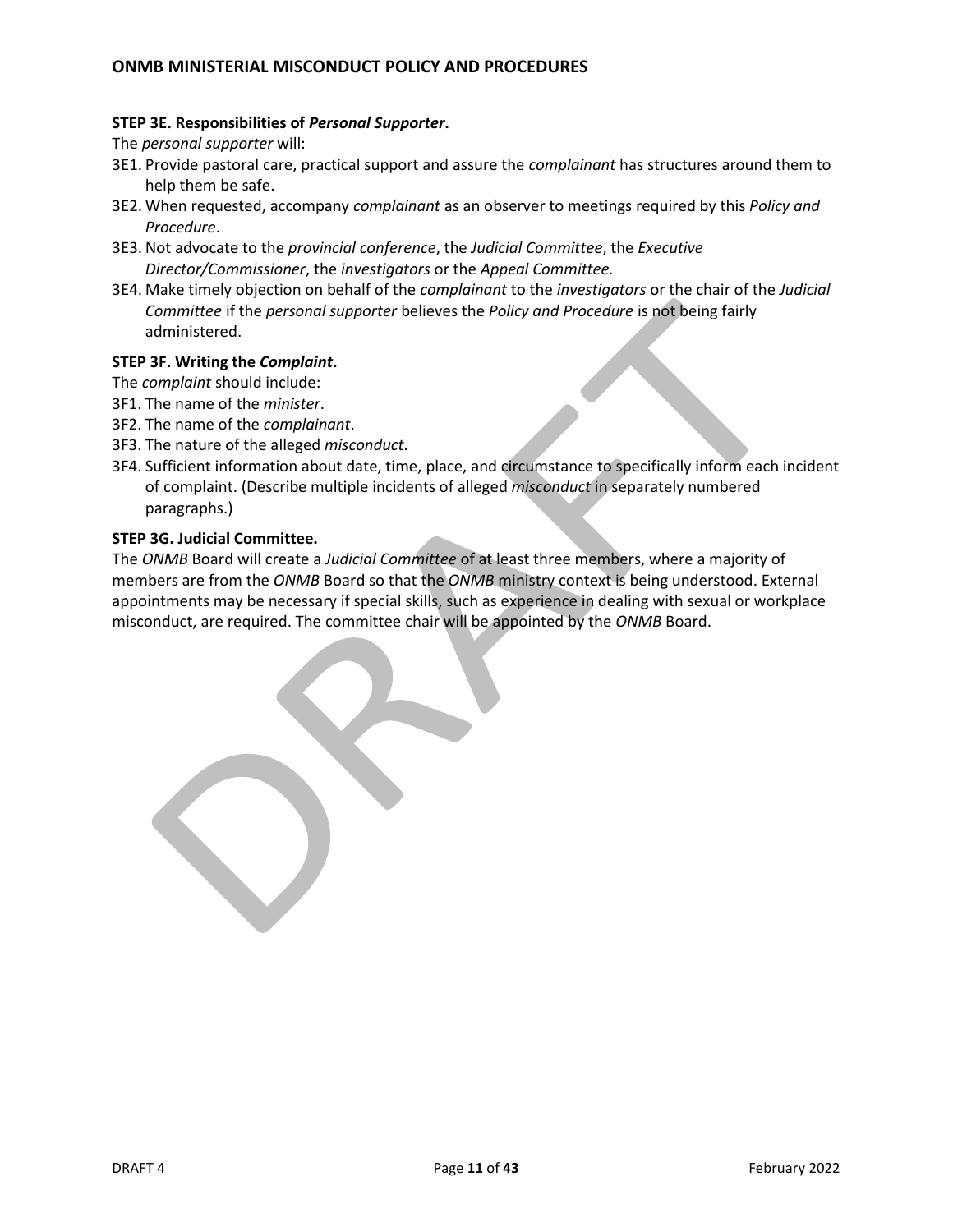# <span id="page-11-0"></span>**SECTION 4. Denominational Jurisdiction**

Mennonite Brethren churches in Canada are admitted first as members of a *provincial conference* and then become members of the *CCMBC*. *Ministers* credentialed in one province may have reason to serve in other provinces. This section explains how a complaint may be processed in a national denominational context. A copy of this *Policy and Procedure* shall be given to the *National Office* and the other *provincial conferences*.

4.1 Following receipt of the written *complaint*, *jurisdiction* is determined to be lodged in one of the *provincial conferences*. *Jurisdiction* to address a *minister's* alleged *misconduct* exists in:

- 4.1a) The *provincial conference* receiving the written *complaint*, for its *credentialed ministers,*  whether the person remains in the church assignment or not, is dead or alive, refuses to cooperate with the *provincial conference* or has relinquished their *credential.*
- 4.1b) The *provincial conference* receiving the written *complaint* if the *minister* is serving as an agent of an organization which requires credentialing from the *provincial conference.*
- 4.1c) Any other conference that *credentials* the *minister* (this applies to dual denomination congregations).
- 4.1d) The *provincial conference* of the congregation in which the *minister* is or was previously serving even if there is no current *credential*.

4.2 The *provincial conference minister* receiving *the complaint* shall inform any other *provincial conference* that currently holds the *credential* of the accused that a *complaint* of *misconduct* by the accused is being investigated. The *provincial conferences* will confer regarding which *provincial conference* shall exercise *jurisdiction*. Generally, but not always, *provincial conferences* will exercise *jurisdiction* in the order of priority shown above. If there is disagreement or lack of clarity about which *provincial conference* should take priority in exercising *jurisdiction*, the *provincial conferences* will confer with the *National Office*, and the *National Office* may recommend which *provincial conference* shall exercise *jurisdiction*.

4.3 The disciplinary *jurisdiction* of the *ONMB* is not limited because another professional accrediting entity is investigating or has investigated an allegation of *misconduct* by an accused *minister*.

4.4 The *ONMB* may not revoke accreditations that currently are extended by another entity but is obligated to inform the accused *minister's* employer that a *complaint* has been received and will be investigated. When the *ONMB* has full and exclusive responsibility for the *credential* and finds that a *minister* has engaged in *misconduct* that would warrant *sanctions*, the *ONMB* may prohibit the *minister*  from acting as a *minister* in Ontario or impose conditions that limit how the *minister* may serve in the *ONMB* and impose restrictions on transferring a *credential* to another *provincial conference*.

4.5 After the *ONMB* determines it has *jurisdiction*, *jurisdiction* shall continue until the *ONMB* determines otherwise. *Jurisdiction* may continue after a *minister* has relinquished or lost their *credential*. The *ONMB* is required and may be legally responsible to follow through in this process even if the congregation in which the accused *minister* serves does not want to participate in the process. If the accused *minister*  refuses to cooperate with the *ONMB* according to this *Policy and Procedure*, then their *credential* will be *terminated* immediately by the *PFLT*. Such refusal will be noted in the *ministerial misconduct file* that the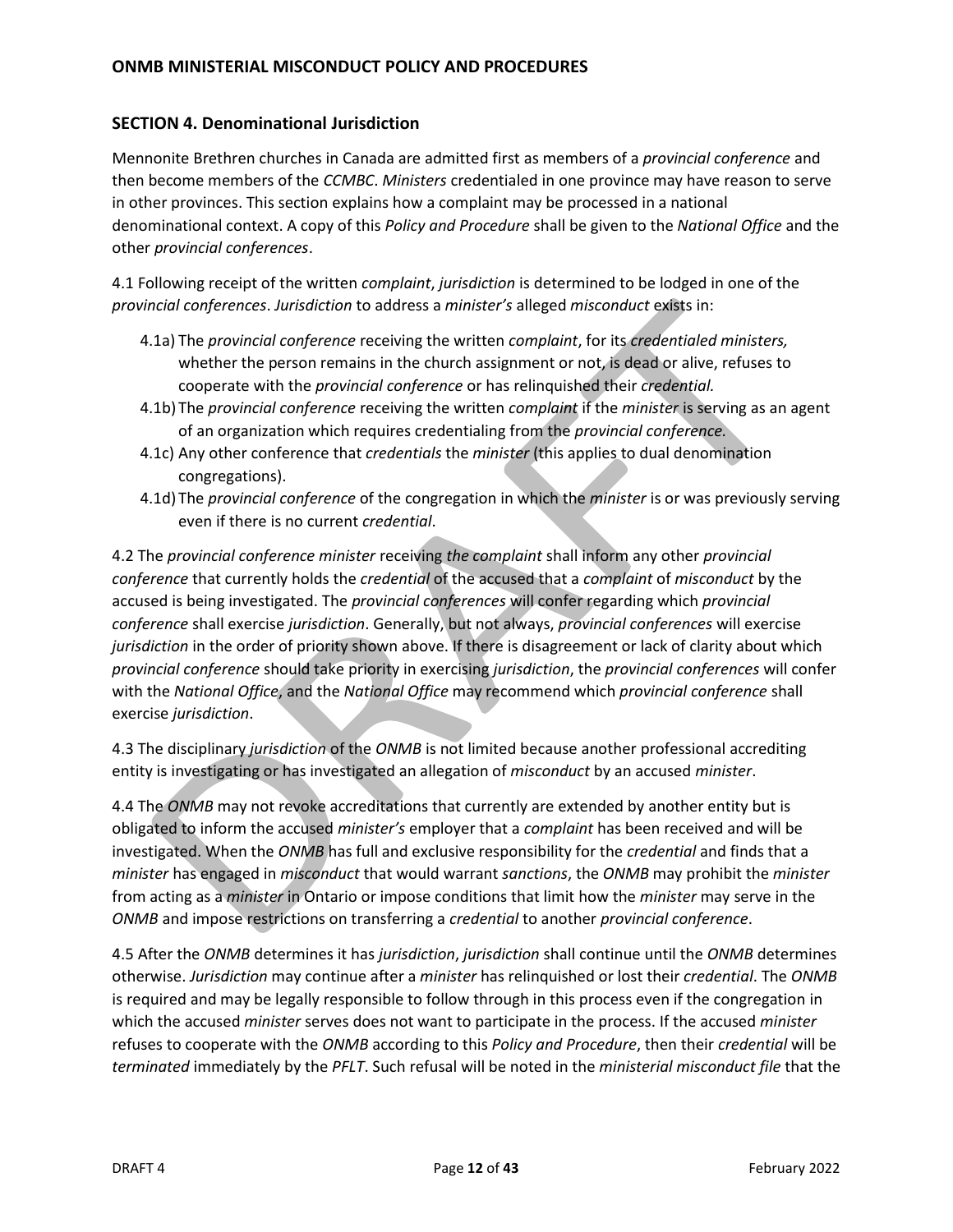*ONMB* maintains concerning the *minister,* which is shared with the *National Office* and recorded in the *National Office* database for *credentialed* persons.

4.6 The *ONMB* will cooperate fully when law enforcement is involved and the *ONMB* will immediately suspend the accused *minister's credential*. (See 5A5.) On completion of that legal process, the *ONMB* will proceed with this *Policy and Procedure*.

**DRAFT 4** Page 13 of 43 Page 13 of 43 February 2022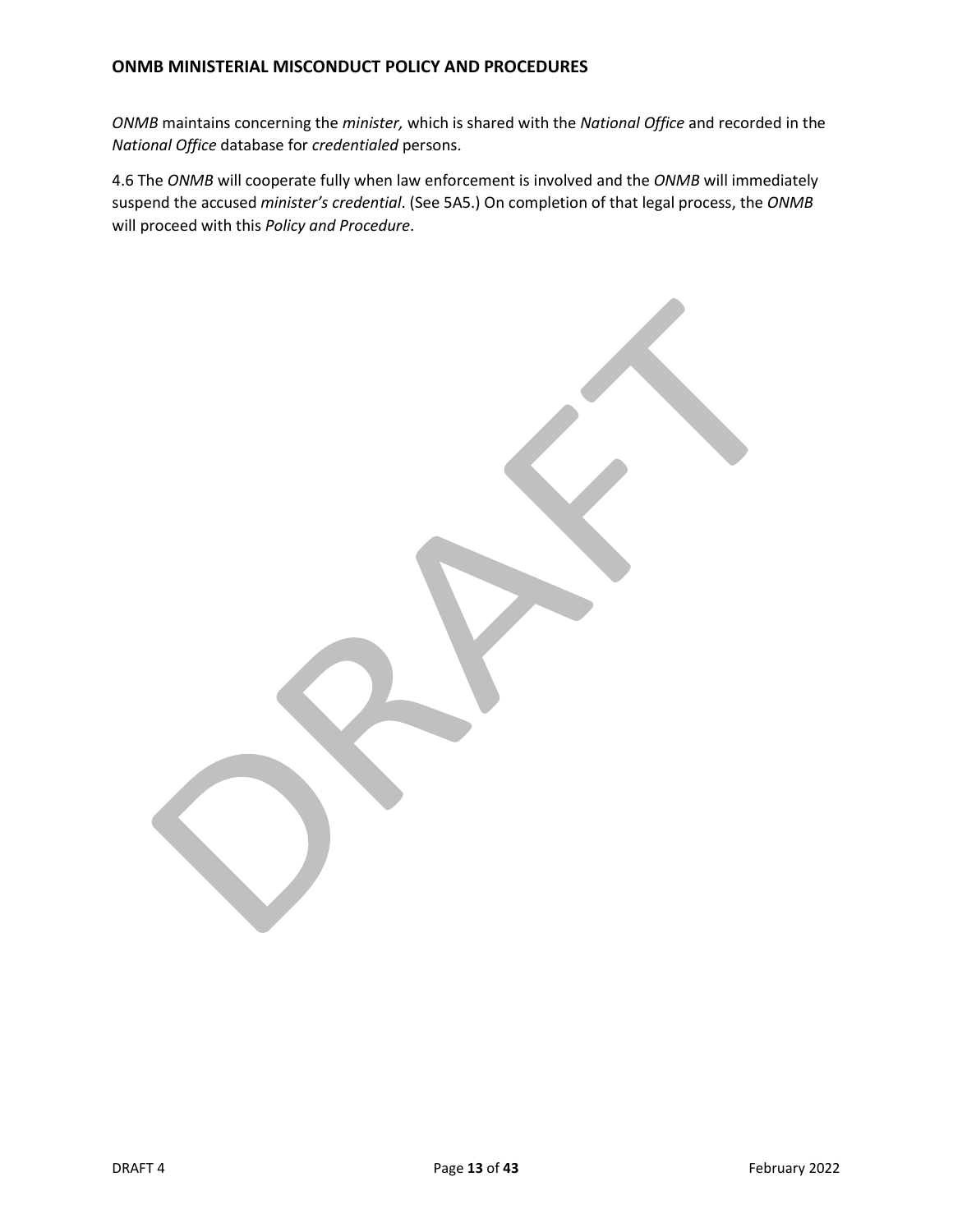### <span id="page-13-0"></span>**SECTION 5. Investigation**

In a situation where the accused *minister* refuses to communicate and/or cooperate with this *Policy and Procedure*, the *minister's credential* will be *terminated* immediately as noted in 4.5. In order to provide an accurate record, the *Judicial Committee* will determine if the remaining steps of this *Policy and Procedure* will be completed to the best extent possible, fully documenting all attempts that were made to work with the accused *minister*.

### **STEP 5A. Responsibilities of Executive Director/Commissioner.**

Upon receiving a *complaint* that alleges *misconduct* by a *minister* and after *jurisdiction* in *ONMB* is determined, the *Executive Director, or a Commissioner* (see STEP 5A2), as facilitator of this procedure will, within 7 days:

- 5A1.Contact the *National Office* that a *complaint* has been received, to provide accountability beyond the *ONMB* and to determine if there are any possible related records. In the case where the *complaint* is against the *Executive Director*, the complaint is sent by the contact person directly to the *National Office*. The *National Office* will facilitate this *Policy and Procedure* and not the *ONMB.*
- 5A2.Consult with the *National Office* to determine whether the *Executive Director* has a conflict of interest with the *complainant* or the accused *minister.* When a conflict of interest exists, the *ONMB*  Board will appoint an alternative facilitator, a *Commissioner,* of this *Policy and Procedure.*
- 5A3.Take steps to prevent any interaction between accused *minister* and the *complainant*.
- 5A4.Ensure confidentiality. The identity of the *complainant* is to be protected and is not to be named publicly or in any form of communication either directly or indirectly by the accused *minister* or anyone involved in the *investigation*.
- 5A5.Determine if immediate *suspension of credential* is needed and make an appropriate announcement. If the law is involved, the *ONMB* will immediately suspend *credentials* and cooperate with the authorities.
- 5A6.Notify accused *minister* that a written *complaint* alleging *ministerial misconduct* has been filed and an *investigation* will be conducted. The *minister* may be informed of the identity of the *complainant,* unless there is a concern for safety of the *complainant,* and the *minister shall be directed* not to communicate with the *complainant* about the *complaint* either directly or indirectly. As noted in 5A4, the *minister* is required to protect the identity of the *complainant*.
- 5A7.Give the *minister* this *Policy and Procedure*.
- 5A8.Offer a *contact person* to assist the *minister* through the process. The *contact person* will review this *Policy and Procedure* and serve as connector between the *minister* and the process.
- 5A9.Notify the leaders of the congregation in which the *minister* is serving (or other employer of the *minister*) and any other *ministers* for the congregation that a *complaint* has been received and give them this *Policy and Procedure*. Following consultation with the *Executive Director/Commissioner*  and legal counsel, in the case of suspension, the leadership of the congregation's governing board will make a congregational announcement such as: "(The named *minister*) has been granted a *leave of absence* from all responsibilities as *minister* while a *complaint* is being investigated. The fact that a *complaint* is being investigated does not mean that *misconduct* has occurred, but the *ONMB*  Conference takes complaints seriously and requires an *investigation*." Discernment must be exercised as it relates to informing other employers when outside the church.
- 5A10. Recommend that the congregational leaders provide a paid *leave of absence* to the *minister*.
- 5A11. Appoint at least three members, where a majority of members are from the *Provincial Faith & Life Team,* to be independent *investigators.* External appointments may be necessary if special skills are required such as experience in dealing with sexual or workplace misconduct investigations. A chair or lead *investigator* may be appointed.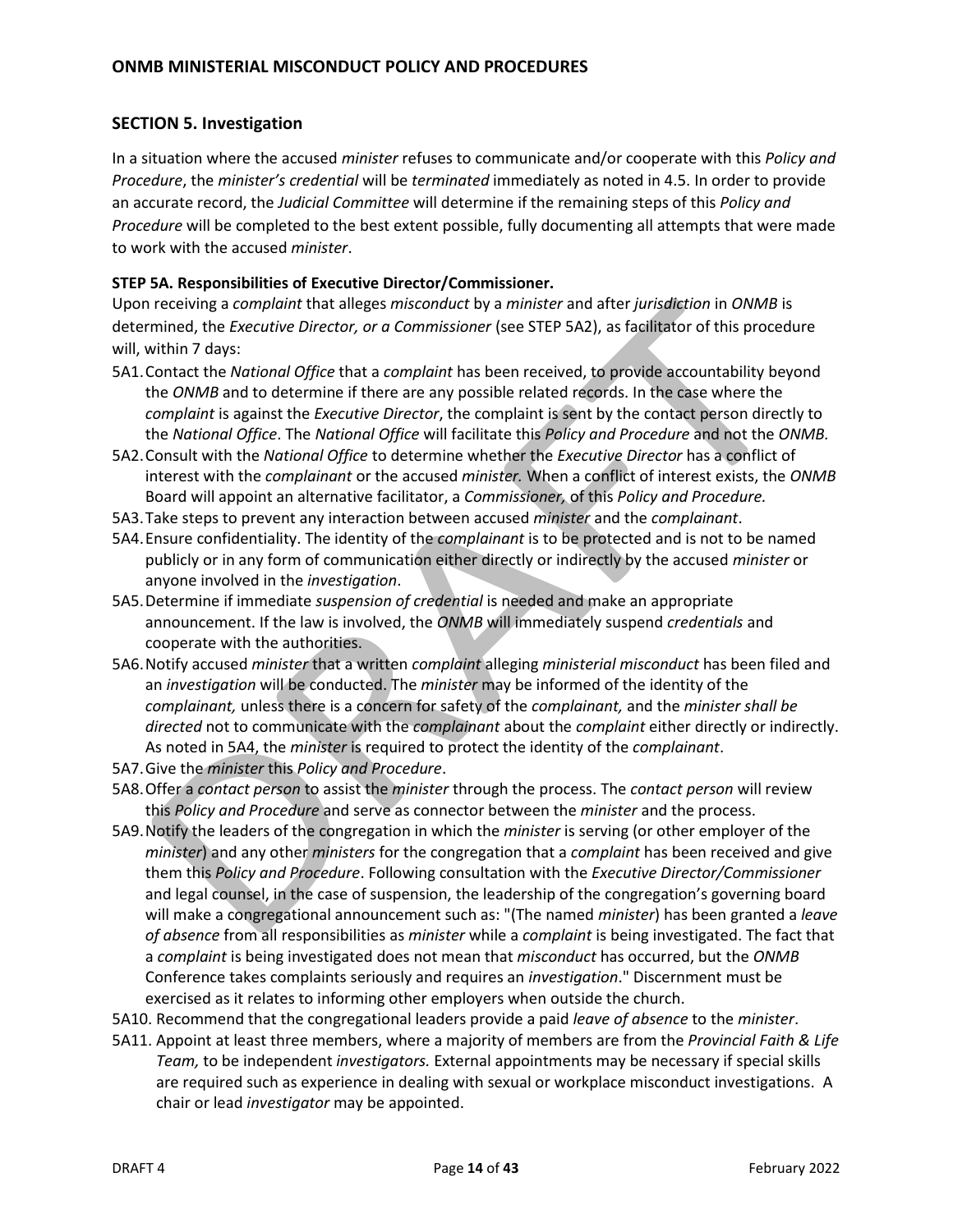- 5A12. Following the announcement of the appointment of the *investigators* to the *complainant* and the *minister,* objections about partiality or other unfairness must be submitted in writing within two days to the *Executive Director/Commissioner.* The resulting decision of the *Executive Director/Commissioner* concerning the objection shall be binding for all purposes concerning the *investigation*, determination and appeal of the *complaint* and any resulting *charge*. Partiality shall not be assumed because a person is a member or a leader in the *ONMB*.
- 5A13. Notify the *complainant* and the accused *minister* through the *contact persons* that an *investigation* will begin.
- 5A14. Locate personnel files including any *ministerial misconduct file* that the *ONMB,* former *provincial conference(s)* and *National Office* maintain concerning the accused *minister*. These files must be shared with the *investigators*.
- 5A15. Notify insurance carrier of *ONMB* and follow required procedures while keeping the integrity to the process outlined in this *Policy and Procedure*.

### **STEP 5B. Responsibilities of Investigators.**

*Investigators* will conduct an *investigation*, within 21 days of receiving the written complaint, including: 5B1.Review the written *complaint*.

- 5B2.Interview the *complainant (*who may have *personal supporter* present*),* to review any *evidence*, and request that the *complainant* give a signed written statement if they believe additional information may be needed to substantiate any of the allegations in the *complaint*.
- 5B3.Interview the accused *minister*. Inform the *minister* of the nature of the *complaint*.
- 5B4.Advise the *minister* that the investigators are willing to receive information and any statements by the *minister*. Inform the accused *minister* that any statement may be used in disciplinary proceedings. The *investigators* may, at their discretion, decline to show the signed written *complaint* if there is concern for safety, or if law enforcement or other civil authorities request that this not occur. If there are no such compelling reasons to not share the written *complaint*, the *minister* should receive a copy along with direction that within five days of the *minister's* receipt of the *complaint,* the *minister* shall deliver to the *investigators* a statement, responding to each numbered allegation in the *complaint* stating:
	- 1) That the *minister* agrees with the allegation, or
	- 2) That the *minister* disputes the allegation and sets forth all the reasons the *minister*  disagrees, as well as the *minister's* full account of each disputed incident that is alleged.
- 5B5.Review any relevant *evidence* offered by the accused *minister* or the *complainant.*
- 5B6.Interview other persons who may have relevant information. These persons will be informed of the need for confidentiality.
- 5B7.Keep accurate records of interviews, including the date, parties present and name of the recorder.
- 5B8.If necessary, ask the *Judicial Committe*e to extend the time to conclude the *investigators'* written report.
- 5B9.Prepare a written report to the *Judicial Committee*. The report shall be based, as much as feasible, on statements of witnesses with direct knowledge, rather than on second-hand sources or circumstantial *evidence*. The report shall include:
	- 5B9a. *Evidence* that the *investigators* believe supports the allegation that the *minister*, more likely than not, engaged in *ministerial misconduct,* and the *evidence* that shows that the *minister* more than likely did not engage in *ministerial misconduct*.
	- 5B9b. Any reasons why the *investigators* believe they cannot present such *evidence*.
	- 5B9c. A recommendation to the *Judicial Committee*:
		- *i.* To drop the *complaint,* or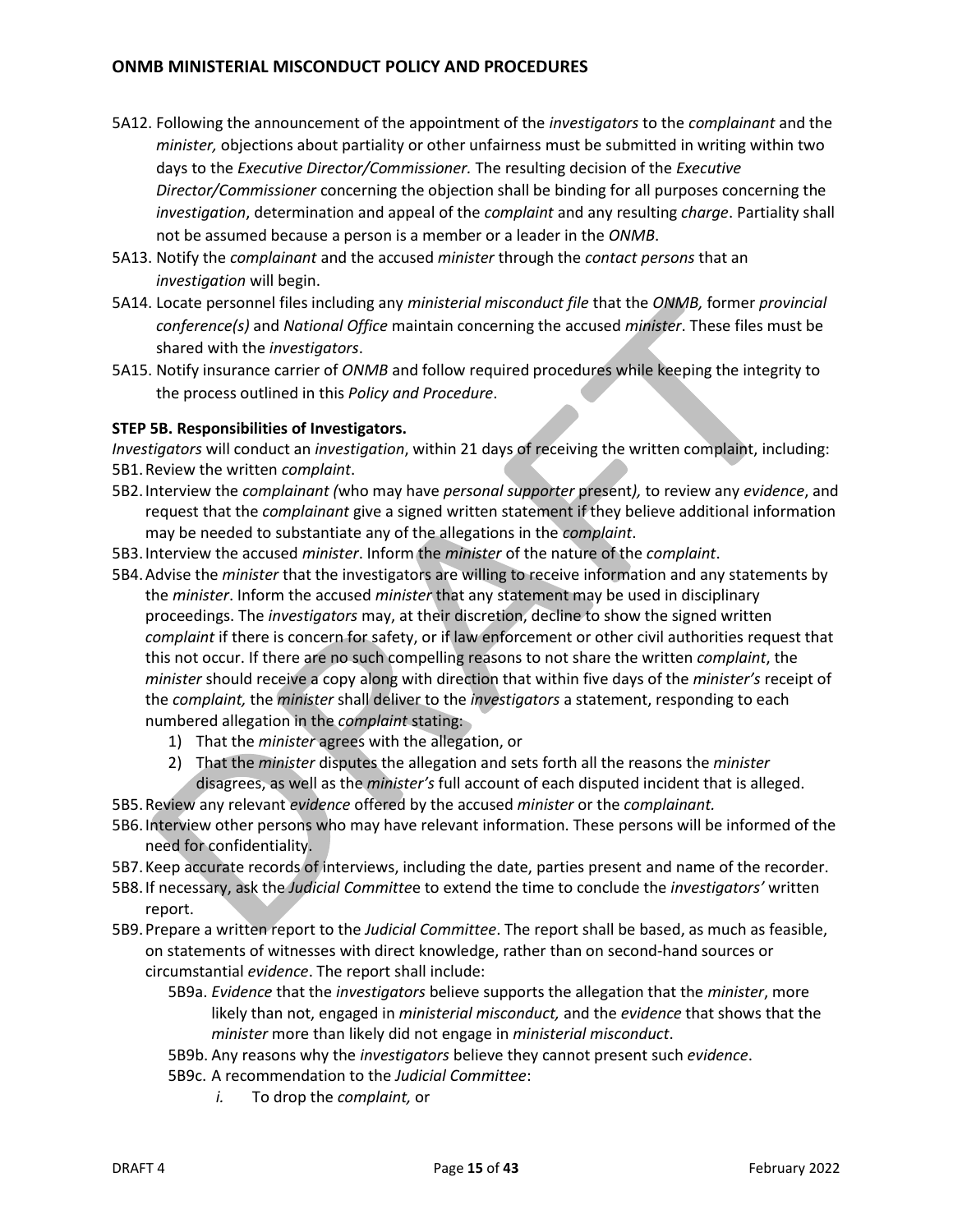*ii.* To *charge* the *minister*

5B9d. Signatures and dates of all the members of the *investigation* team.

### **STEP 5C. Responsibilities of Judicial Committee.**

Upon receipt of the report with the recommendation from the *investigators,* the Chair of the *Judicial Committee* will convene the committee, within 14 days, and decide to either:

### **OPTION 5C1. Decline to** *Charge***.**

If the *Judicial Committee* receives the report and accepts the recommendation from the *investigators* to drop the *complaint* because there does not seem to be *probable grounds* to support any allegation of *ministerial misconduct*, the Chair of the *Judicial Committee* will:

- 5C1a. Inform the *minister* and their *contact person* in writing.
- 5C1b. Inform the *complainant* and their *contact person* in writing.
- 5C1c. Deliver the complete file to the *Executive Director*, who will maintain it as a *ministerial misconduct file*.
- 5C1d. Send a copy of the complete *ministerial misconduct file* to the *National Office*. Update the *credential* status in the *minister*'s file in the *National Office* database. In the status note section include the *judgement*, the date, the name of the *area conference* and the location of the *ministerial misconduct file*.
- 5C1e. Make appropriate reports to those involved and announce as widely as the earlier announcement about the original *complaint*.

### **OPTION 5C2. Bring a** *Charge***.**

If the *Judicial Committee* believes that *investigators* have presented *evidence* that the *minister*, more likely than not, engaged in *ministerial misconduct*, the Chair of the *Judicial Committee* will ensure the following steps take place:

- 5C2a. Change the *credential* status of the *minister* to either *suspended*, *probation* or *terminated.* 5C2b. File a *charge* with the *ONMB* Board, including:
	- (1) The name of the *minister*.
	- (2) The name of the *complainant*.
	- (3) The official *complaint* of *ministerial misconduct*.
	- (4) Sufficient information about date, time, place, and circumstance to specifically provide information about each incident of *complaint*. (Describe multiple incidents of alleged *misconduct* in separately numbered paragraphs.)
- 5C2c. Deliver the *charge* in writing to the *minister* and their *contact person*. If personal delivery of the *charge* is not practical, then it should be sent by certified mail to the last known address with return receipt requested. Electronic mail is not appropriate. The *charge* will include direction that within five days of the *minister's* receipt of the *charge*, the *minister*  will deliver to the Chair of the *Judicial Committee* a signed statement, responding to each numbered allegation in the *complaint*, stating:
	- (1) That the *minister* agrees with the allegation, or
	- (2) That the *minister* disputes the allegation and sets forth all the reasons the *minister* disagrees, as well as the *minister's* full account of each disputed incident that is alleged in the *charge*.
- 5C2d. Inform the *complainant* and the *contact person* in writing that a *charge* has been filed by the *ONMB* and a *hearing* may take place.
- 5C2e. Upon receiving the *minister's* signed statement responding to the allegations, the Chair of the *Judicial Committee* will convene the committee. If the *minister* agrees with the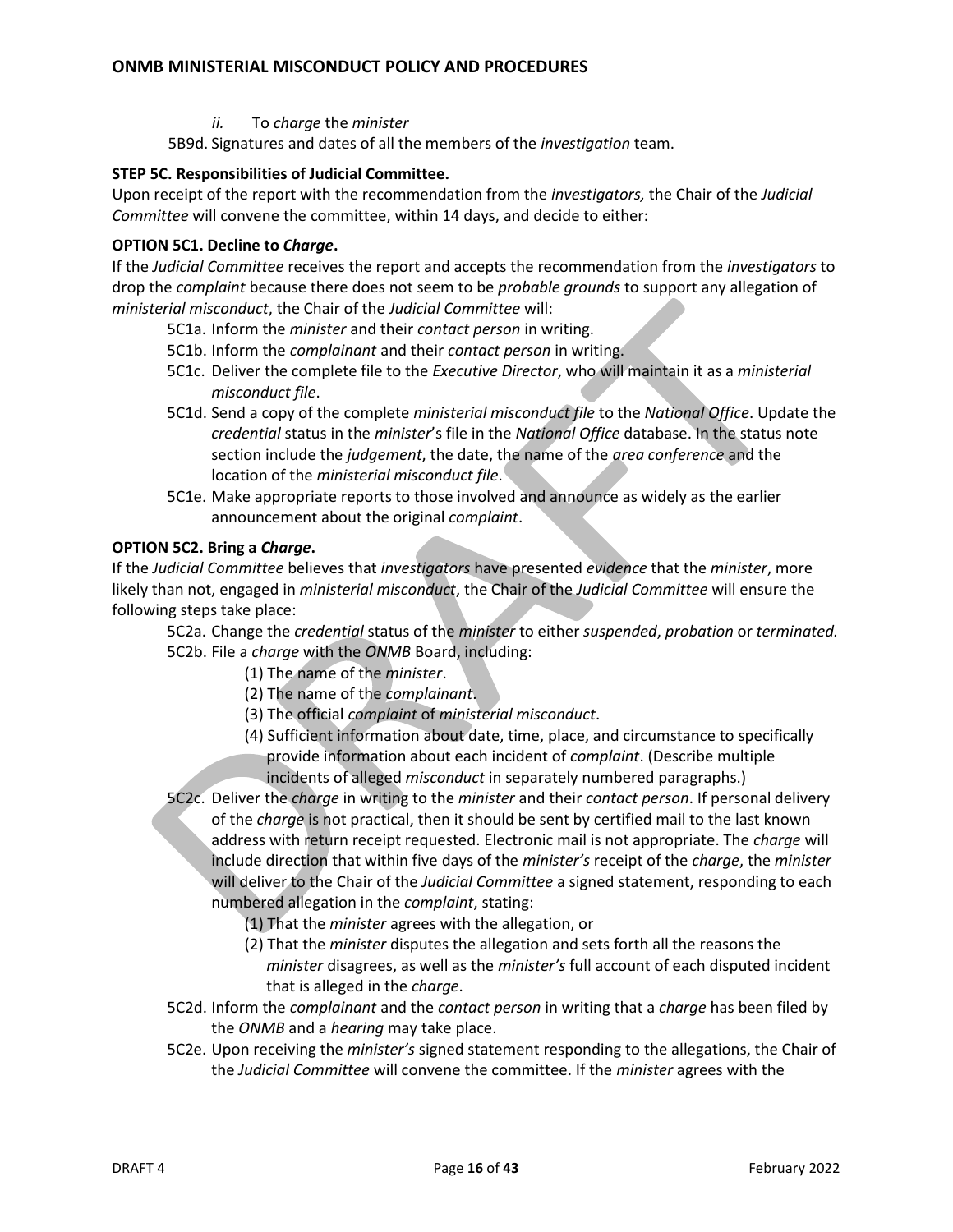allegations, the committee will determine *judgement* and *sanctions* as outlined in Section 6.

- 5C2f. If the *minister* disputes the allegations, the *Judicial Committee* will give notice to the *minister* that a *hearing* will be scheduled to begin within seven days.
- 5C2g. Direct that the accused *minister* shall not communicate with the *complainant* directly or indirectly for any reason.
- 5C2h. If there is no *Judicial Committee* member with professional competency in the matter at hand, the *committee* will contract with a professional who does have the required competency and who has no history with the accused *minister* or the *complainant* for the duration of this proceeding.

### **STEP 5D. Hearing.**

- 5D1. The Chair of the *Judicial Committee* will notify the *minister* and the *investigation* team of the date, time and location for the hearing. The hearing may be held in person or electronically or in writing, or a combination of them.
- 5D2. The *complainant* will be notified of the hearing. The *complainant* does not need to be present at the hearing nor does the *complainant* need to testify.
- 5D3. The *Judicial Committee* will hear the testimony of the *investigation* team (and their witnesses) and the *minister* (and the *minister's* witnesses), as well as the *complainant* (and their witnesses) if present.
- 5D4. The *Judicial Committee* deliberates to make a decision concerning *judgement.*
- 5D5. A written record of the hearing will be kept in the *minister's ministerial misconduct file* and will include the *investigator's* report, the testimonies and any additional information that came to light.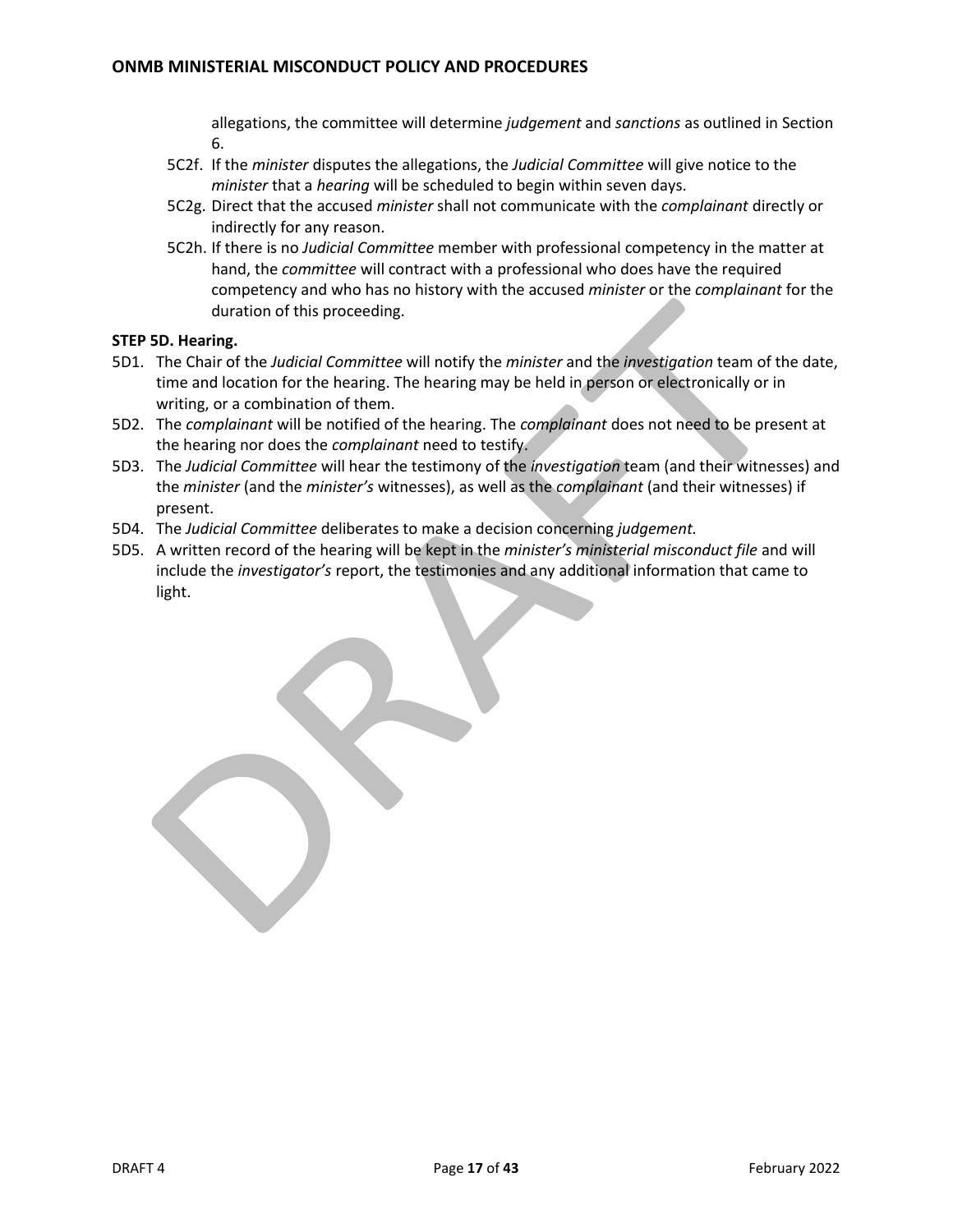### <span id="page-17-0"></span>**SECTION 6. Judgment and Sanctions**

The *Judicial Committee* will:

#### **STEP 6A. Judgment.**

Determine a *judgment* stating whether the *minister* did or did not engage in *ministerial misconduct.* EITHER*:*

**OPTION 6A1.** If it is determined that the *minister* more likely than not **did not engage** in *ministerial misconduct*, the committee, in its sole discretion, and depending on the circumstances, may:

- a. Identify concerns regarding fitness for ministry and required steps.
- b. Notify the *minister* of the *judgement* and any requirements if needed.
- c. Affirm, support, and recommend how congregational leaders may affirm and support the *minister* and the *minister's* continued ministry.
- d. Offer support to the complainant.

OR

**OPTION 6A2.** If it is determined that the *minister* more likely than not **did engage** in *ministerial misconduct* the *Judicial Committee* will inform the *minister* in writing through certified mail of the *judgement* and resulting *sanctions* imposed by the committee. A *sanction* that results in a *credential*  status of *terminated* is a permanent sanction. When the *credential* status related to the *judgement* is *suspended* or *probation,* the letter will identify if this *credential* status will continue for a stated period of time or until further notice and include the details of each *sanction*. The letter will also include steps for determining, with external verification, that the *minister* is in compliance with all *sanctions* imposed by the committee. The *sanctioned minister's* word will not determine compliance. See Section 8.

### **STEP 6B. Reporting.**

- The *Judicial Committee* will report to:
- 6B1.The *complainant* about the *judgment*.
- 6B2.The *Provincial Conference Moderator regarding* the *judgment* and *sanctions*, including a complete file to be maintained in a ministerial misconduct file.
- 6B3.The congregation of the charged *minister* regarding the *judgement* and *sanctions*.
- 6B4.Ministers within the *ONMB* where the charge took place, of the *judgment* and *sanctions*.
- 6B5.The employer who was notified of a *complaint*, of the *judgement* and *sanctions* regarding the charged *minister*.
- 6B6.Other *provincial conference ministers* regarding the *judgment* and *sanctions*.
- 6B7.The *National Office* and will submit the complete file.

### **STEP 6C. Credential Status.**

Following reporting of the *judgment* and *sanctions,* the *Judicial Committee* will update the *credential*  status in the *minister*'s file on the *National Office* database. The status note section should include the *judgment*, the date, the name of the *provincial conference* and the location of the *ministerial misconduct file*. A minister with a *credential* with the status of *probation, suspended, terminated,* or *withdrawn* can not transfer their credential to any other *provincial conference.*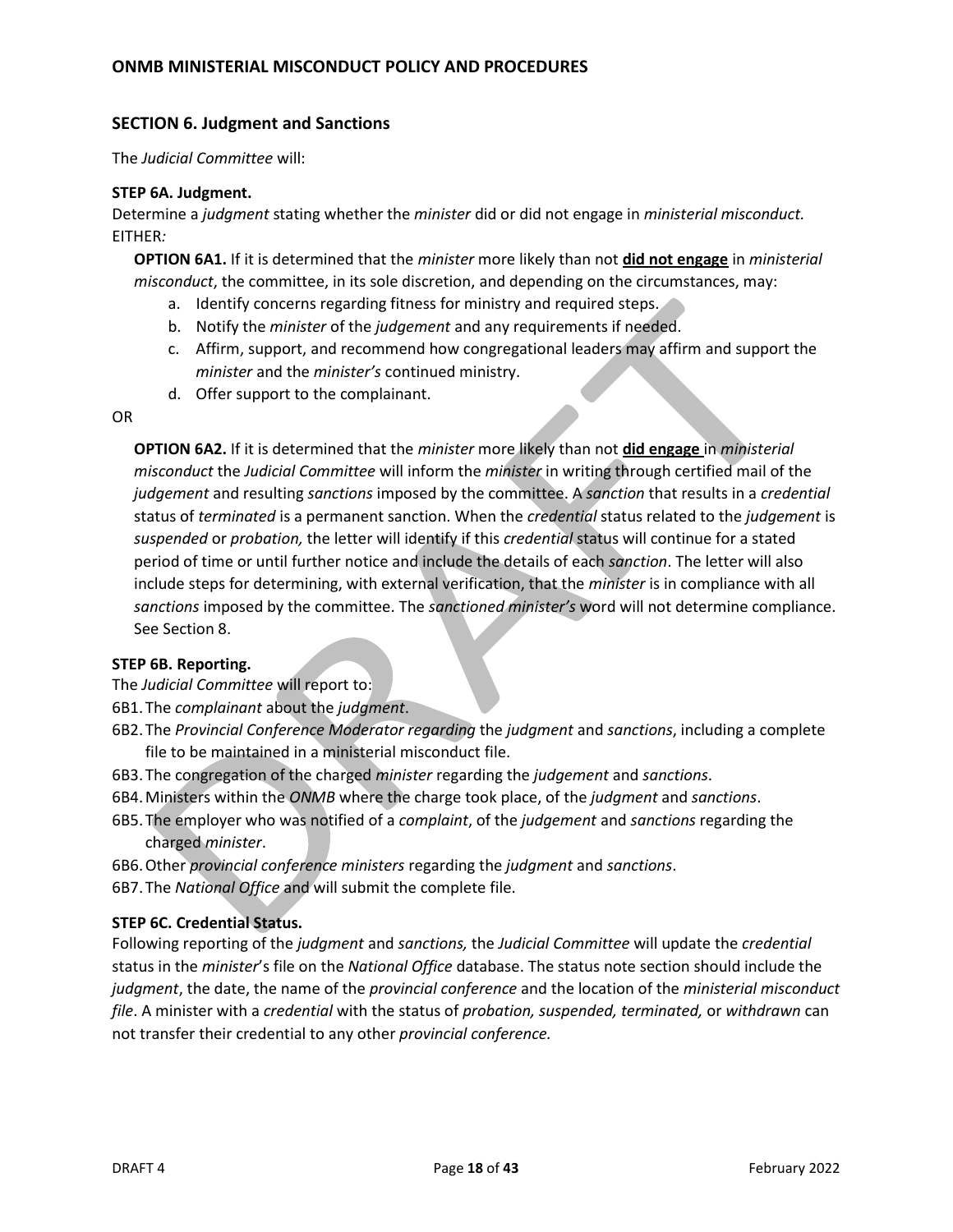### **STEP 6D. Monitor Compliance with** *Sanctions***.**

- 6D1.The *Judicial Committee* will set the times and guidelines for determining compliance with the *sanctions.* External verification such as direct reports from a counselor, accountability group and/or another compliance entity will be used to determine the *minister's* compliance.
- 6D2.The *Judicial Committee* may require the *minister* to appear before the committee at any time and may require additional *sanctions* if it finds that the *minister* is not in full compliance.
- 6D3.If the *minister* remains noncompliant, the *credential* will be *terminated*, recorded in *National Office* database and the *Judicial Committee* will report the termination to all those who were earlier informed of the *judgment.*

#### **Step 6E. Provide Follow-up Care.**

The *Judicial Committee,* with the assistance of the *PFLT,* will assure follow-up care for the *complainant*, the complainant's family, the *minister*, the *minister's* family and for the congregation.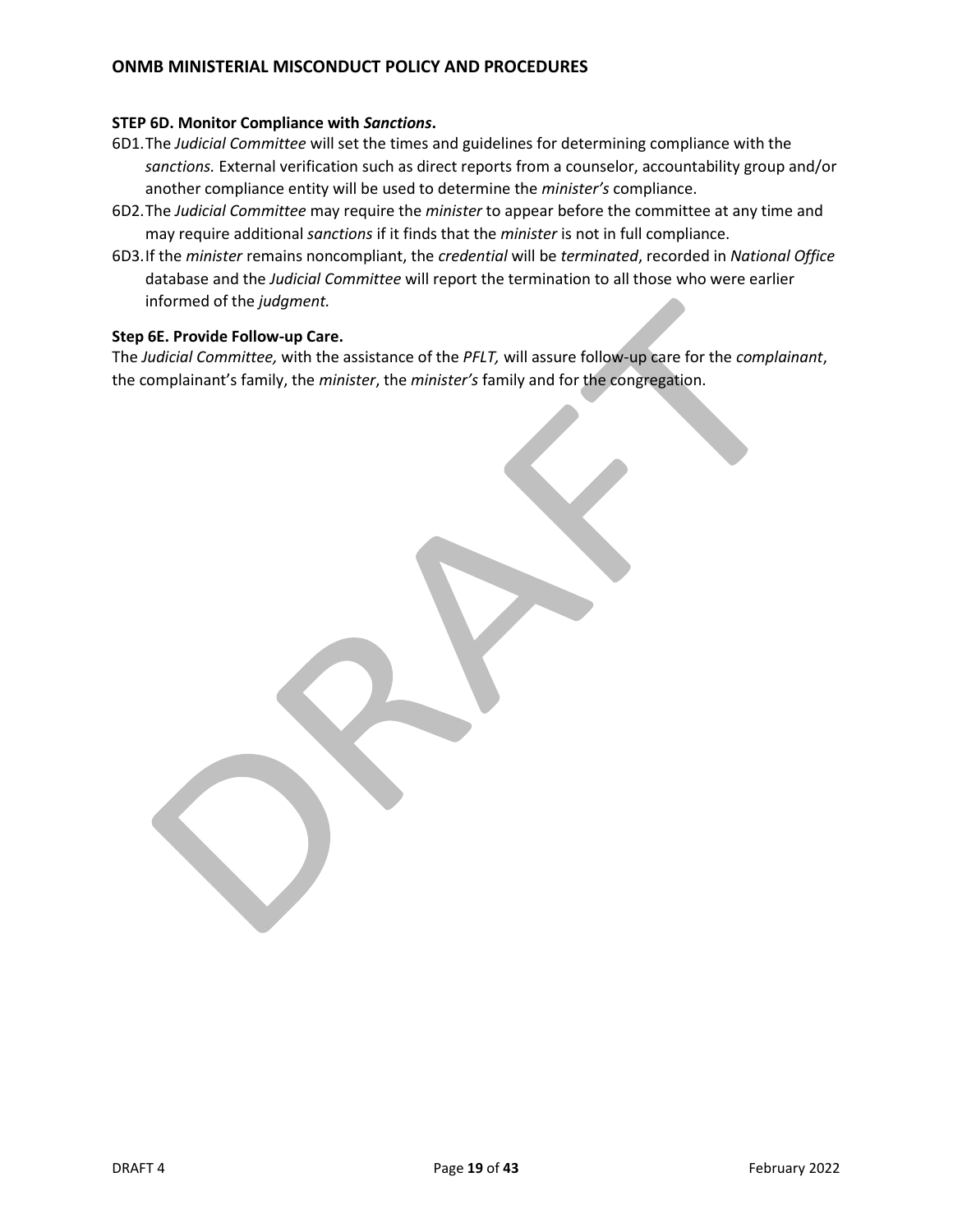# <span id="page-19-0"></span>**SECTION 7. Appeal**

Either an accused *minister* or the *complainant* may appeal the *judgment* and direct the appeal to the *NFLT*. Upon request of an appealing *minister*, the *NFLT* shall decide, in consultation with the *ONMB* Board, whether to delay the imposition of any *sanction*, pending outcome of the appeal.

### **STEP 7A. Notice of Appeal.**

The *appellant* shall give written notice of any appeal to the *ONMB Moderator* within five (5) days after the *judgment* by the *Judicial Committee*. The notice of appeal shall be signed by the *appellant* and state all grounds for appeal of the *judgment*.

## **STEP 7B. Grounds for Appeal & Evidence.**

The *appellant,* in writing, shall state facts and reasons that demonstrate grounds for appeal and why the *judgment* of the *Judicial Committee* should not be supported.

- 7B1.No party shall file with the *Appeal Committee* evidence that was not before the *Judicial Committee* without the prior written permission of the *Appeal Committee*.
- 7B2.The *Appeal Committee* shall not permit additional or fresh evidence to be filed unless the additional or fresh evidence:
	- i. is apparently credible;
	- ii. if admitted it would probably have an important influence on the result; and
	- iii. only if it could not have been obtained by reasonable diligence at the time of the hearing before the *Judicial Committee*.

### **STEP 7C. Appointment & Powers of** *Appeal Committee***.**

- 7C1.Upon receipt of an appeal, the *ONMB Moderator* will contact the Chair of the *NFLT*. The *NFLT* shall appoint an *Appeal Committee* consisting of three persons, including a chair. No member of the committee shall be an *investigator*, a member of the *Judicial Committee*, a member of the same congregation as the *appellant*, nor have any relationship that materially affects impartiality.
- 7C2. The *Appeals Committee* shall only grant an appeal if the *Judicial Committee* made an error of law or procedure that made the hearing substantially unfair or if there are sufficient grounds that show that the *Judicial Committee* made a decision that exceeds its authority.
- 7C3. If the *Appeals Committee* decides that a ground of appeal should succeed, the *Appeals Committee* can vary or reverse the decision of the *Judicial Committee*, and the *Appeals Committee* shall assume all of the powers of the *Judicial Committee*.

## **STEP 7D. Appeal Process.**

The *Appeal Committee* shall:

- 7D1.Inform the *minister*, the *complainant*, and the *Judicial Committee* that there will be an appeal hearing on the *judgment*; including the date of hearing within 30 days of the notice of appeal.
- 7D2.The *minister*, the *complainant*, and the *Judicial Committee* will be given the date, time and place for the appeal hearing.
- 7D3.Convene the appeal hearing with the appellant and *Judicial Committee* and:
	- 7D3a. Read or otherwise identify the notice of appeal.
	- 7D3b. Allow the *appellant* to explain why the *appellant* believes there are not *probable grounds* to support the *judgment*.
	- 7D3c. Have one or more members of the *Judicial Committee* review the judgment and the evidence supporting the judgment.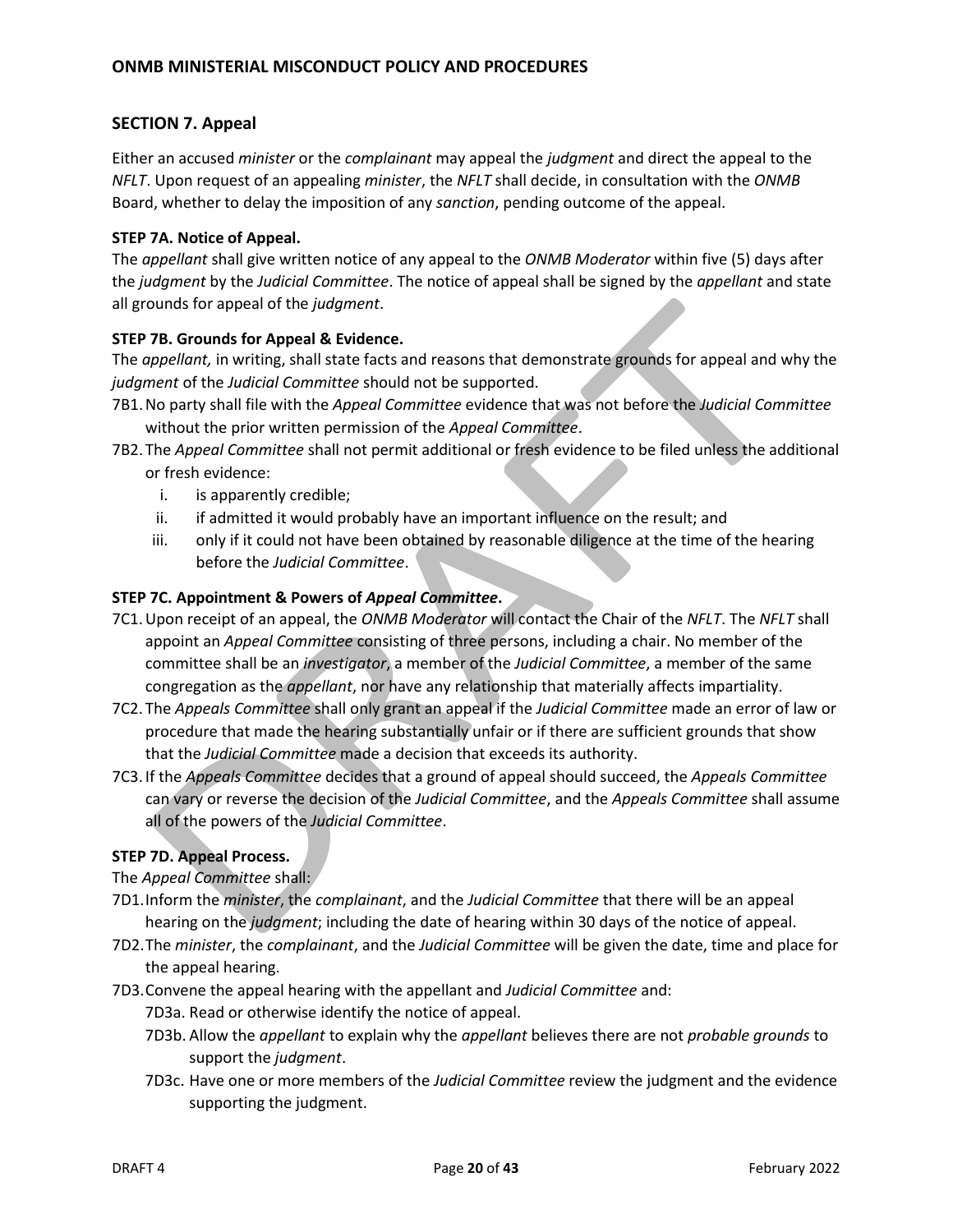- 7D3d. Deliberate in private and determine *judgment* by consensus (but in the absence of consensus, by majority vote) to either:
	- i. Affirm the *judgment*, if the *appellant* was unable to demonstrate that there were not *probable grounds* to support the *judgment.* Generally, the *Appeal Committee* shall defer to findings made in the *investigator's* report and the *judgment* of the *Judicial Committee* and shall focus on whether the findings support the *judgment;*
	- OR
	- ii. Change the judgment, if the appellant was able to demonstrate that there were not probable grounds to support the *Judicial Committee* judgment.
- 7D3e. Give written notice of the *Appeal Committee's judgment* to the *minister,* the *complainant,*  and the *Provincial Conference Moderator.* Give appropriate notice to all others informed of the earlier *judgment.*
- 7D3f. Give notice to the Judicial *Committee* of the *Appeal Committee's* judgment. If the *judgment* is affirmed, then the *Judicial Committee* will then follow through with the appropriate actions.
- 7D3g. Give minutes of the appeal hearing to the *Provincial Conference Moderator.* The minutes will be added to the *minister's ministerial misconduct file.* A copy of the minutes will also be sent to the *National Office*.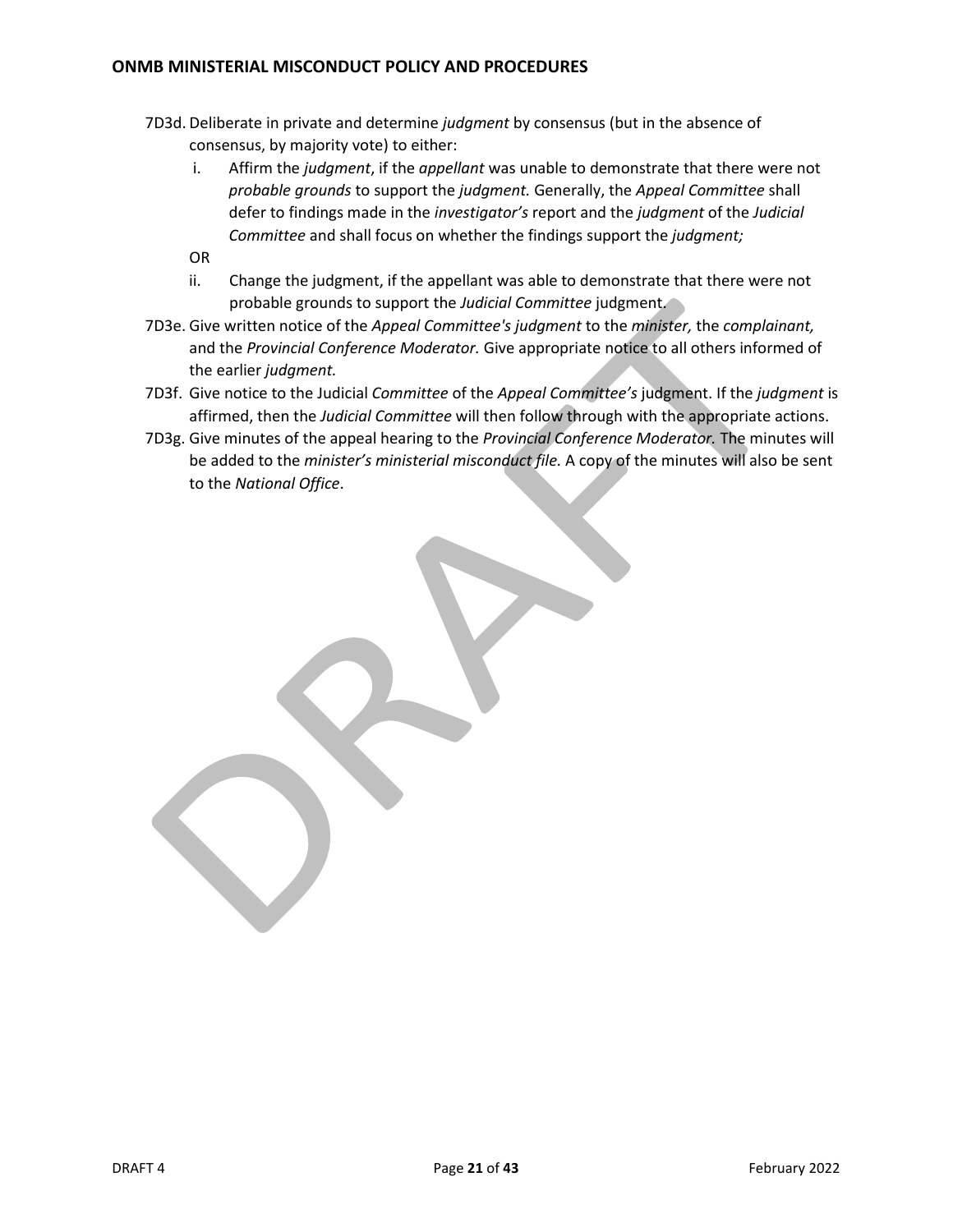### <span id="page-21-0"></span>**SECTION 8. Credential Status of a Sanctioned Minister**

8.1 When the *minister* receives a *judgment* of *ministerial misconduct* and the *sanction* is *termination* of the *minister's credential*, this is a permanent action and the *credential* cannot be re-instated.

8.2 When the *credential* has been suspended due to a judgment of misconduct for a specified period of time, the *Judicial Committee* will determine whether the *credential* will move to *probation* or *terminated*.

- 8.2.1. The *Judicial Committee* will determine the status of the *credential* through external verification such as reports from an accountability group, counselor and other pertinent information. They shall determine whether contents of the reports are adequate to change the *credential*.
- 8.2.2. The *Judicial Committee* will notify the minister that the *credential* status has been changed from *suspended* to either *probation* or *terminated*. If they determine that *probation* status is a possibility, *sanctions* and accountability will continue for a specified period of time. The *Judicial Committee* will continue to use external verification to assess whether the *minister* has, as a result of the *sanctions*, altered beliefs, attitudes and behavior before a final determination of *credential* status is made.

8.3 *Termination* of *credentials* will occur if the *Judicial Committee* determines that the *minister* is not fit for ministry or if the *minister* refuses to comply with the *sanctions* or Code of Christian Conduct. Noncompliance will be determined through external verification. Noncompliance will also be determined by the *minister's* vocal refusal or by behavioral refusal including relocating out of province away from the *ONMB* without notification to the *ONMB*.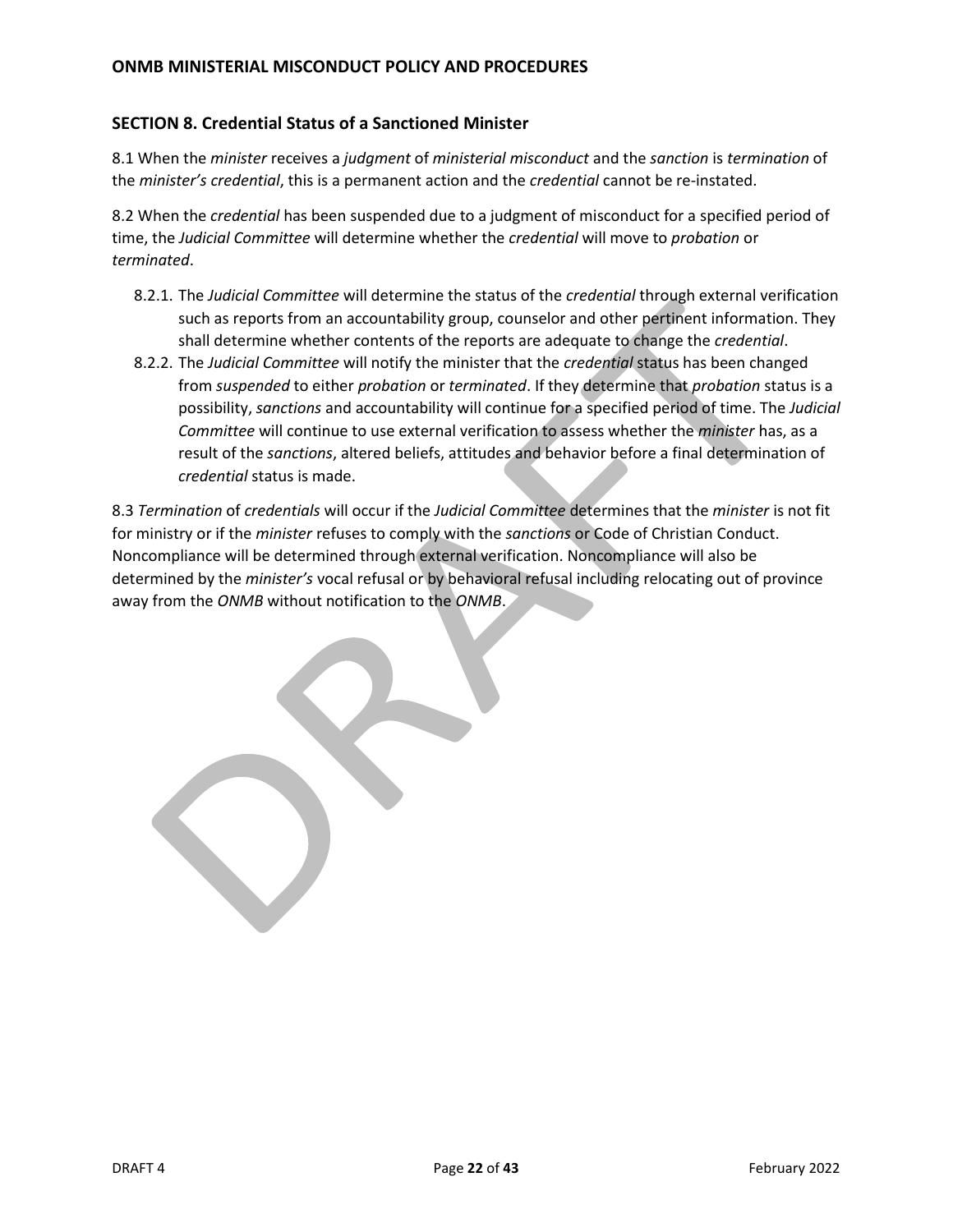## <span id="page-22-0"></span>**Appendix 1: Frequently Asked Questions (FAQ)**

### QUESTION: **Who can file a** *complaint***?**

ANSWER: A *complainant* is a person directly involved in the conflict who has been directly impacted by the *misconduct* of the *minister*. Typically, a third party cannot file a complaint on behalf of another person. If an organization has an ombudsman type of role, this individual may file a *complaint*. In the case of public misconduct, those with authority in the matter may file a complaint. For example, church leaders could file a formal *complaint* if a *minister* violates the Confession of Faith or Code of Christian Conduct.

### QUESTION: **Should a lawyer be hired?**

ANSWER: Either the *complainant* or *minister* has the freedom to seek legal counsel, but this process is not a civil court case with a judge. A lawyer could be the designated support person, but the support person does speak into the process.

### QUESTION: **How is discipline different from restoration and reconciliation?**

ANSWER: This policy operates under the authority of the *ONMB* and it addresses the accountability of a *minister* to the denomination based on items such as the Code of Christian Conduct. This process focuses on whether disciplinary action is required by the *ONMB* based on a formal *complaint* against a *minister*. The disciplinary action might result in the termination of a *minister's credential*. A process of restoration and reconciliation focuses on the relationship of the individuals involved in the conflict. The local church leadership is more likely to be the facilitator of this process.

### QUESTION: **What is the role of the church as it relates to accountability of a** *minister***?**

ANSWER: The *minister* will be a member of their church and may also be an employee of the church. The local church leadership must discern the appropriate steps to take as it relates to their own authority in the matters at hand. These steps can be performed in consultation with the *ONMB*.

### QUESTION: **How is this process impacted if legal action is also being taken?**

ANSWER: When legal action is being taken (such as sexual harassment or abuse charges), certain policies are immediately enacted (see 4.6 and 5A5). These procedures will be completed separately from any legal action, but must consider the legal process and how due process may impact the timing of proceedings. While the nature of the legal charges must be considered, the charges investigated under this policy may not be identical to the legal charges.

### QUESTION: **Does this policy include a minister's performance?**

ANSWER: This policy focuses on *misconduct*, not performance. A complaint about teaching style or number of hours being worked is not deemed *misconduct* under the authority of the *ONMB*. Unethical or immoral behaviour violating the Code of Christian Conduct is a form of misconduct.

#### QUESTION: **What are the potential outcomes of a** *complaint***?**

ANSWER: The *ONMB* must operate under its authority. The *ONMB* can terminate a *minister's credential*, but the *ONMB* cannot terminate the minister's employment with a church or impose fines. The *ONMB* is not a civil court where a complainant can seek restitution. (Note: If a *minister's credential* is terminated, then the church likely has grounds to terminate the *minister's* employment.)

#### QUESTION: **What if the ministers resigns?**

ANSWER: While the minister is not allowed to resign during this process (See 1.8), the *ONMB* cannot prevent a resignation. The process will continue so that a ruling can be made. (Also see 4.5.)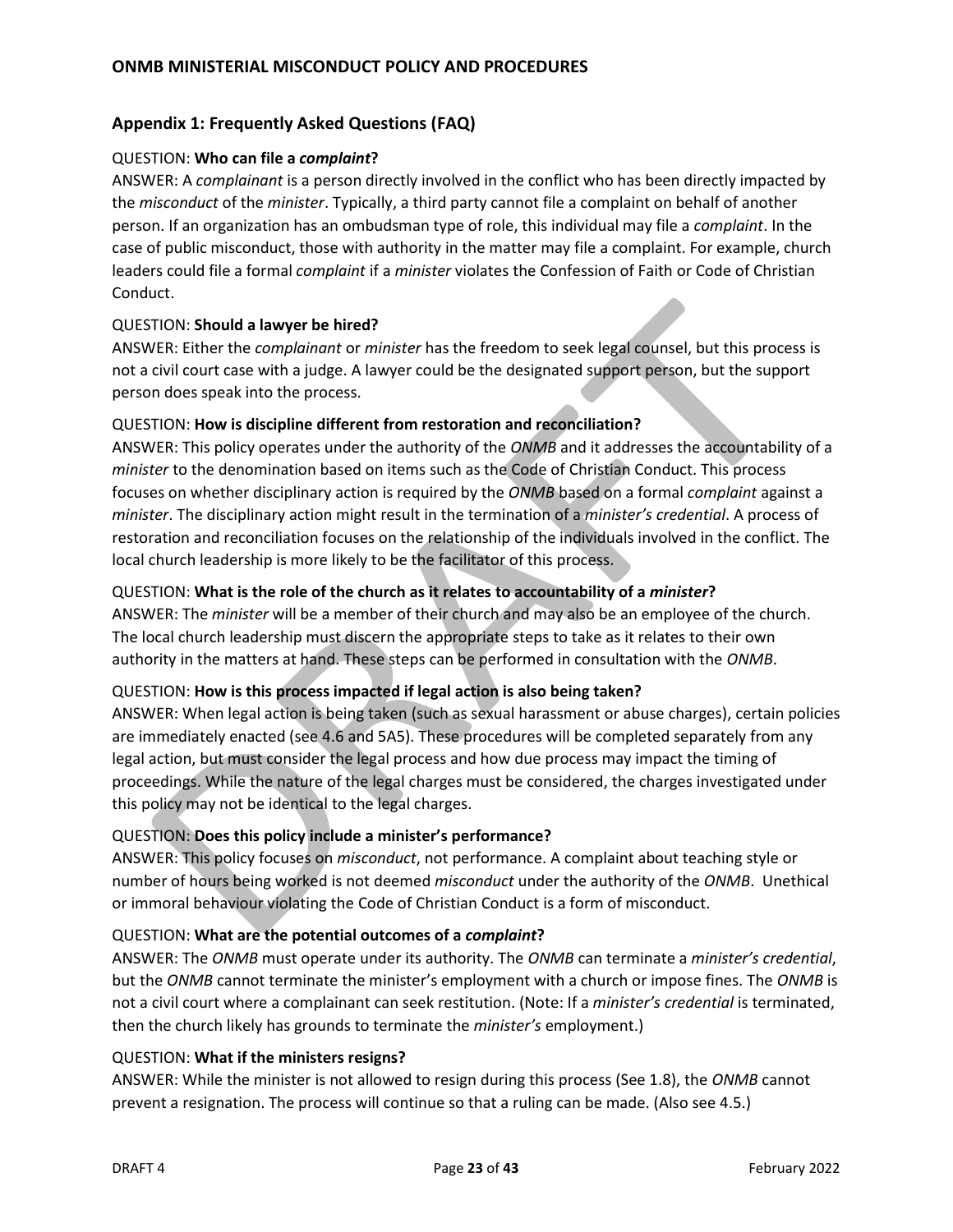<span id="page-23-0"></span>**Appendix 2: FORMS for Ministerial Misconduct Policy and Procedure:**

- **Form-1 Provincial Conference Resolution Adopting Ministerial Misconduct Policy and Procedure 2022**
- **Form-2 Announcement of Ministerial Misconduct Policy**
- **Form-3 Complaint Form Concerning Ministerial Misconduct**
- **Form-4 Notice to Minister that Complaint was Received**
- **Form-5 Notice to Congregational Leaders that Complaint was Received**
- **Form-6 Announcement of Appointment of Investigation Team**
- **Form-7 Announcement of Investigation**
- **Form-8 Investigators' Report to Judicial Committee Regarding Complaint**
- **Form-9 Notice that ONMB Declines to Charge**
- **Form-10 Notice that ONMB Brings a Charge of Misconduct**
- **Form-11 Minister's Response to Charge**
- **Form-12 Notice of Hearing**
- **Form-13 Notice to Accused Minister of Judicial Committee's Judgment**
- **Form-14 Notice to the Complainant of Judicial Committee's Judgment and time of appeal**
- **Form-15 Minister's Appeal of Judgment of Guilt**
- **Form-16 Complainant's Appeal of Judgement**
- **Form-17 Notice of Appointment of Appeal Committee**
- **Form-18 Notice the Appeal Hearing**
- **Form-19 Notice of Appeal Committee's Judgement**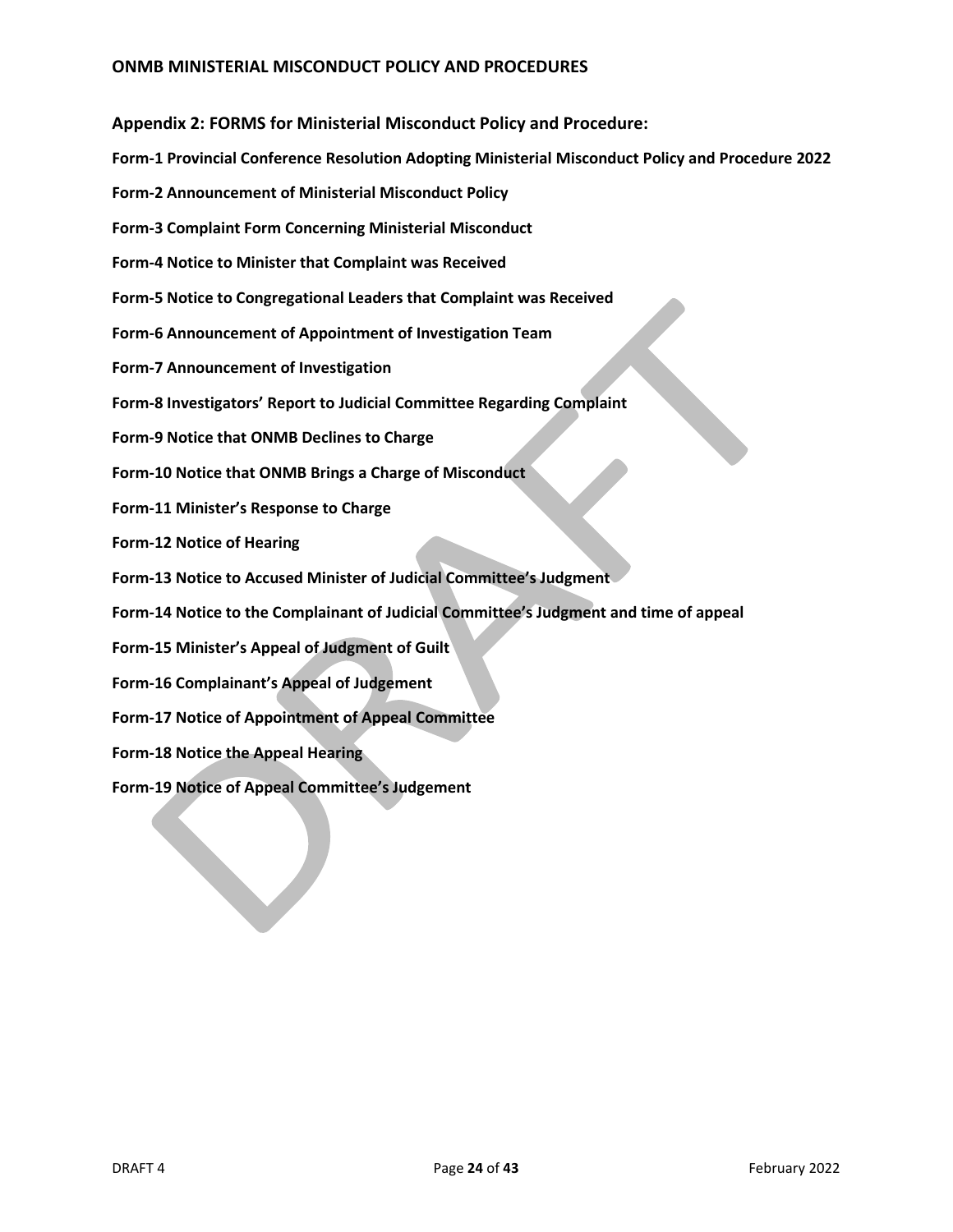# **PROVINCIAL CONFERENCE RESOLUTION ADOPTING MISCONDUCT POLICY AND PROCEDURE 2022**

Whereas,

- We thank God for the faithful service of *ministers* who serve in the Ontario Conference of Mennonite Brethren Churches (*ONMB*);
- We regret, however, that some *ministers* engage in *misconduct*; and
- We desire to adopt a *policy and procedure* regarding *ministerial misconduct*;

Therefore, it is resolved that

1. The *ONMB* adopts the *Ministerial Misconduct Policy and Procedure* 2022 presented at this meeting, and it is the policy of the *ONMB* that

> A *minister* shall affirm, in all its aspects, the Canadian Conference of Mennonite Brethren Churches (CCMBC) Confession of Faith, and shall live in accordance to the CCMBC Code of Christian Conduct. The *ONMB* shall investigate and sanction *ministers*  who engage in *misconduct.*

- 2. The *ONMB* shall periodically publish announcements of this policy and of the *complaint*  procedure.
- 3. Copies of the current *Ministerial Misconduct Policy and Procedure* and of an Announcement of Ministerial Misconduct Policy and Procedure shall be given to all who now or in the future are serving in a formal ministry position of congregational leadership whether they are credentialed or not in the *ONMB*.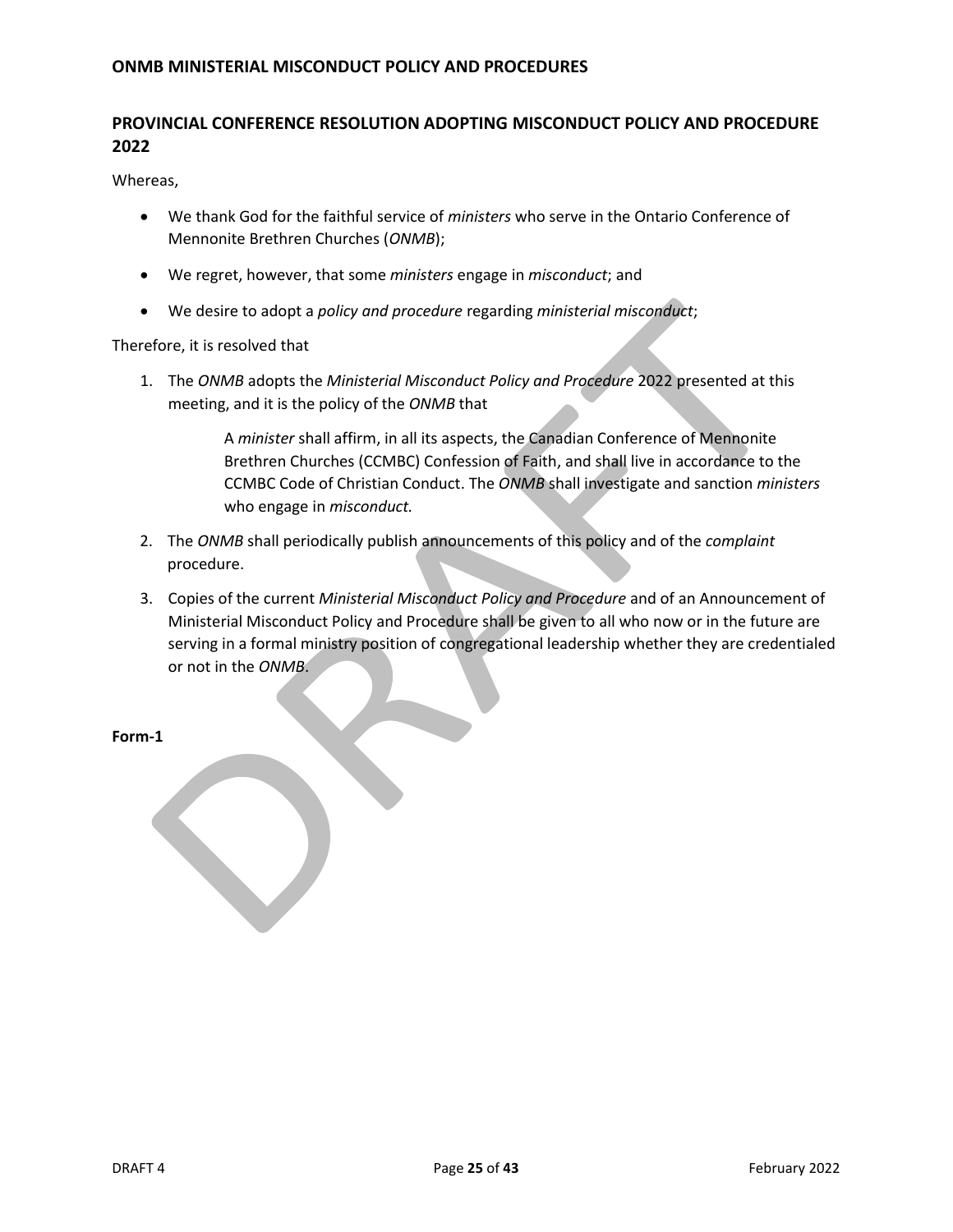# **ANNOUNCEMENT OF MINISTERIAL MISCONDUCT POLICY AND PROCEDURE**

We thank God for the faithful service of *ministers* who serve in Ontario Mennonite Brethren Conference of Churches (*ONMB*). We regret, however, that some *ministers* engage in *misconduct*. The *ONMB* has adopted this 2022 policy regarding *ministerial misconduct*:

#### **Policy**

A *minister* shall affirm, in all its aspects, the Canadian Conference of Mennonite Brethren Churches (CCMBC) Confession of Faith, and shall live in accordance with the CCMBC Code of Christian Conduct. The *ONMB* will investigate and sanction *ministers* who engage in *misconduct.* 

### **Complaint Procedure**

A person who believes that a *minister* has engaged in *ministerial misconduct* shall inform

- The *ONMB* Executive Director.
- The *National Office* when the *complaint* is against the *ONMB Executive Director.*

The *ONMB* Executive Director (or *National Office*) will provide a copy of the Ministerial Misconduct Policy and Procedure and a complaint form.

**Executive Board of ONMB**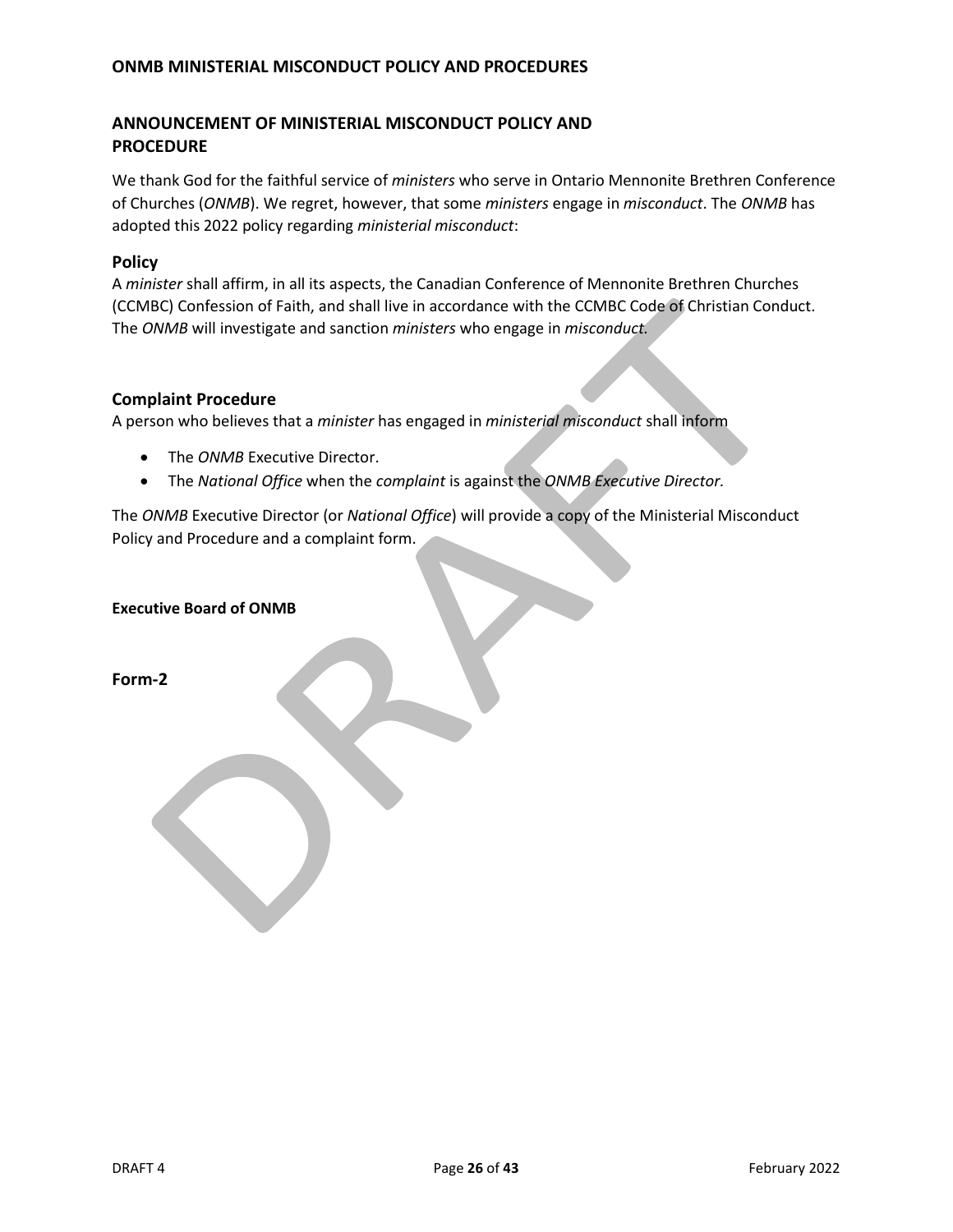### **COMPLAINT FORM CONCERNING MINISTERIAL MISCONDUCT**

A person who believes that a minister has engaged in ministerial sexual misconduct or other unethical behavior may inform the Executive Director or the National Office when the complaint is against the Executive Director.

If you report *misconduct*, the *area conference* will offer a contact person, acceptable to you, to assist you in preparing this *complaint* and, if you so desire, in selecting an individual to provide personal support to you.

This form is to be used to submit a *complaint*. Attach additional sheets, as needed.

- 1. Your name (*complainant*): \_\_\_...
- 2. Your address: \_\_\_...
- 3. Your phone numbers: \_\_\_...
- 4. Name of the accused *minister*: \_\_\_...
- 5. Describe each incident of *misconduct* (please include information about date, time, place and circumstances on attached additional pages as needed)
- 6. Where possible identify any witnesses or persons who may be able to corroborate any of the incidents.
- 7. Identify any written material or other physical *evidence* of *misconduct*.
- 8. Provide any additional information that you believe is relevant.

Signature of *complainant*: \_\_\_\_\_\_\_\_\_\_\_\_\_\_\_\_\_\_\_\_\_\_\_\_\_\_\_\_\_\_\_\_\_\_\_\_

Date: \_\_\_\_\_\_\_\_\_\_\_\_\_\_\_\_\_\_\_\_\_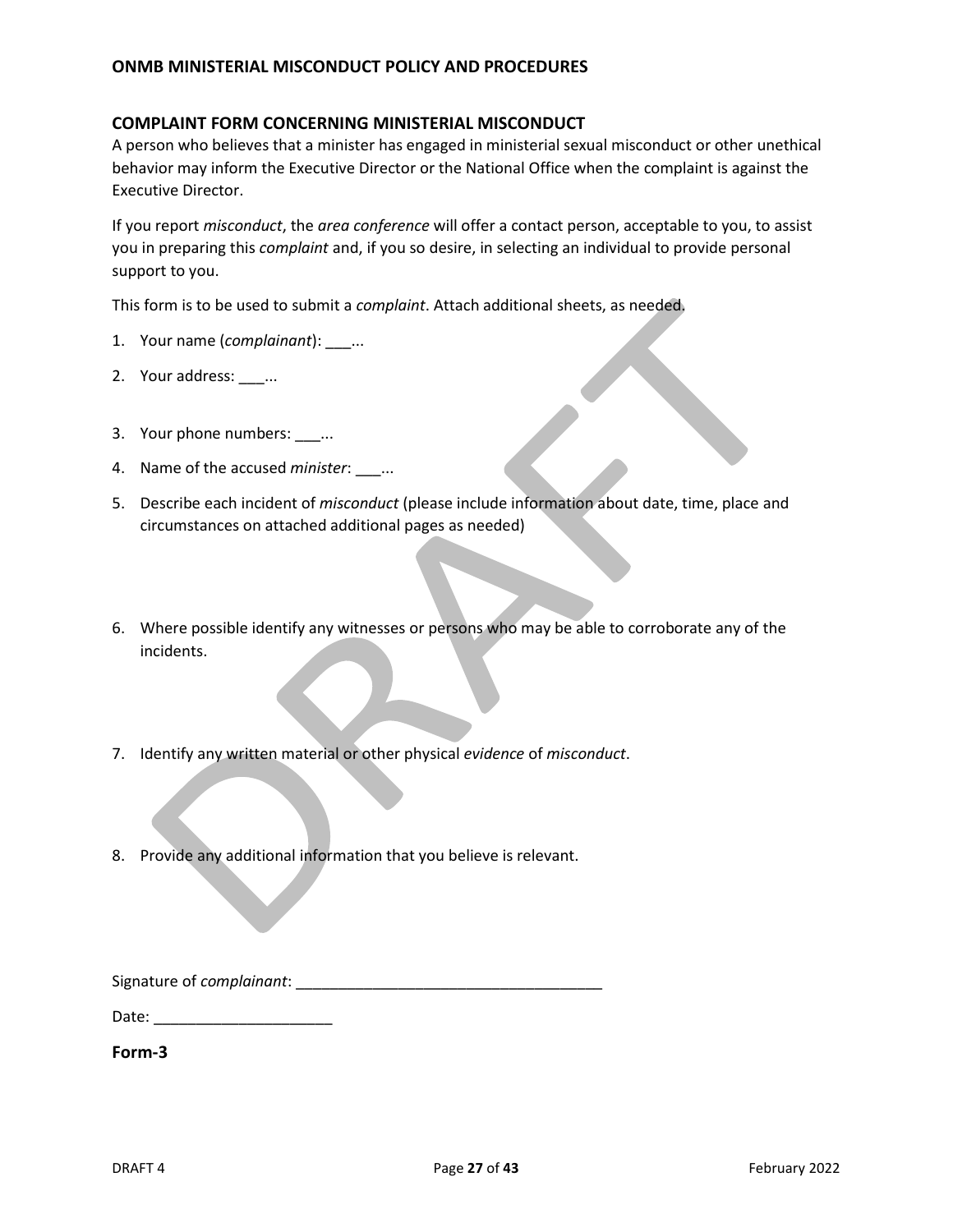### **NOTICE TO MINISTER THAT COMPLAINT WAS RECEIVED**

Minister: \_\_\_\_\_\_\_\_\_\_\_\_\_\_\_\_\_\_\_\_\_\_\_\_\_\_\_\_\_\_\_\_\_\_\_\_\_\_\_\_\_\_\_\_\_\_\_\_\_\_\_\_\_\_\_\_

Address: \_\_\_\_\_\_\_\_\_\_\_\_\_\_\_\_\_\_\_\_\_\_\_\_\_\_\_\_\_\_\_\_\_\_\_\_\_\_\_\_\_\_\_\_\_\_\_\_\_\_\_\_\_\_\_\_

By this notice we inform you that a complaint alleging ministerial

misconduct by you has been filed with the *ONMB {*by \_\_\_\_\_\_\_\_\_\_\_\_\_\_\_\_\_\_\_\_\_\_\_\_, the *complainant}*. This *complaint* will be addressed according to the *ONMB Ministerial Misconduct Policy and Procedure*, a copy of which is enclosed.

**If the name of the complainant has been shared, do not communicate with the** *complainant* **through any form of communication, either directly or indirectly. The name of the complainant is to remain CONFIDENTIAL as noted in Section 5A4 and 5A6.**

The *ONMB* will appoint an investigation team to investigate the *complaint* and recommend whether a charge of misconduct should be brought by the *ONMB*.

We recognize that this will be a difficult time for you. We urge you to call **we recognize** that this will be a difficult time for you. We urge you to call *person* (Phone: <u>comes and help you</u> ) who will assist you through this process and help you select a *personal supporter* during this time. We have informed the *contact person* that we have received a *complaint* of *ministerial misconduct*, but we have not otherwise informed the *contact person*  about the *complaint*.

Sincerely,

*Executive Director* or *Commissioner*

 $\overline{\phantom{a}}$  ,  $\overline{\phantom{a}}$  ,  $\overline{\phantom{a}}$  ,  $\overline{\phantom{a}}$  ,  $\overline{\phantom{a}}$  ,  $\overline{\phantom{a}}$  ,  $\overline{\phantom{a}}$  ,  $\overline{\phantom{a}}$  ,  $\overline{\phantom{a}}$  ,  $\overline{\phantom{a}}$  ,  $\overline{\phantom{a}}$  ,  $\overline{\phantom{a}}$  ,  $\overline{\phantom{a}}$  ,  $\overline{\phantom{a}}$  ,  $\overline{\phantom{a}}$  ,  $\overline{\phantom{a}}$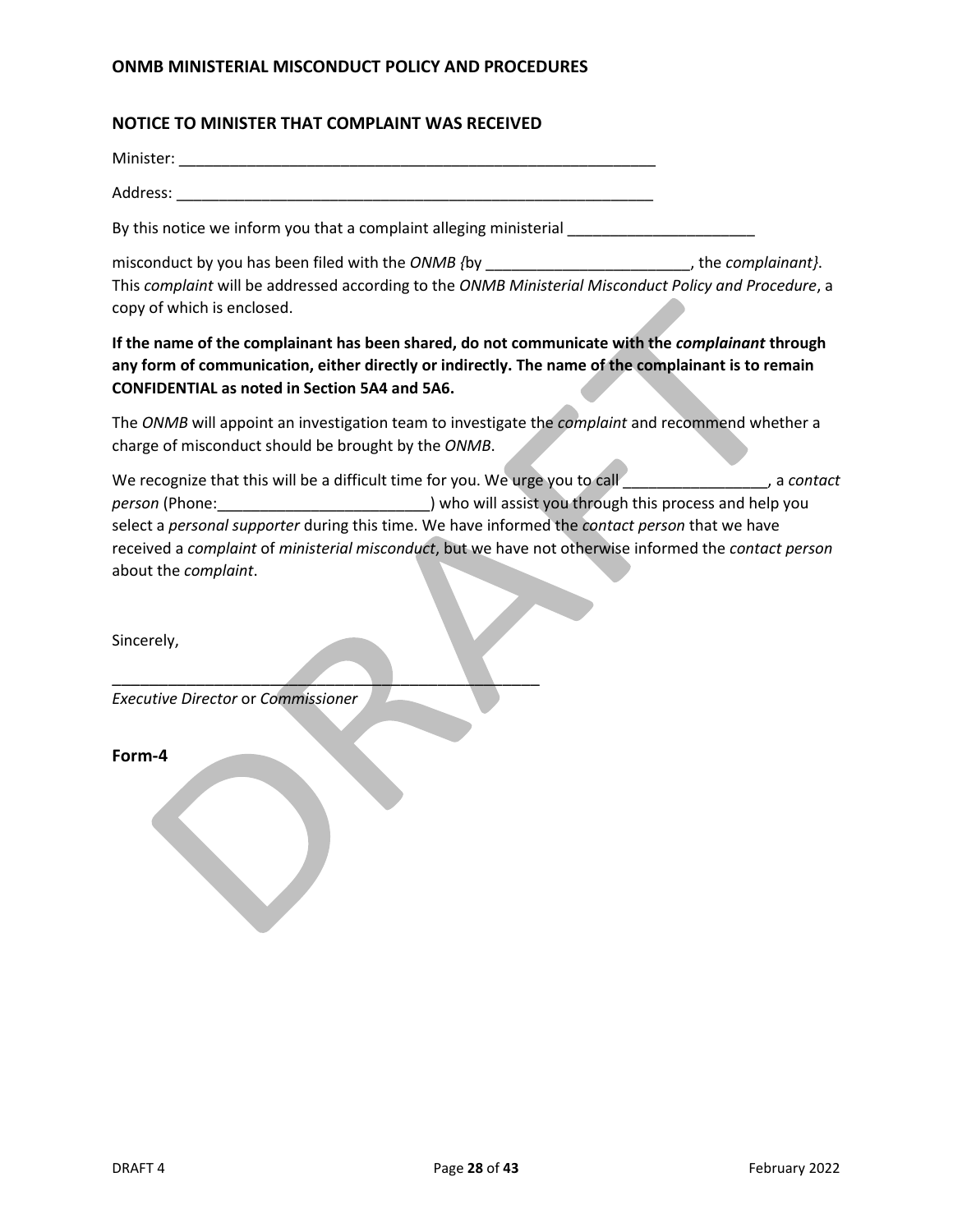# **NOTICE TO CONGREGATIONAL LEADERS THAT COMPLAINT WAS RECEIVED**

TO:

| Chair of the Governing Board of                                                                                                                                                                           |
|-----------------------------------------------------------------------------------------------------------------------------------------------------------------------------------------------------------|
|                                                                                                                                                                                                           |
| , Minister(s) [other than the accused]                                                                                                                                                                    |
| By this letter, I inform you that the ONMB has received a complaint alleging ministerial misconduct by,                                                                                                   |
|                                                                                                                                                                                                           |
| I enclose the ONMB Ministerial Misconduct Policy and Procedure for you to read through carefully about<br>the investigation and making an announcement to your congregation. Following this document, the |
| I will contact you in the near future to discuss whether you have relevant information about the                                                                                                          |
|                                                                                                                                                                                                           |
|                                                                                                                                                                                                           |
| complaint. If I do not reach you within the next two days, please call me.                                                                                                                                |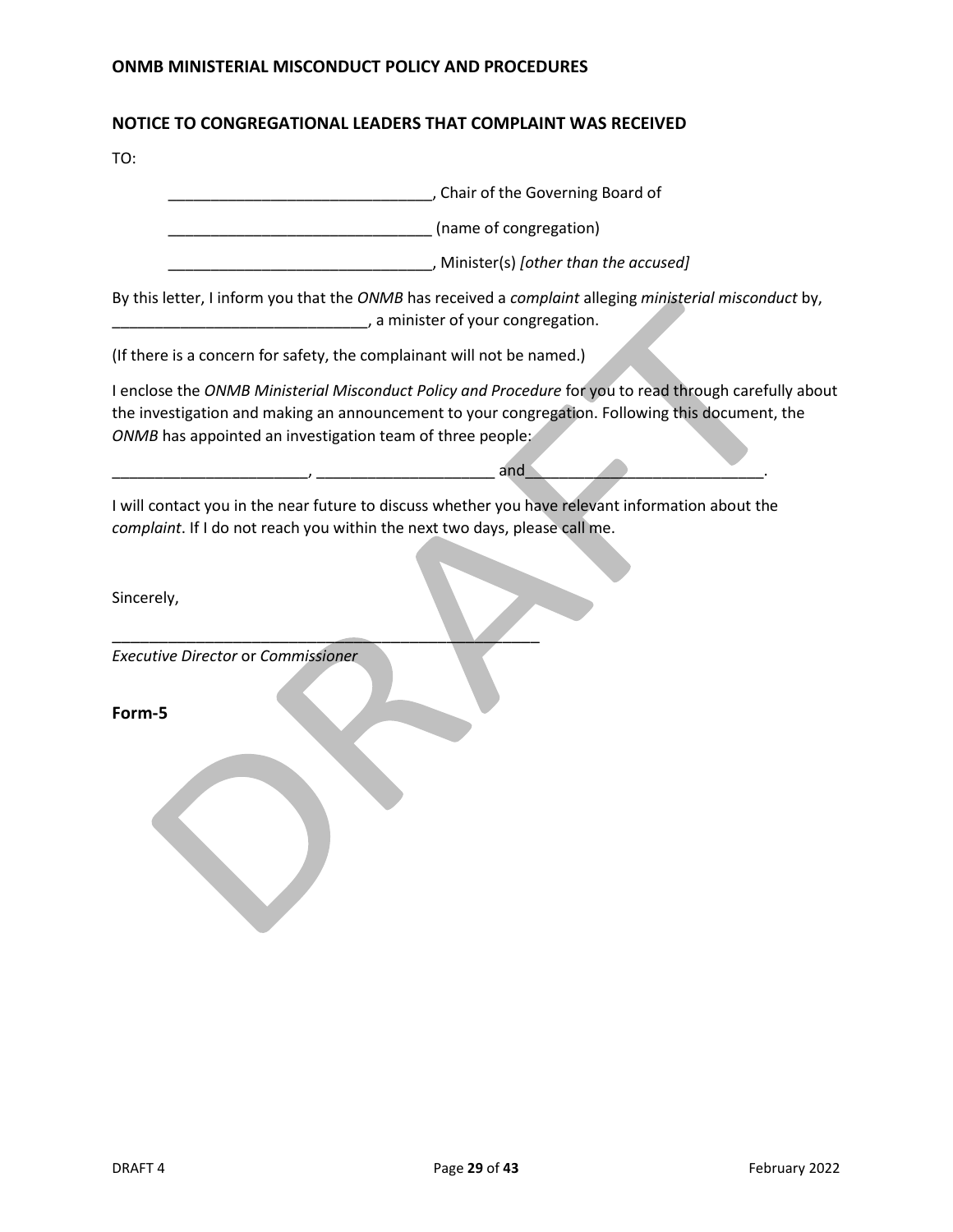\_\_\_\_\_\_\_\_\_\_\_\_\_\_\_\_\_\_\_\_\_\_\_\_\_\_\_\_\_\_\_\_\_\_\_\_

\_\_\_\_\_\_\_\_\_\_\_\_\_\_\_\_\_\_\_\_\_\_\_\_\_\_\_\_\_\_\_\_\_\_\_\_

\_\_\_\_\_\_\_\_\_\_\_\_\_\_\_\_\_\_\_\_\_\_\_\_\_\_\_\_\_\_\_\_\_\_\_\_

# **ANNOUNCEMENT OF APPOINTMENT OF INVESTIGATORS TO COMPLAINANT AND ACCUSED MINISTER**

The *ONMB* has named the following individuals to investigate the *complaint of ministerial misconduct:*

If you have any objection about partiality or other unfairness regarding these names you must submit your concerns in writing within two days of receiving this announcement to the *Executive Director* or *Commissioner.*

| Signed,                                   |  |
|-------------------------------------------|--|
| <b>Executive Director or Commissioner</b> |  |
| Date                                      |  |
| Form-6                                    |  |
|                                           |  |
|                                           |  |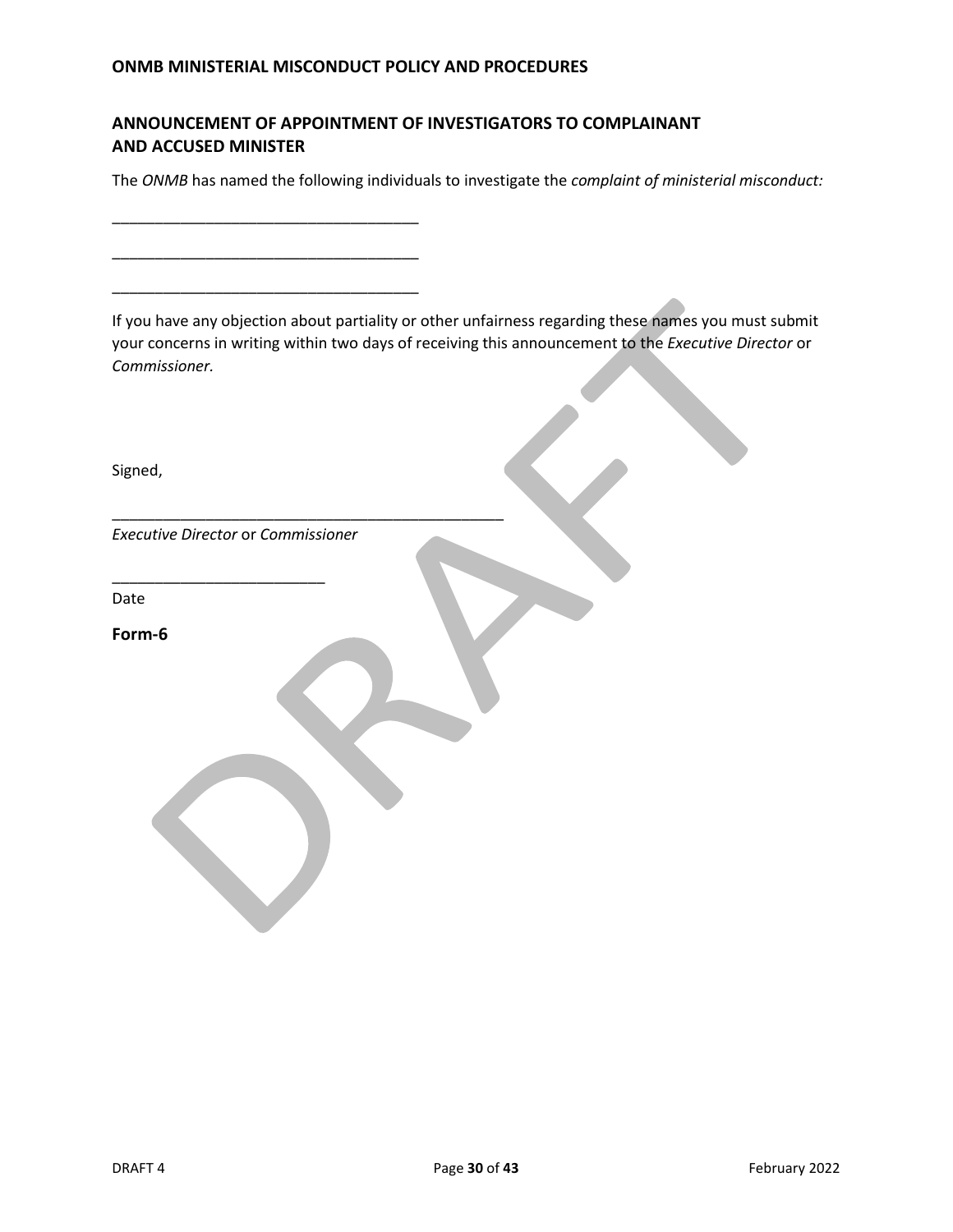### **ANNOUNCEMENT THAT THE INVESTIGATION WILL BEGIN**

The *investigators* have been appointed and this is to notify you that the *investigation* will begin. We will contact you to arrange for an interview. You may choose to have your *personal supporter* present.

| Chair of the Investigators |  |
|----------------------------|--|
| Date                       |  |
| Form-7                     |  |
|                            |  |
|                            |  |
|                            |  |
|                            |  |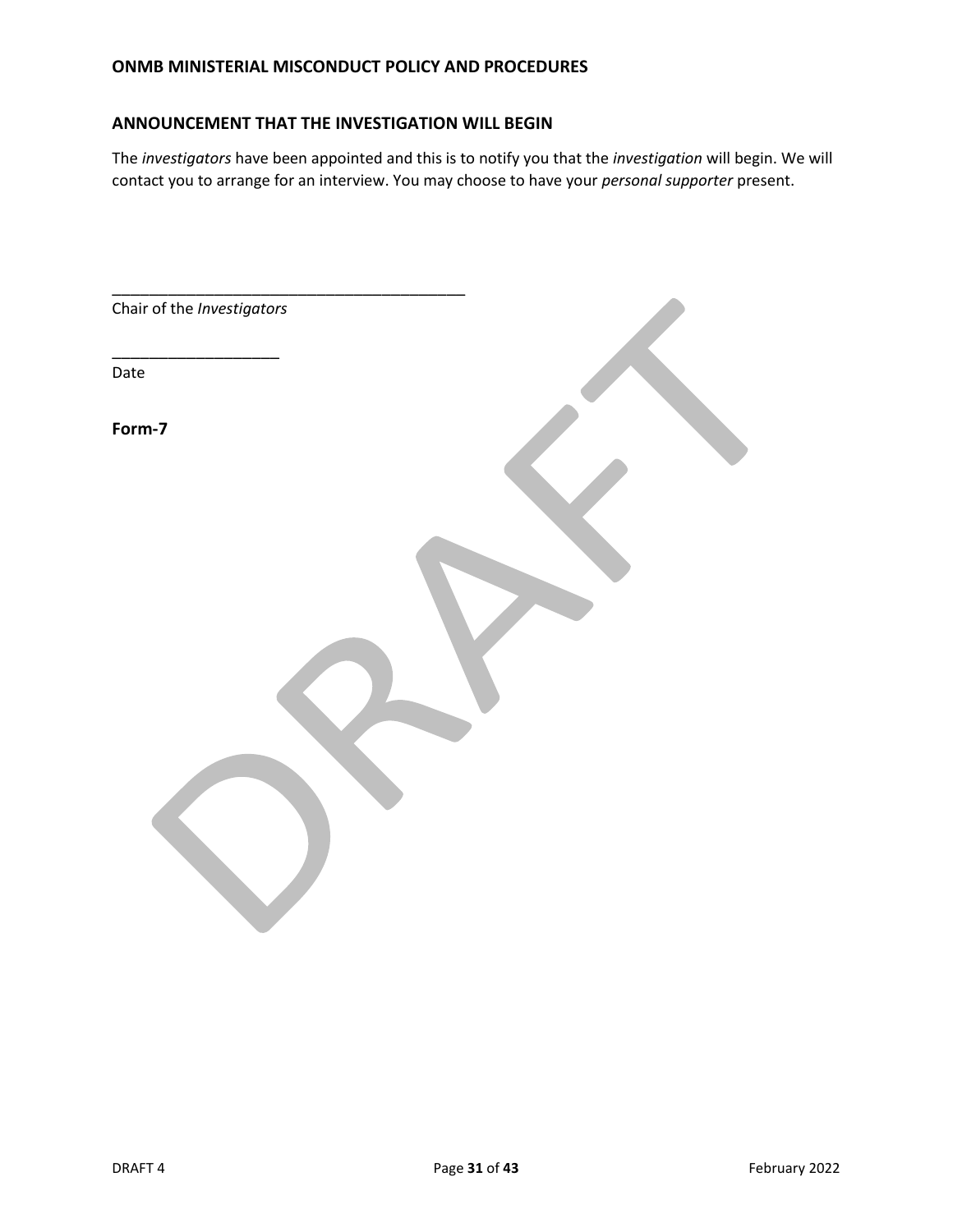### **INVESTIGATORS' REPORT TO JUDICIAL COMMITTEE REGARDING COMPLAINT**

We have been appointed to investigate allegations of *ministerial misconduct* by

\_\_\_\_\_\_\_\_\_\_\_\_\_\_\_\_\_\_\_\_\_\_\_\_\_\_\_\_\_\_.

After investigation, we believe that the *ONMB*

- \_\_\_\_\_ Cannot present *evidence* that the accused *minister*, more likely than not, engaged in *ministerial misconduct*.
- \_\_\_\_\_ Can present *evidence* that the accused *minister*, more likely than not, engaged in *ministerial misconduct.*

We recommend

\_\_\_\_\_ That the *ONMB* decline to bring a *charge*.

\_\_\_\_\_ That the *ONMB* bring a *charge*.

We have summarized and attached the allegations of *misconduct (each identified by a separate number)*. For each allegation we have identified the *probable grounds* of *misconduct* that we believe the *ONMB* can present, or we have stated why we believe the *ONMB* cannot present *probable grounds*.

Signed by the Investigators:

\_\_\_\_\_\_\_\_\_\_\_\_\_\_\_\_\_\_\_\_\_\_\_\_\_\_\_\_\_\_\_\_\_\_\_\_

 $\overline{\phantom{a}}$  , we can assume that the contract of the contract of  $\overline{\phantom{a}}$ 

\_\_\_\_\_\_\_\_\_\_\_\_\_\_\_\_\_\_\_\_\_\_\_\_\_\_\_\_\_\_\_\_\_\_\_\_

Date \_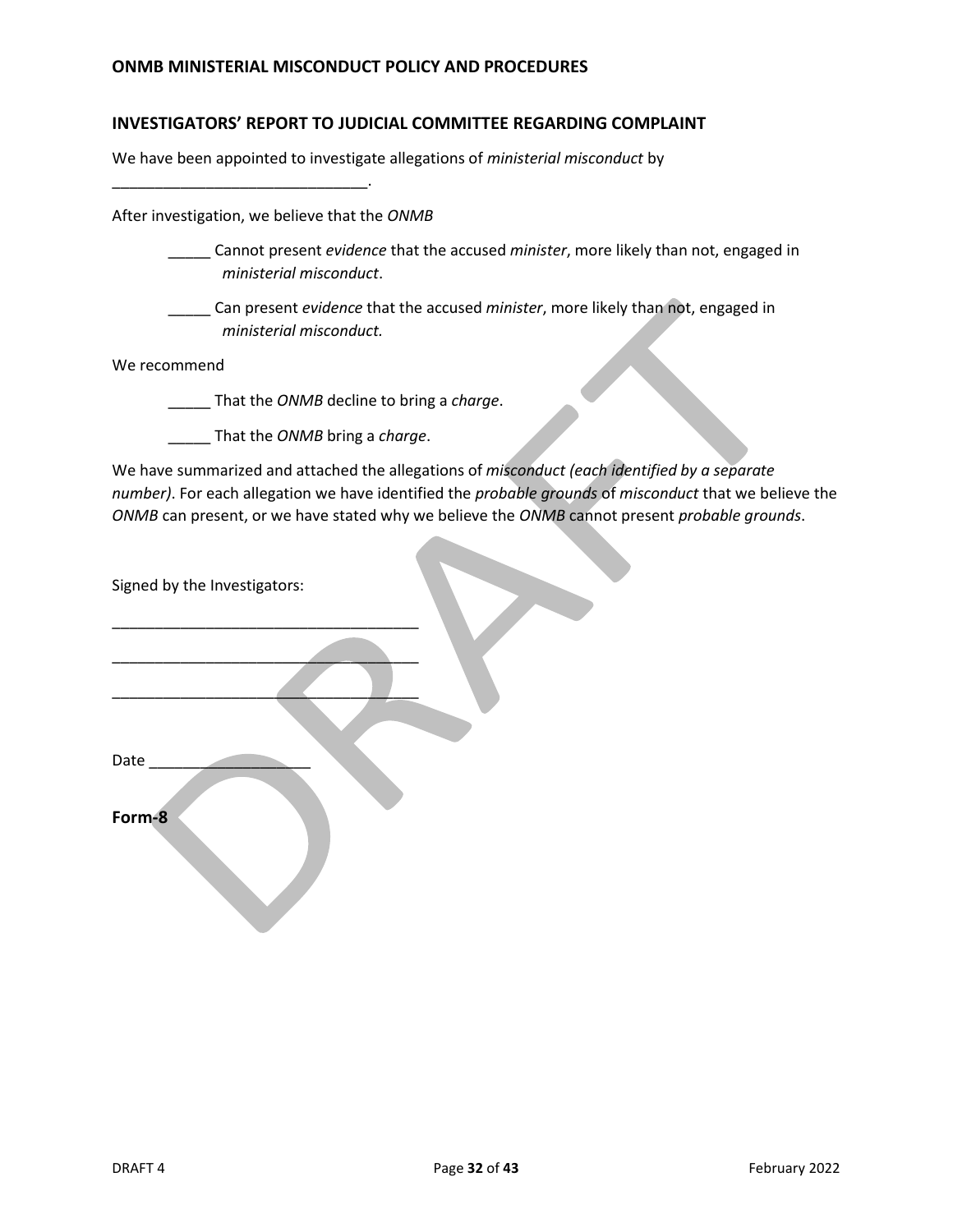# **NOTICE THAT** *ONMB* **DECLINES TO CHARGE**

| A complaint alleging misconduct was filed against |                                                                  | b٧ |
|---------------------------------------------------|------------------------------------------------------------------|----|
|                                                   | . The <i>ONMB</i> appointed an investigative team to investigate |    |
| the allegations.                                  |                                                                  |    |

Based on that *investigation*, the *Judicial Committee* has not found that the *ONMB* can present *probable grounds* to support the allegations of *misconduct*. Accordingly, the *ONMB* declines to bring a *charge*.

 $\mathcal{L}$ 

| Signed by the Judicial Committee Chair |
|----------------------------------------|
|                                        |
|                                        |
| Form-9                                 |
|                                        |
|                                        |
|                                        |
|                                        |
|                                        |
|                                        |
|                                        |
|                                        |
|                                        |
|                                        |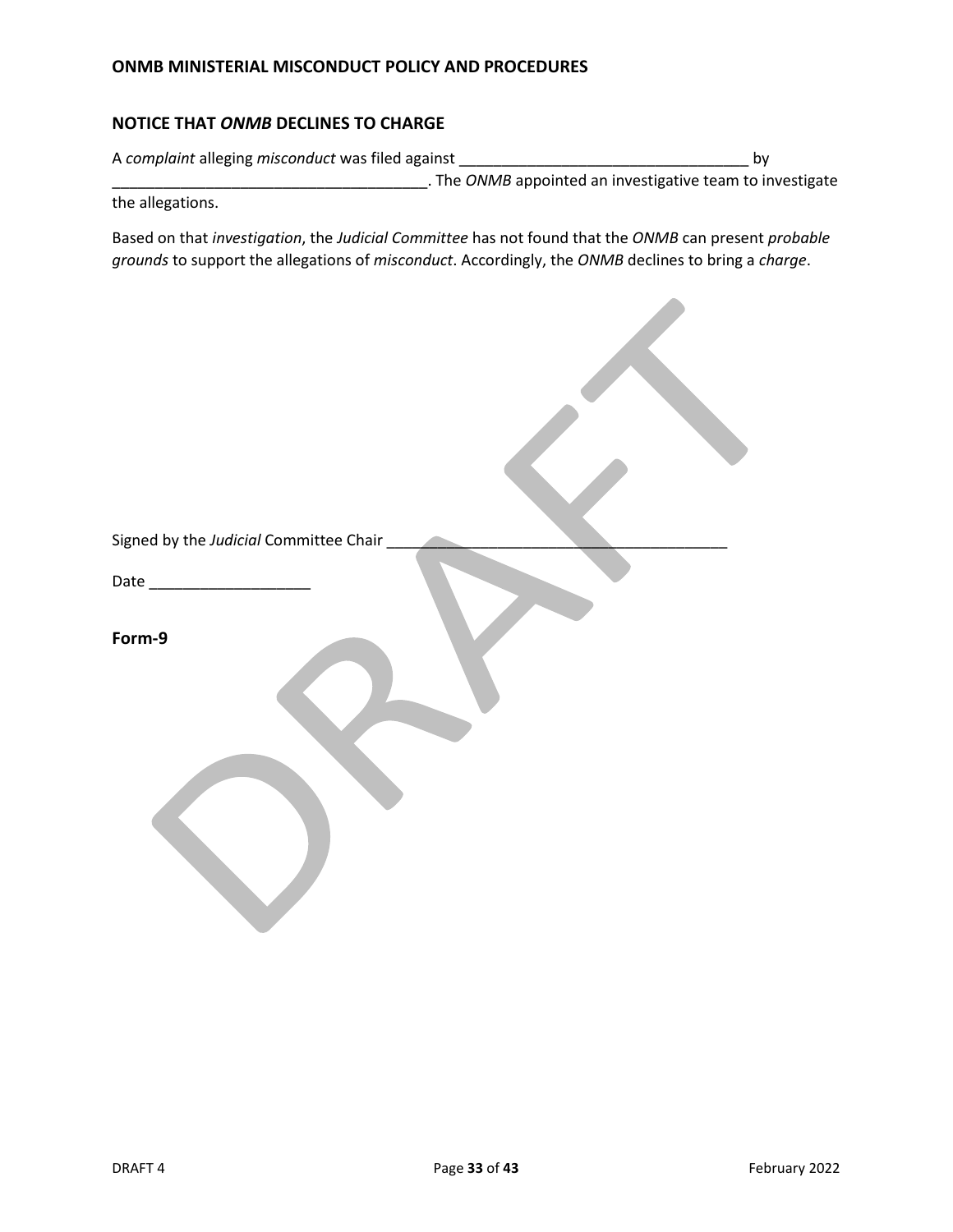### **NOTICE THAT ONMB BRINGS CHARGE OF MISCONDUCT**

The *ONMB* brings this *charge* of *ministerial misconduct*.

\_\_\_\_\_\_\_\_\_\_\_\_\_\_\_\_\_\_\_\_\_\_\_\_\_\_\_\_\_\_\_\_\_\_\_\_\_\_\_\_\_\_\_\_\_\_\_\_.

1. The accused *minister* is \_\_\_\_\_\_\_\_\_\_\_\_\_\_\_\_\_\_\_\_\_\_\_\_\_\_\_\_\_\_\_\_\_\_\_\_\_\_\_\_\_\_\_\_\_\_\_\_\_.

2. The *complainant* is (If there is a concern for safety, the complainant will not be named)

3. The nature of the alleged *misconduct* is \_\_\_\_\_\_\_\_\_\_\_\_\_\_\_\_\_\_\_\_\_\_\_\_\_\_\_\_\_\_\_\_\_\_\_\_\_

4. In the attached addendum, each allegation is identified by numbered paragraph and described with date, time, place, and circumstances.

5. Within five days of receipt of this *charge*, the accused *minister* is directed to complete, sign and deliver to the Chair of the *Judicial Committee* the enclosed "*Minister's* Response to *Charge*" form, responding to each numbered allegation, stating

(a) that the *minister* agrees with the allegation, or (b) that the *minister* disputes the allegation and setting forth (1) all the reasons the *minister* disagrees, (2) the *minister's* full account of each disputed incident, (3) the names of any persons whom the *minister* believes have relevant information and should attend a hearing regarding the *charge* and (4) why the testimony of each such person is needed.

| Signed by the Judicial Committee Chair |  |
|----------------------------------------|--|
|                                        |  |
|                                        |  |

Date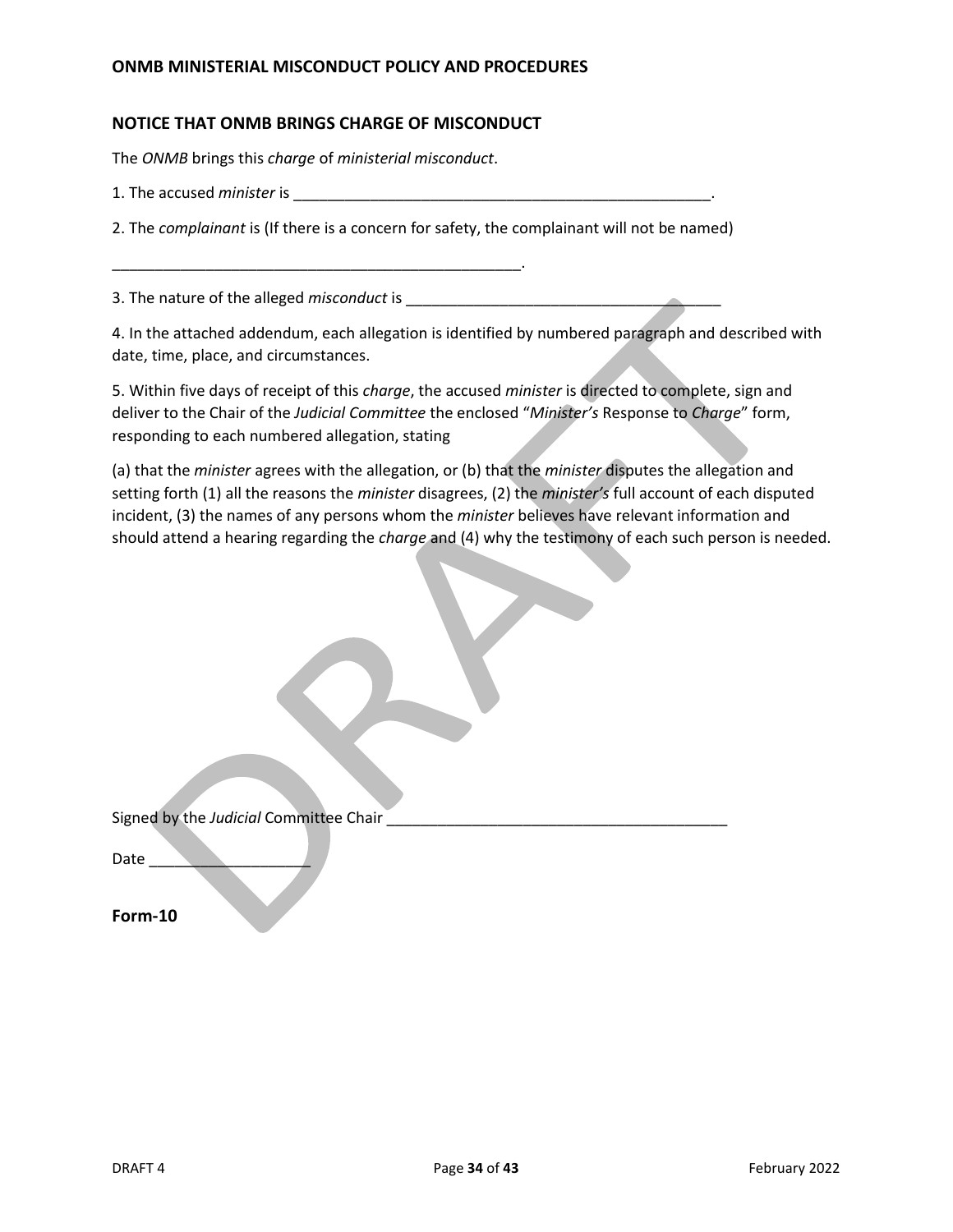### **MINISTER'S RESPONSE TO CHARGE**

I have reviewed the c*harge* of *misconduct* dated \_\_\_\_\_\_\_\_\_\_\_\_\_\_\_\_\_\_\_, which has been filed with the *ONMB*, against me.

\_\_\_\_\_\_\_\_\_\_\_ I agree with all matters as set forth in the *charge.*

I dispute the following allegations and have set forth the full account of each alleged incident that I dispute. (Specifically refer to each numbered allegation that you dispute. Attach additional sheets as needed.)

Names and contact information for individuals who have relevant information and why the testimony of each is needed:

Dated **Dated Minister's Signature** 

**Form-11**

\_\_\_\_\_\_\_\_\_\_\_\_\_\_\_\_\_\_\_\_\_\_\_\_\_ \_\_\_\_\_\_\_\_\_\_\_\_\_\_\_\_\_\_\_\_\_\_\_\_\_\_\_\_\_\_\_\_\_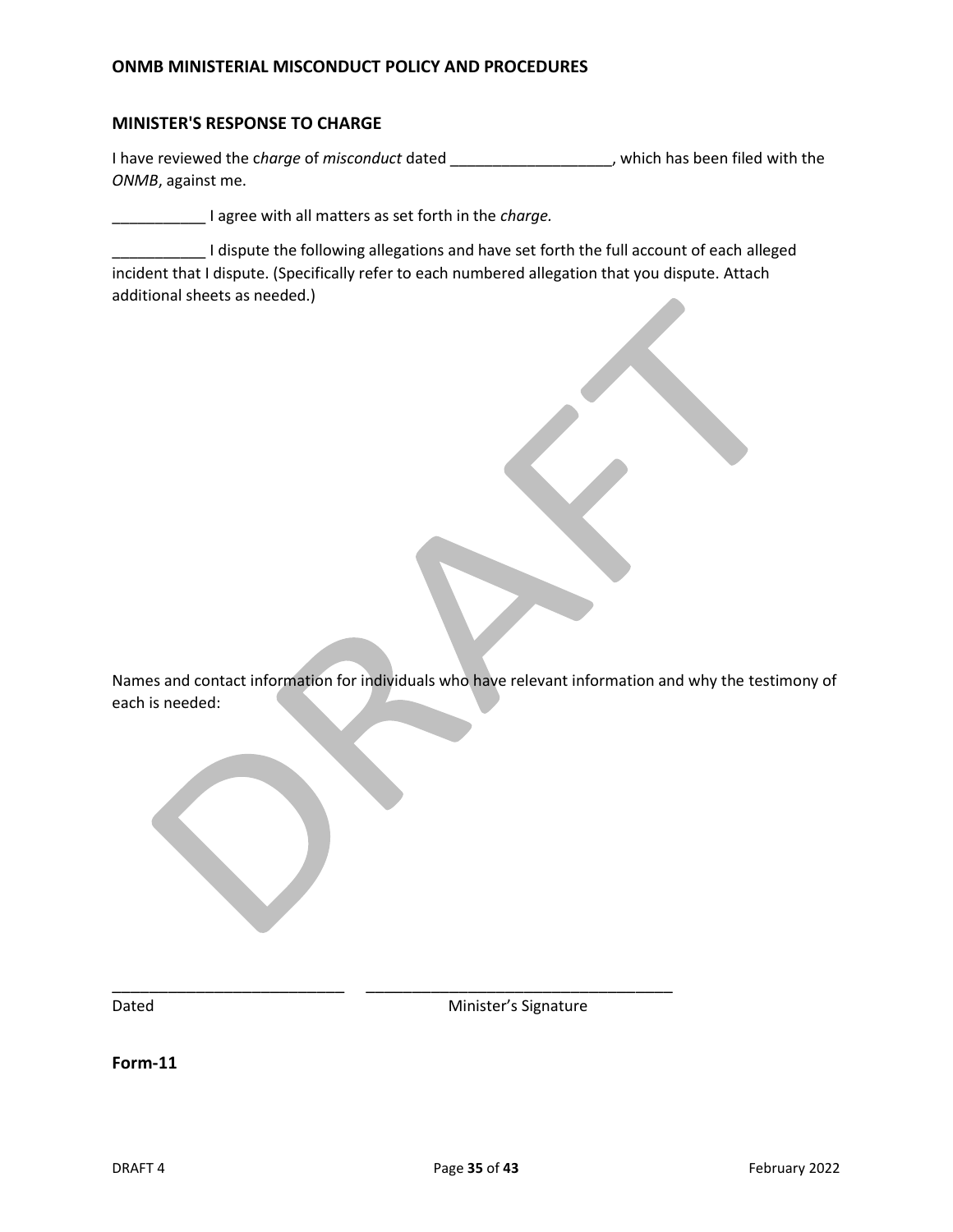# **NOTICE TO THE INVESTIGATION TEAM, THE ACCUSED AND THE COMPLAINANT OF A HEARING**

|                                                                                                                                                                                                                               |                                        | The Judicial Committee of the ONMB will hold a hearing of the charge brought against the accused     |
|-------------------------------------------------------------------------------------------------------------------------------------------------------------------------------------------------------------------------------|----------------------------------------|------------------------------------------------------------------------------------------------------|
|                                                                                                                                                                                                                               |                                        |                                                                                                      |
| (date)                                                                                                                                                                                                                        |                                        | at a at a set of time) at a set of time (location) and the set of time) and $\frac{1}{2}$ (location) |
|                                                                                                                                                                                                                               |                                        | This hearing will be within seven days of the formal charge, which was issued on________________.    |
| this hearing.                                                                                                                                                                                                                 |                                        |                                                                                                      |
| Date and the same state of the state of the state of the state of the state of the state of the state of the state of the state of the state of the state of the state of the state of the state of the state of the state of | Signed by the Judicial Committee Chair |                                                                                                      |
| Form-12                                                                                                                                                                                                                       |                                        |                                                                                                      |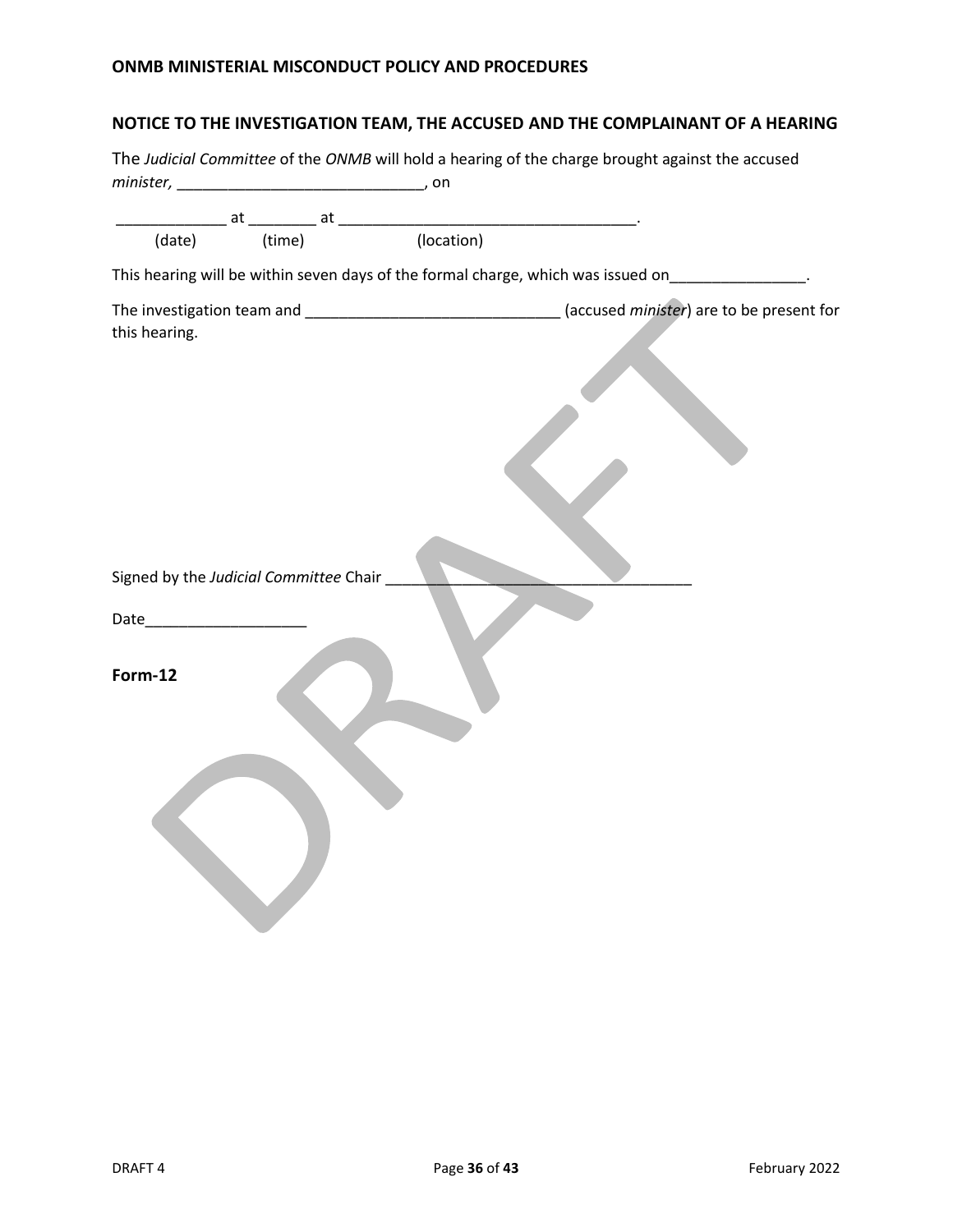### **NOTICE TO ACCUSED MINISTER OF JUDGEMENT FOLLOWING THE HEARING**

The *Judicial Committee* finds:

\_\_\_\_\_\_\_\_\_\_\_\_\_\_\_\_\_\_\_\_\_\_\_\_\_\_\_\_\_\_\_\_\_\_\_\_\_\_\_\_\_\_\_\_\_\_\_\_\_\_ ACQUITTED of the charge made.

GUILTY of the charge made.

(accused minister)

As a result of being acquitted, no sanctions are imposed.

(accused minister)

As a result of the finding of guilt, we impose the following sanctions:

If you choose to appeal the *judgment,* you must file your written appeal with \_\_\_\_\_\_\_\_\_\_\_\_\_\_\_\_\_\_\_\_\_, the *ONMB* Moderator, **within five days of your** receipt of this notice.

Signed by the *Judicial* Committee Chair **Exercise 2018** 

Date  $\Box$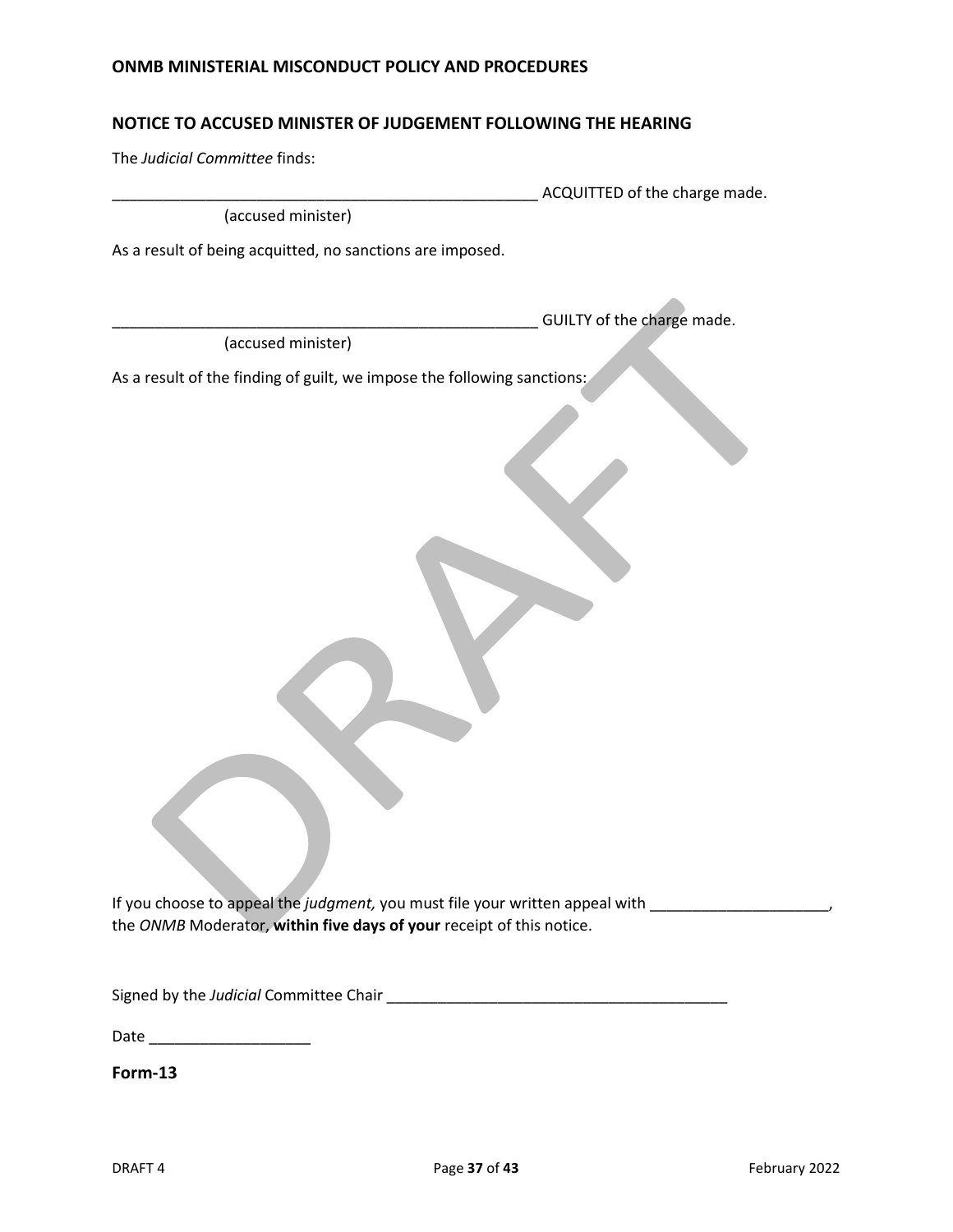### **NOTICE TO THE COMPLAINANT OF THE JUDGMENT**

The *Judicial Committee* finds:

\_\_\_\_\_\_\_\_\_\_\_\_\_\_\_\_\_\_\_\_\_\_\_\_\_\_\_\_\_\_\_\_\_\_\_\_\_\_\_\_\_\_\_\_\_\_\_\_\_\_ ACQUITTED of the charge made.

GUILTY of the charge made.

(accused minister)

As a result of being acquitted, no sanctions are imposed.

(accused minister)

As a result of the finding of guilt, the following sanctions will be imposed on the minister:

If you choose to appeal the *judgment*, you must file your written appeal with \_\_\_\_\_\_\_\_\_\_\_\_\_\_\_\_\_\_\_\_\_, the *ONMB* Moderator, **within five days of your** receipt of this notice.

Signed by the *Judicial Committee* Chair \_\_\_\_\_\_\_\_\_\_\_\_\_\_\_\_\_\_\_\_\_\_\_\_\_\_\_\_\_\_\_\_\_\_\_\_\_\_\_\_

Date \_\_\_\_\_\_\_\_\_\_\_\_\_\_\_\_\_\_\_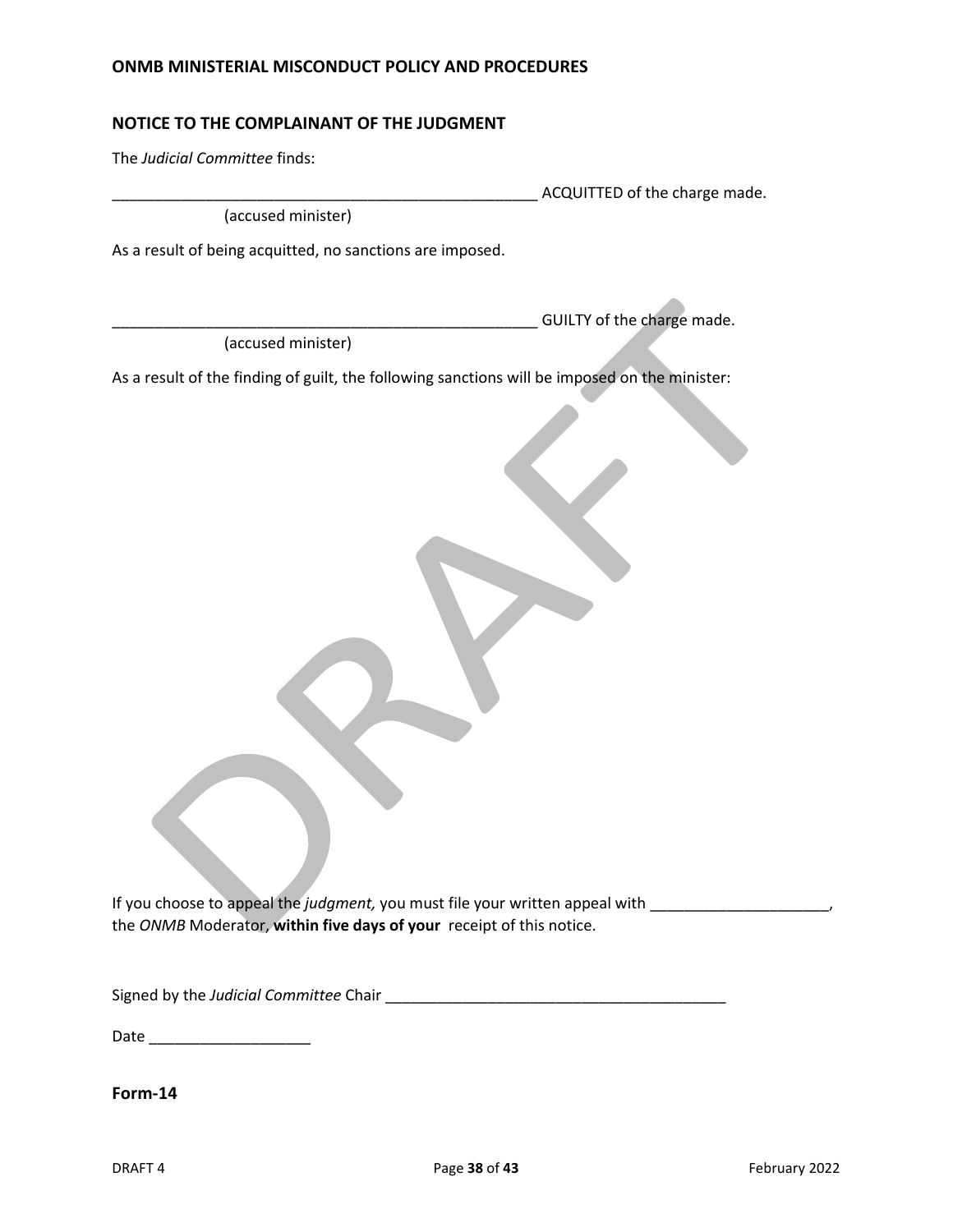### **MINISTER'S APPEAL OF JUDGMENT OF GUILT**

I appeal the *Judicial Committee's judgment* of guilt concerning the *charge* of *misconduct* that was filed against me. I set forth below all the facts and reasons for each allegation that I believe demonstrate why there are not *probable grounds* to support the judgment.

| Signed <sub>.</sub> | Date |
|---------------------|------|

(This document must be submitted to the *ONMB Moderator* within 5 days of receiving the notice of judgment following the hearing.)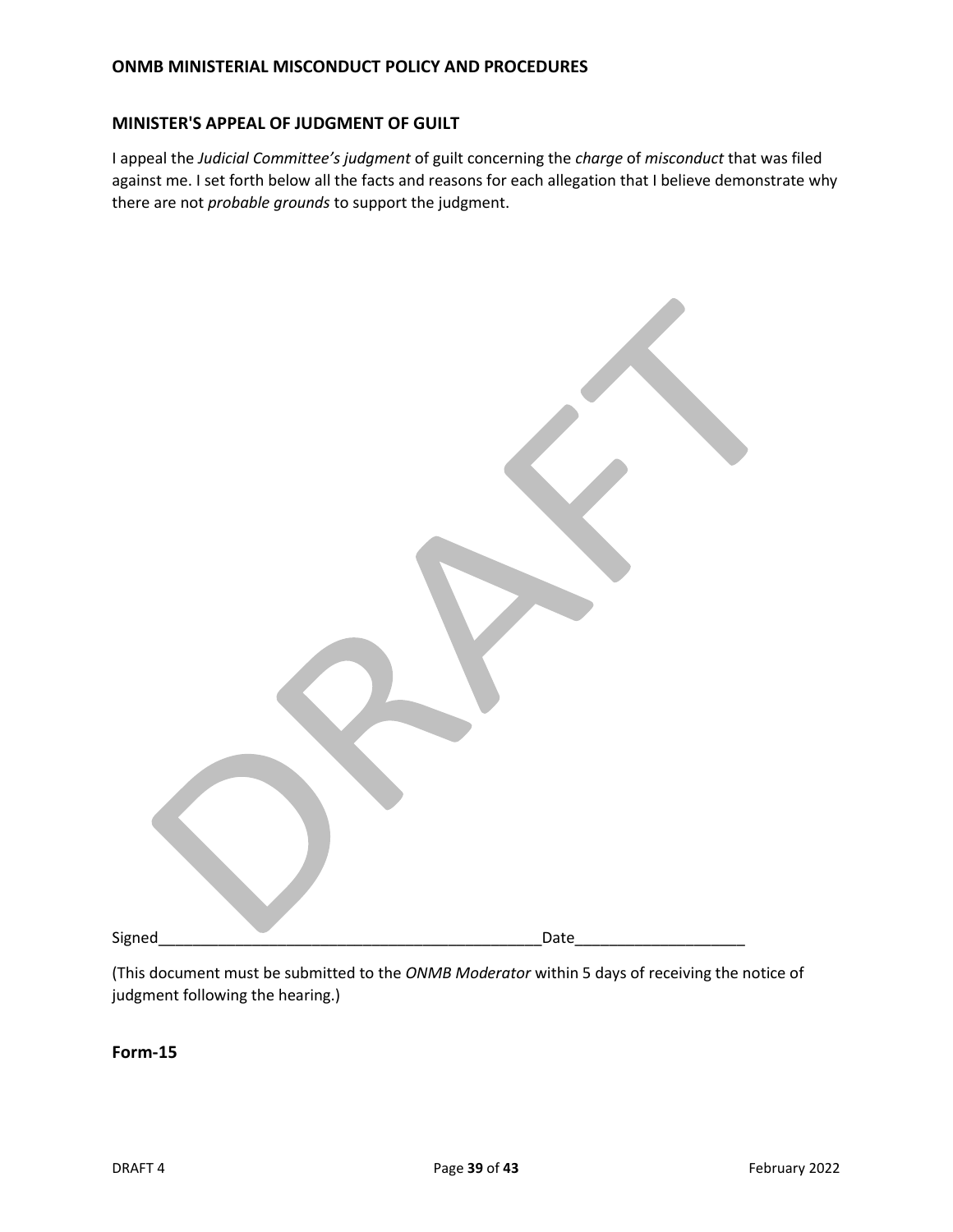### **COMPLAINANT'S APPEAL OF JUDGMENT OF ACQUITTAL**

I appeal the *Judicial Committee's judgment* of acquittal concerning the *charge* of *misconduct* that was filed against \_\_\_\_\_\_\_\_\_\_\_\_\_\_\_\_\_\_\_\_\_\_\_\_\_\_\_\_. I set forth below all the facts and reasons for each allegation that I believe demonstrate why there are/were *probable grounds* to support a judgment of guilt.

| Signed | Date |
|--------|------|
|        |      |

(This document must be submitted to the *ONMB Moderator* within 5 days of receiving the Notice to the Complainant of the Judgement)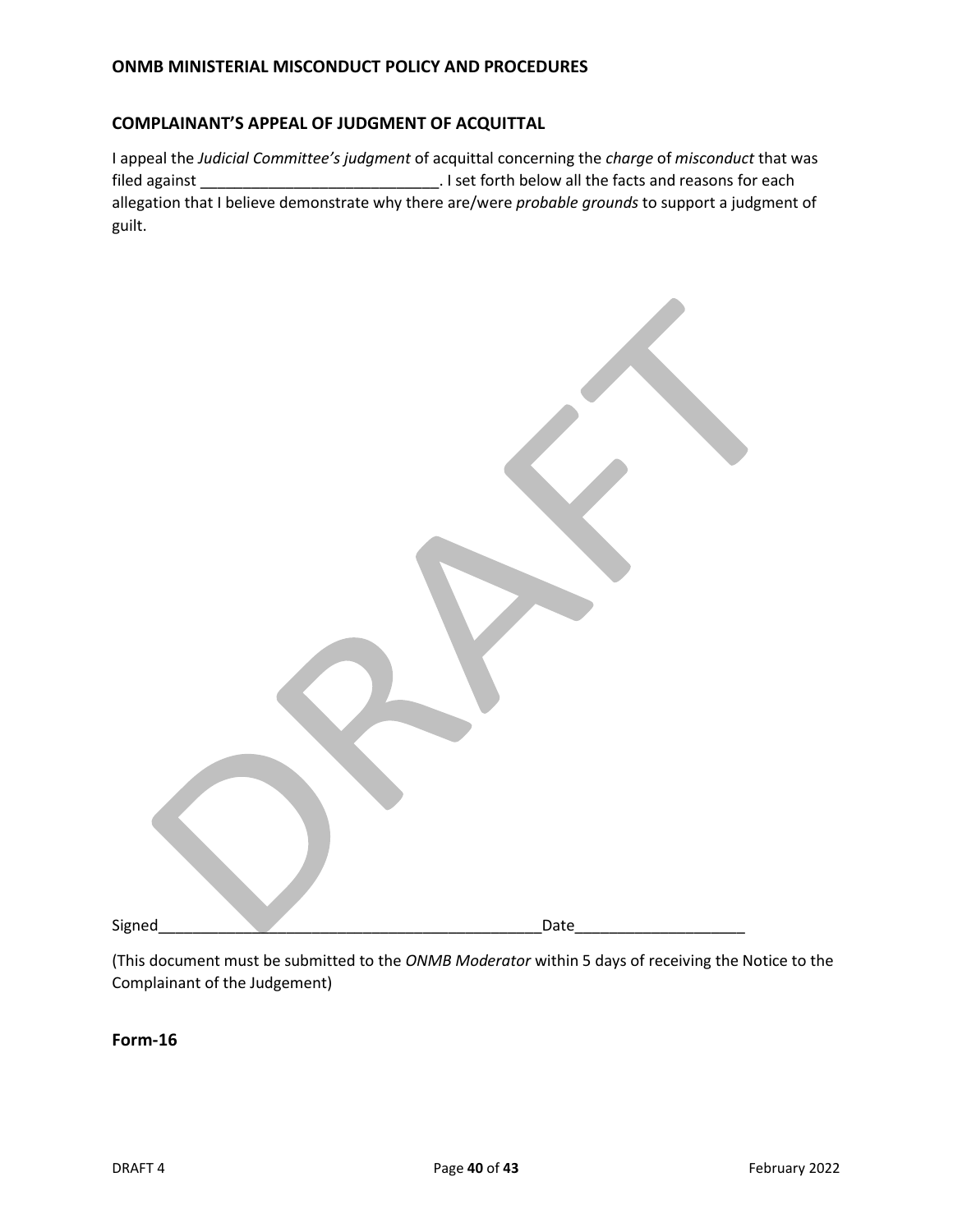# **ANNOUNCEMENT OF APPOINTMENT OF APPEAL COMMITTEE TO COMPLAINANT AND ACCUSED MINISTER**

The National Faith & Life Team of the *CCMBC* has named the following individuals to conduct an appeal hearing:

If you have any objection about partiality or other unfairness regarding these names you must submit your concerns in writing within two days of receiving this announcement to the *ONMB Moderator.*

Chair of the *National Faith & Life Team*

 $\overline{\phantom{a}}$  , and the set of the set of the set of the set of the set of the set of the set of the set of the set of the set of the set of the set of the set of the set of the set of the set of the set of the set of the s

\_\_\_\_\_\_\_\_\_\_\_\_\_\_\_\_\_\_\_\_\_\_\_\_\_\_\_\_\_\_\_\_\_\_\_\_

\_\_\_\_\_\_\_\_\_\_\_\_\_\_\_\_\_\_\_\_\_\_\_\_\_\_\_\_\_\_\_\_\_\_\_\_

\_\_\_\_\_\_\_\_\_\_\_\_\_\_\_\_\_\_\_\_\_\_\_\_\_\_\_\_\_\_\_\_\_\_\_\_

Date

**Form-17**

\_\_\_\_\_\_\_\_\_\_\_\_\_\_\_\_\_\_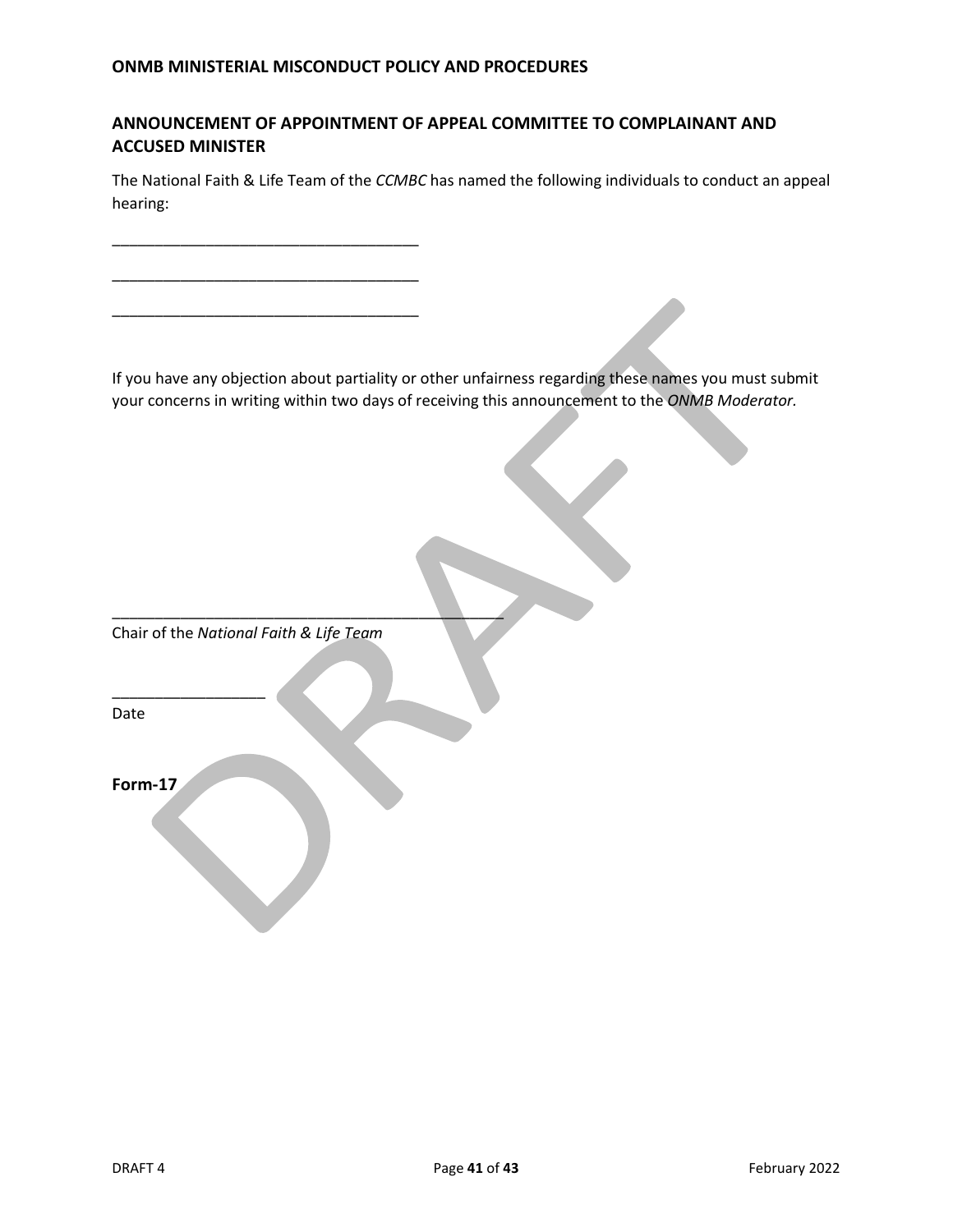### **NOTICE THAT THE APPEAL HEARING WILL BEGIN**

The *Appeal Committee* will convene a hearing on \_\_\_\_\_\_\_\_\_\_\_\_\_\_\_\_\_\_\_\_\_\_\_\_\_(date) at

\_\_\_\_\_\_\_\_\_\_\_\_\_\_\_\_\_\_\_\_\_\_\_\_\_\_\_\_\_\_\_\_\_\_\_(location).

\_\_\_\_\_\_\_\_\_\_\_\_\_\_\_\_\_\_\_\_\_\_\_\_\_\_\_\_\_\_\_\_\_\_\_\_\_\_\_\_\_\_\_\_\_\_

Those present at this hearing will be you and the *Judicial Committee*.

Chair of the *Appeal Committee*

\_\_\_\_\_\_\_\_\_\_\_\_\_\_\_\_\_\_

Date